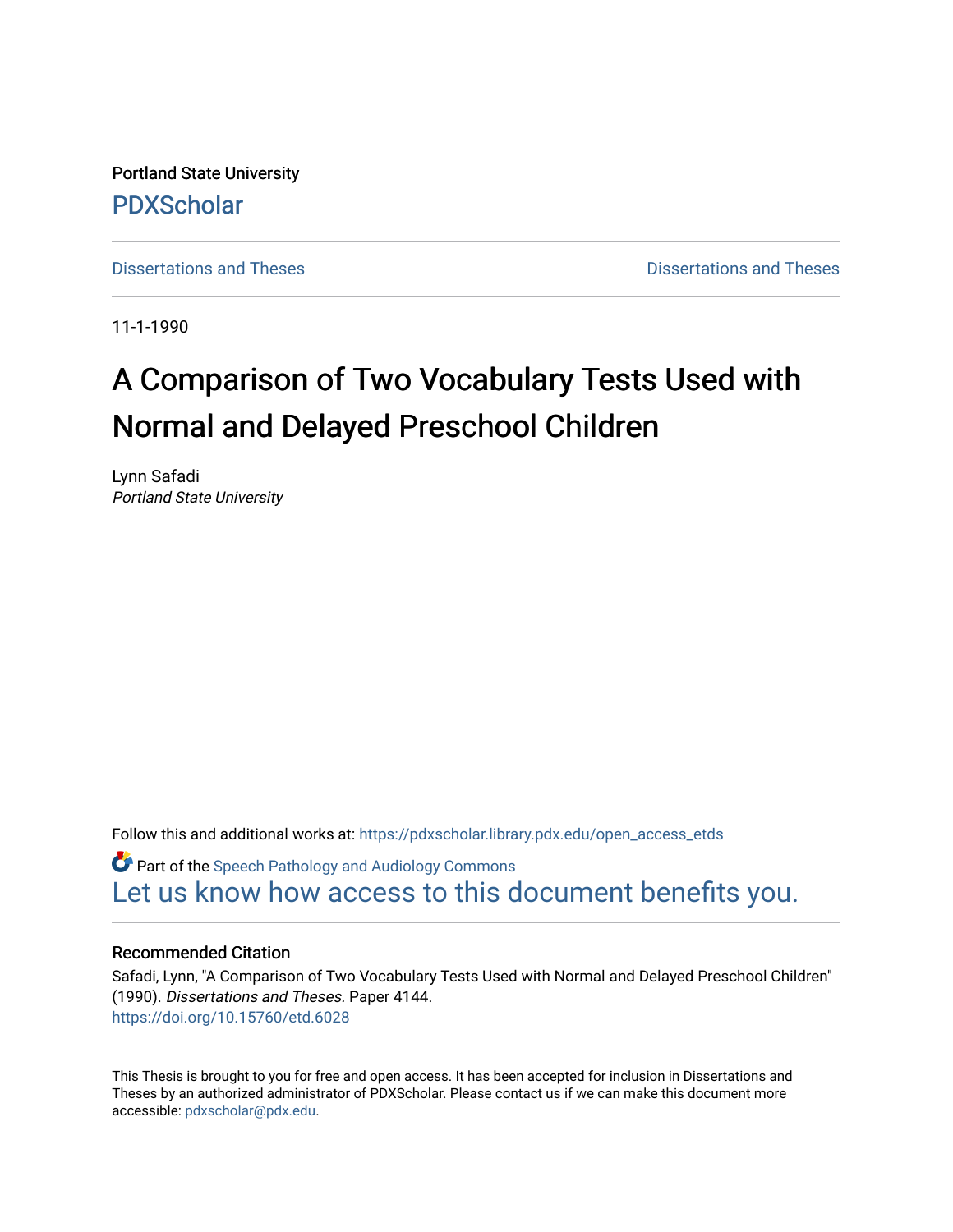AN ABSTRACT OF THE THESIS OF Lynn Safadi for the Master of Science in Speech Communication with an emphasis in Speech-Language Pathology presented November 1, 1990.

Title: A Comparison of Two Vocabulary Tests Used With Normal and Delayed Preschool Children.

APPROVED BY THE MEMBERS OF THE THESIS COMMITTEE:

|  |                    | Rhea Paul, Ph.D., Chair |  |  |
|--|--------------------|-------------------------|--|--|
|  | Goan McMahon, M.S. |                         |  |  |
|  |                    |                         |  |  |

Agel Ariek, Ph.D.

The purpose of this study was to determine if a difference exists between mean standard scores of the Peabody Picture Vocabulary Test - Revised (PPVT-R) (Dunn and Dunn, 1981) and the Expressive One-Word Picture Vocabulary Test (EOWPVT) (Gardner, 1979) for children in several diagnostic categories. The subjects used in this study were 45 preschool children ranging in age from 36 to 47 months. These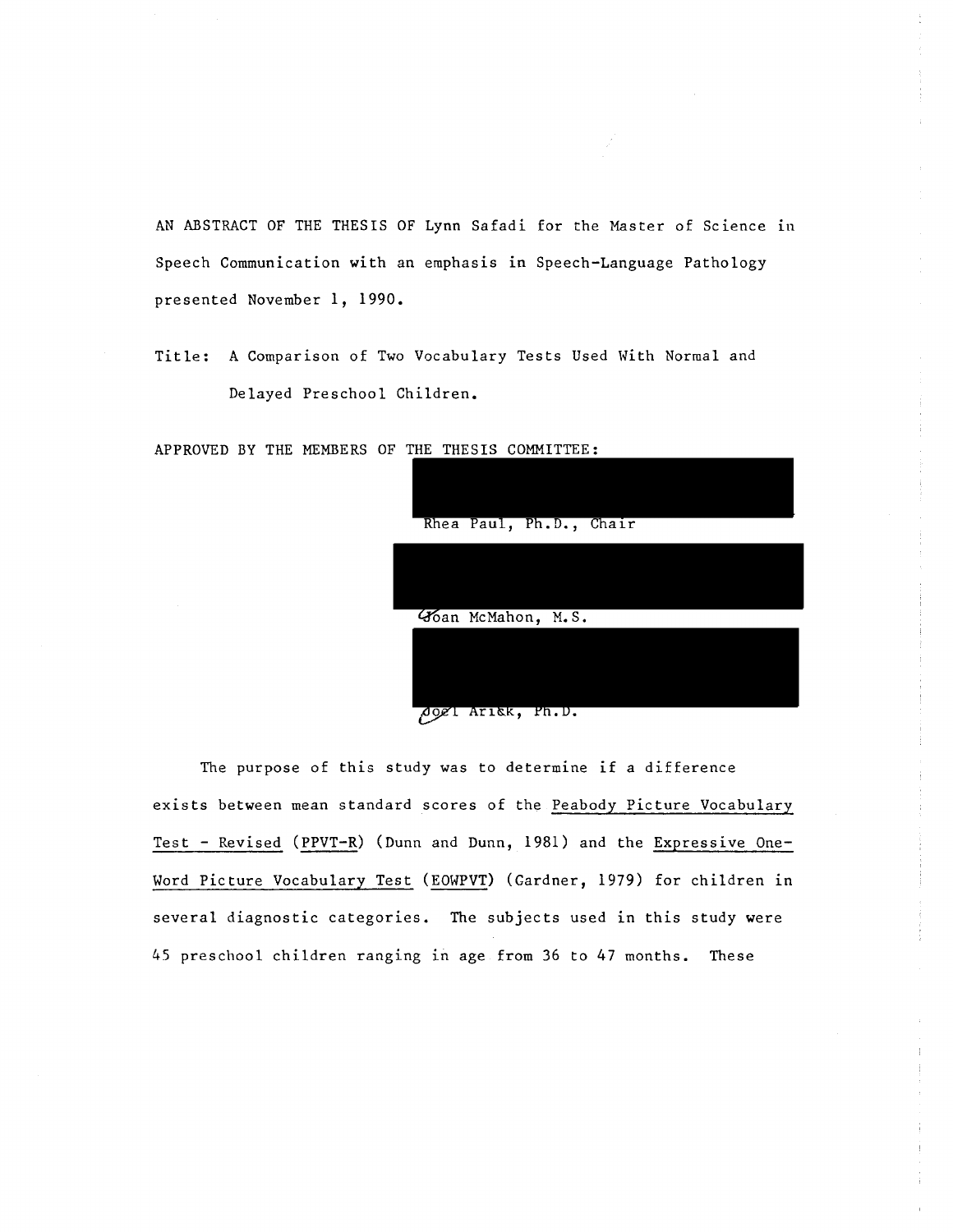subjects were divided into groups of normal, expressively languagedelayed (ELD) and normal children with a history of expressive language delay (HELD).

Results indicated that the only difference in standard score test means was found in the ELD group, exhibiting lower EOWPVT scores. Results also showed a significant moderate correlation between the two tests for total cases. The two tests were also found to moderately correlate with Mean Length of Utterance (MLU), with a stronger association occurring between the EOWPVT and MLU.

The stronger relationship of the EOWPVT to MLU, and the ability of the EOWPVT to correctly discriminate children identified as ELD from normal children support the validity of the EOWPVT as a measure of productive language skill in preschoolers.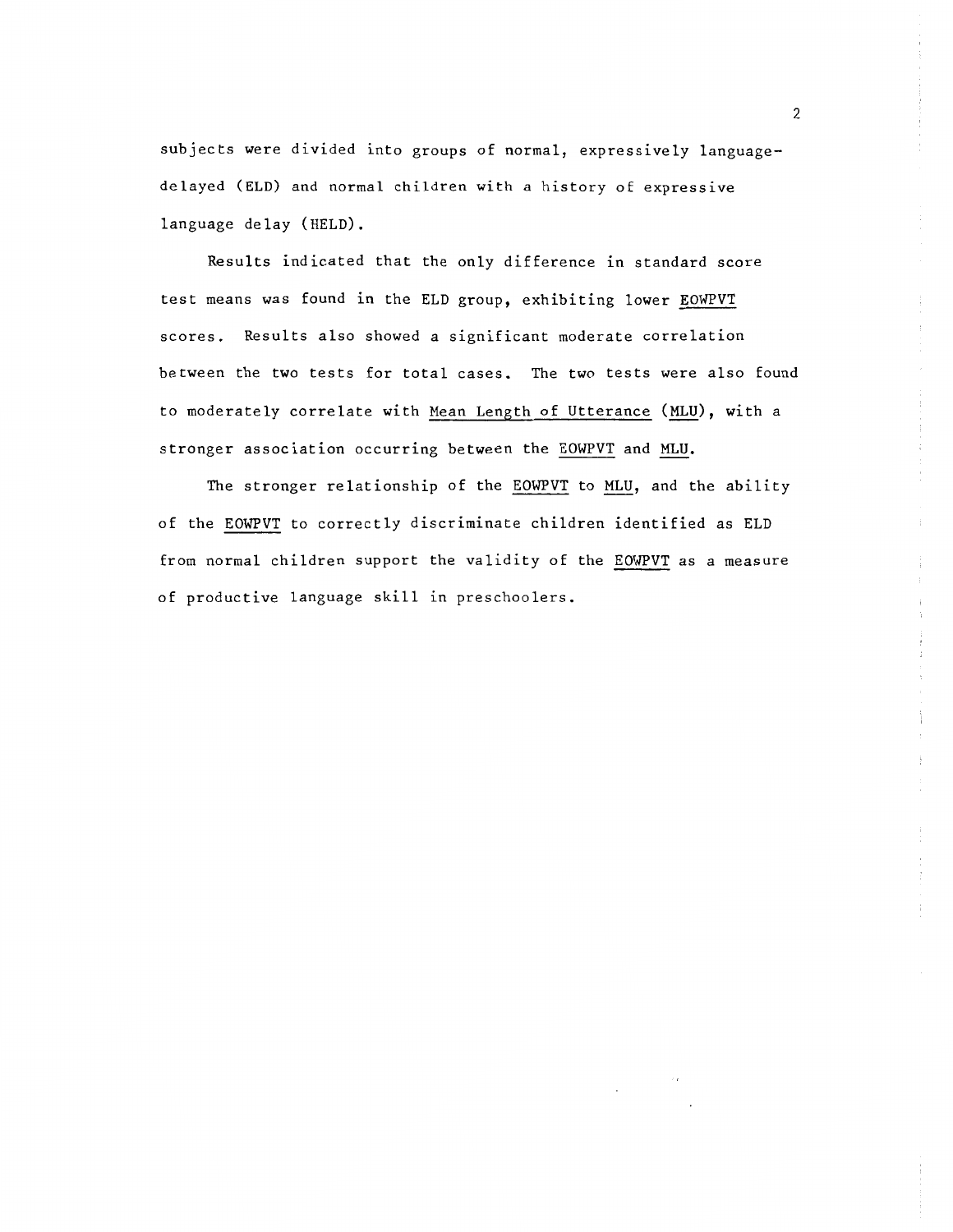# A COMPARISON OF TWO VOCABULARY TESTS USED WITH NORMAL AND DELAYED PRESCHOOL CHILDREN

by

LYNN SAFADI

A thesis submitted in partial fulfillment of the requirement for the degree of

> MASTER OF SCIENCE in SPEECH COMMUNICATION: SPEECH AND HEARING SCIENCE

Portland State University 1990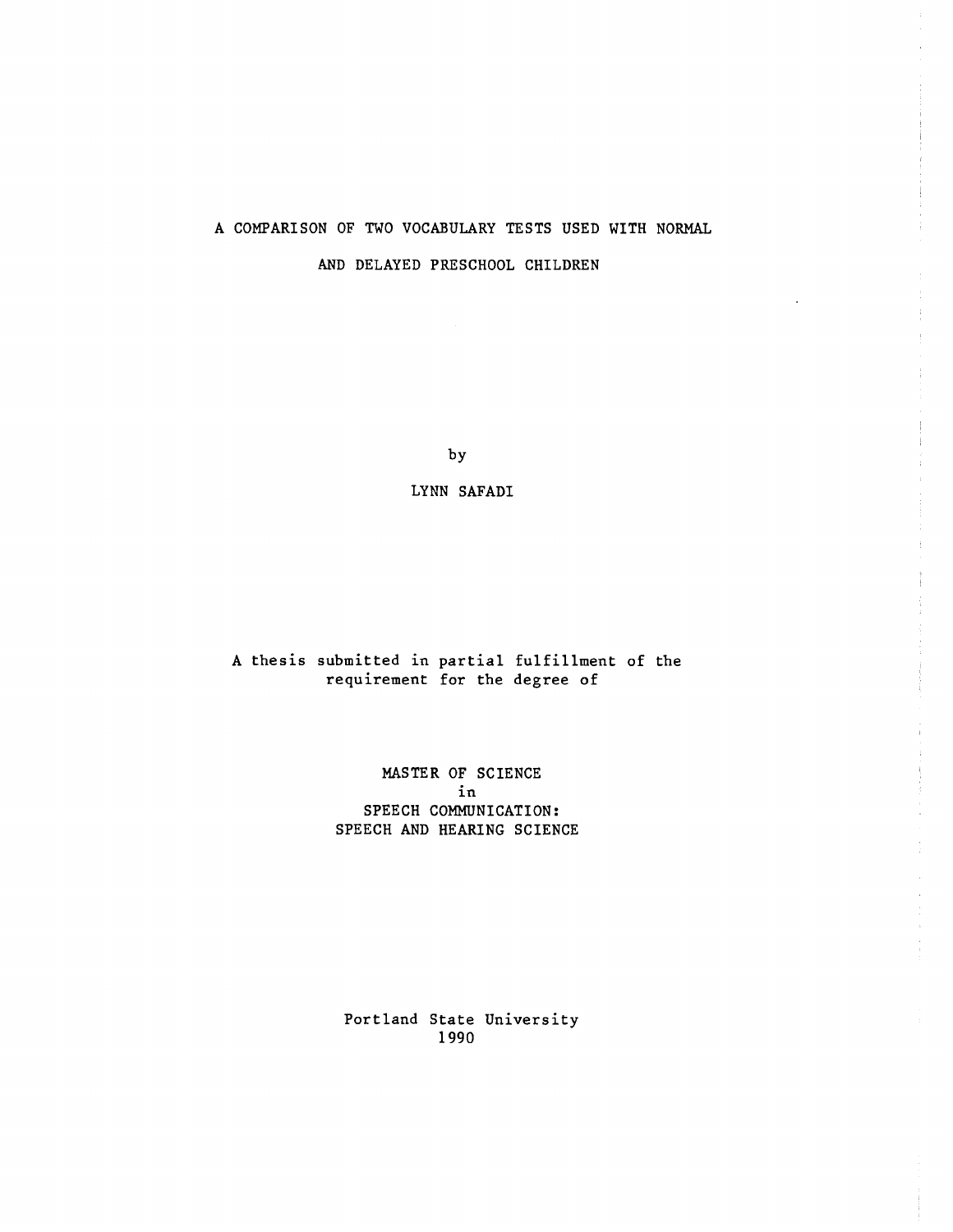TO THE OFFICE OF GRADUATE STUDIES:

The members of the Committee approve the thesis of Lynn Safadi presented November 1, 1990.



Joel/Arick, Ph.D.



Theodore G. Grove, Ph.D., Chair, Department of Speech Communication

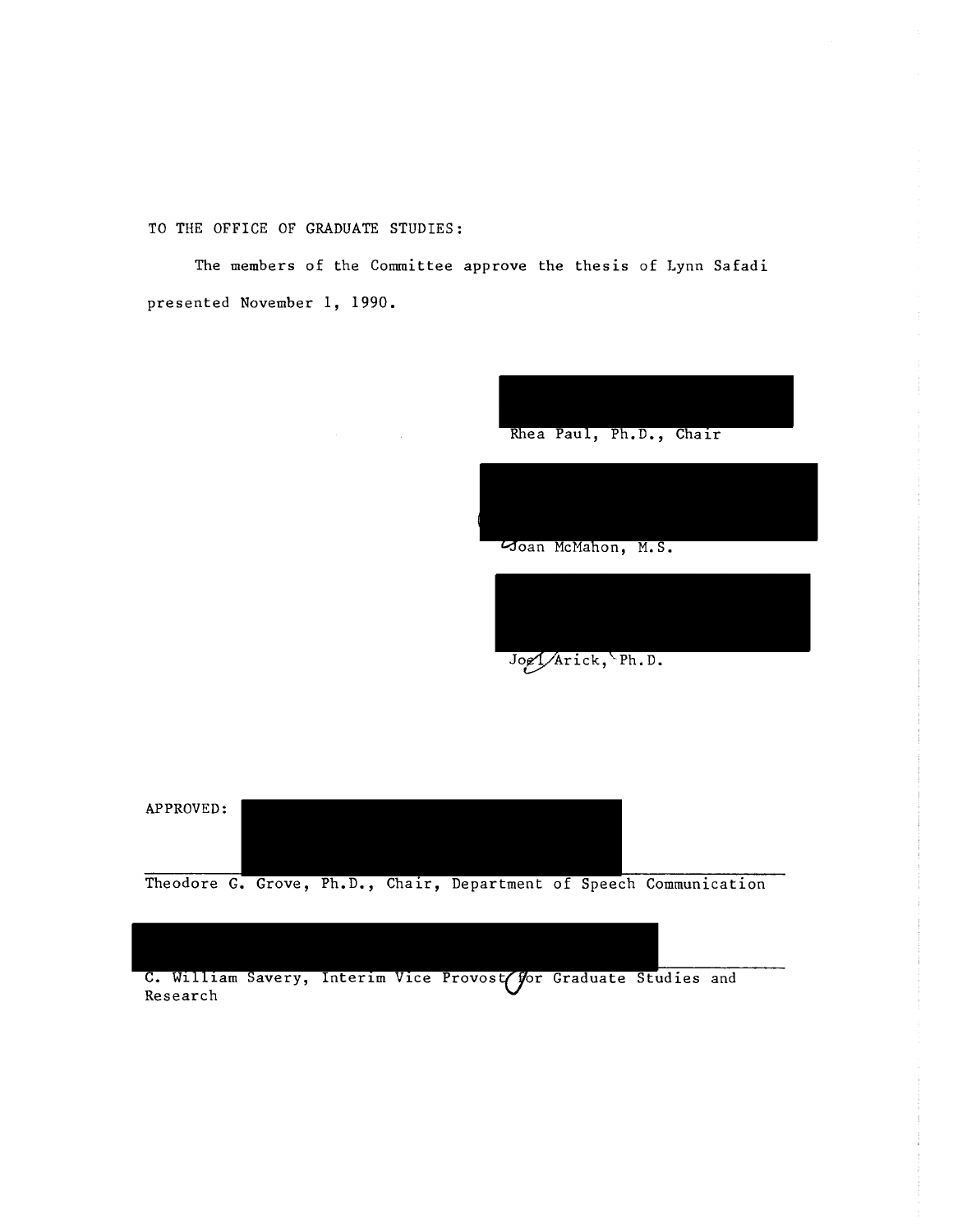#### ACKNOWLEDGEMENTS

I am deeply grateful to my parents, Gene and Marion Knutson, for without their continued support and encouragement, my academic achievements would never have been possible.

I offer my sincere gratitude to Rhea Paul, Ph.D., for her valuable time and assistance in the design and writing of this thesis; and to Joel Arick, Ph.D., for his superior knowledge of statistics.

A special thanks is extended to Joan McMahon, M.S., who has not only been a significant thesis committee member, but has also offered me valuable academic guidance and warm friendship for many years.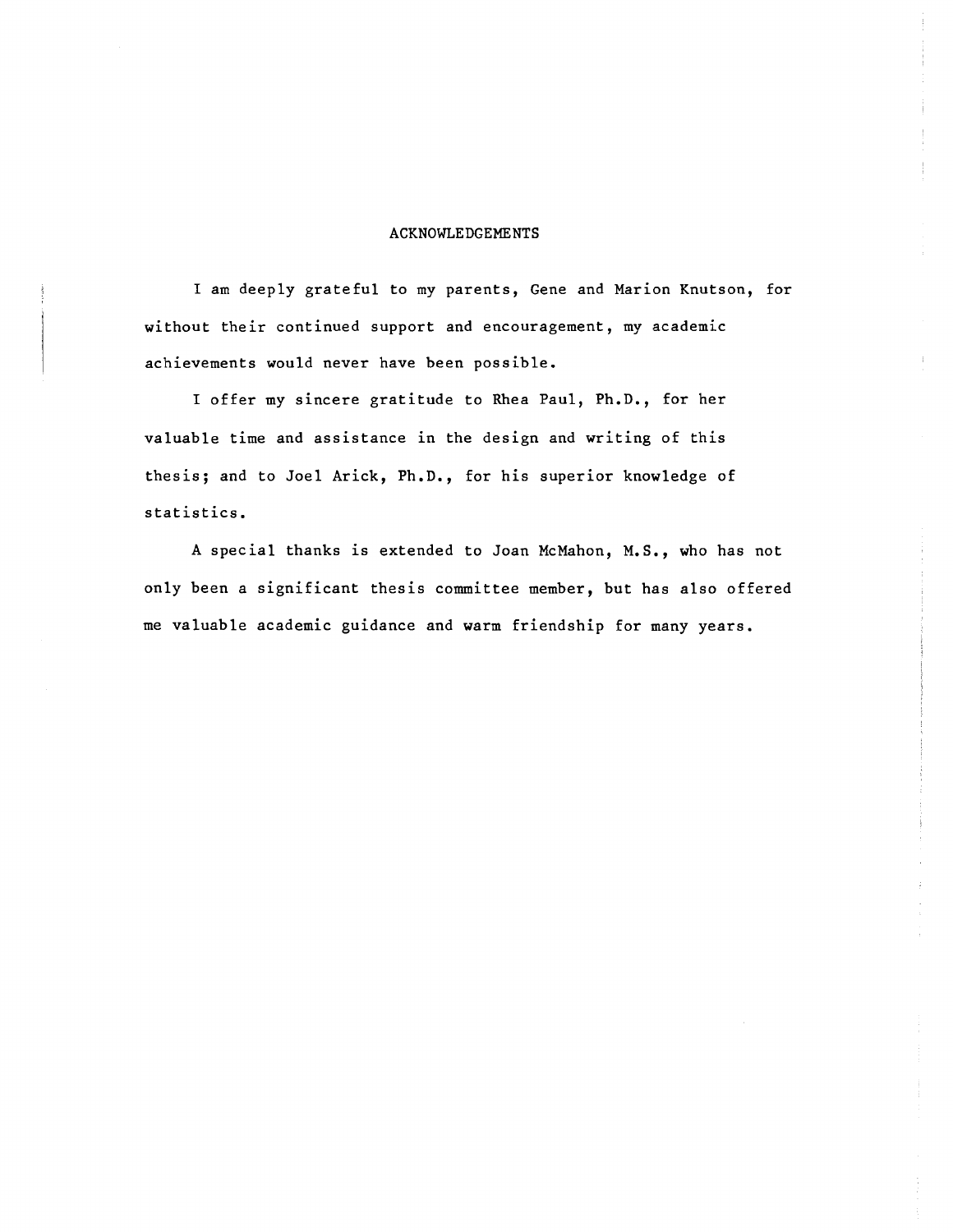# TABLE OF CONTENTS

| PAGE                                                                                         |
|----------------------------------------------------------------------------------------------|
| iii<br><b>ACKNOWLE DGEMENTS</b>                                                              |
| vi<br><b>LIST OF TABLES</b>                                                                  |
| CHAP TE R                                                                                    |
| I<br>INTRODUCTION<br>1                                                                       |
| $\mathbf 2$<br>Statement of Purpose.                                                         |
| Definition of Terms<br>3                                                                     |
| 5<br>IJ<br>REVIEW OF THE LITERATURE                                                          |
| 5<br>Expressive Vocabulary                                                                   |
| Normal Development<br>Delayed Development                                                    |
| 11<br>Receptive Vocabulary.                                                                  |
| Normal Development<br>Delayed Development                                                    |
| Relationship Between Receptive and Expressive<br>14<br>Development .                         |
| Normal Development<br>Delayed Development                                                    |
| 16<br>Summary of Vocabulary Development                                                      |
| Peabody Picture Vocabulary Test - Revised<br>16                                              |
| 21<br>Expressive One-Word Picture Vocabulary Test                                            |
| Peabody Picture Vocabulary Test and the Expressive<br>One-Word Picture Vocabulary Test<br>23 |
| 24<br>Summary of Tests                                                                       |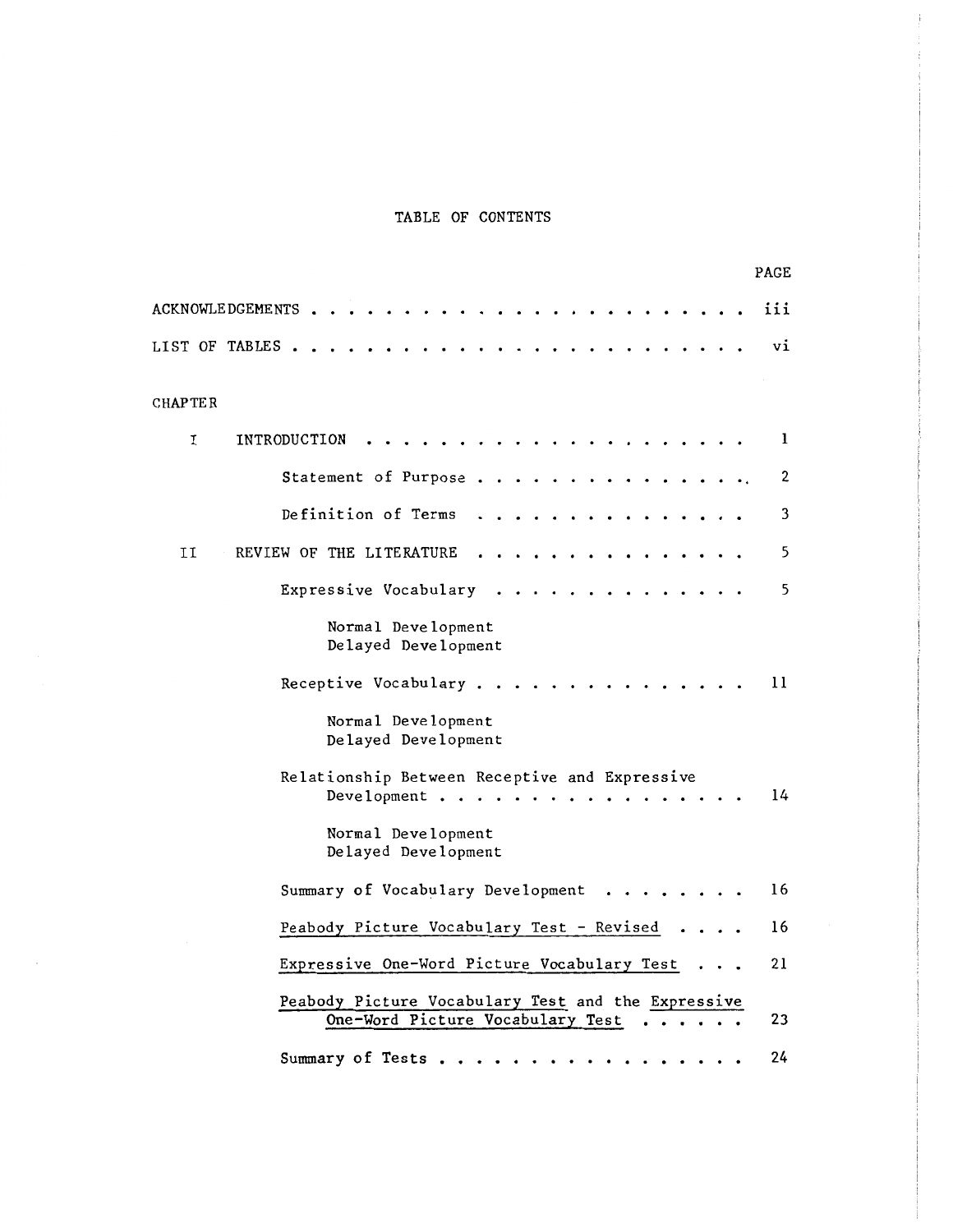METHODS AND PROCEDURES . . . . . . . . . . . . . . . III 26 Methods 26 Subjects Assessment Instrumentation . . . . . . . . . . . . 28 Peabody Picture Vocabulary Test (PPVT-R) Expressive One-Word Picture Vocabulary Test (EOWPVT) 29 Procedures • • • • • Intake Evaluate at Age Two Follow-Up Evaluation at Age Three Data Analysis IV RESULTS AND DISCUSSION . . . . . . . . . . . . . . . . 31 Results 31 Discussion . . . . . . . . . . . . . . . . 33  $\cdot$   $\cdot$   $\cdot$   $\cdot$ v SUMMARY AND IMPLICATIONS . . . . . . . . . . . . . . 35 Summary 35 Implications 36 Research Implications Clinical Implications REFERENCES 38 APPENDICES A DEMOGRAPHIC DATA . . . . . . . . . . . . . . . . . . 43 B PARENTAL CONSENT FORM . . . . . . 47 c LANGUAGE DEVELOPMENT SURVEY • 49 D PEABODY PICTURE VOCABULARY TEST - REVISED . . . . . . . 51 E EXPRESSIVE ONE-WORD PICTURE VOCABULARY TEST . . . . . 54

v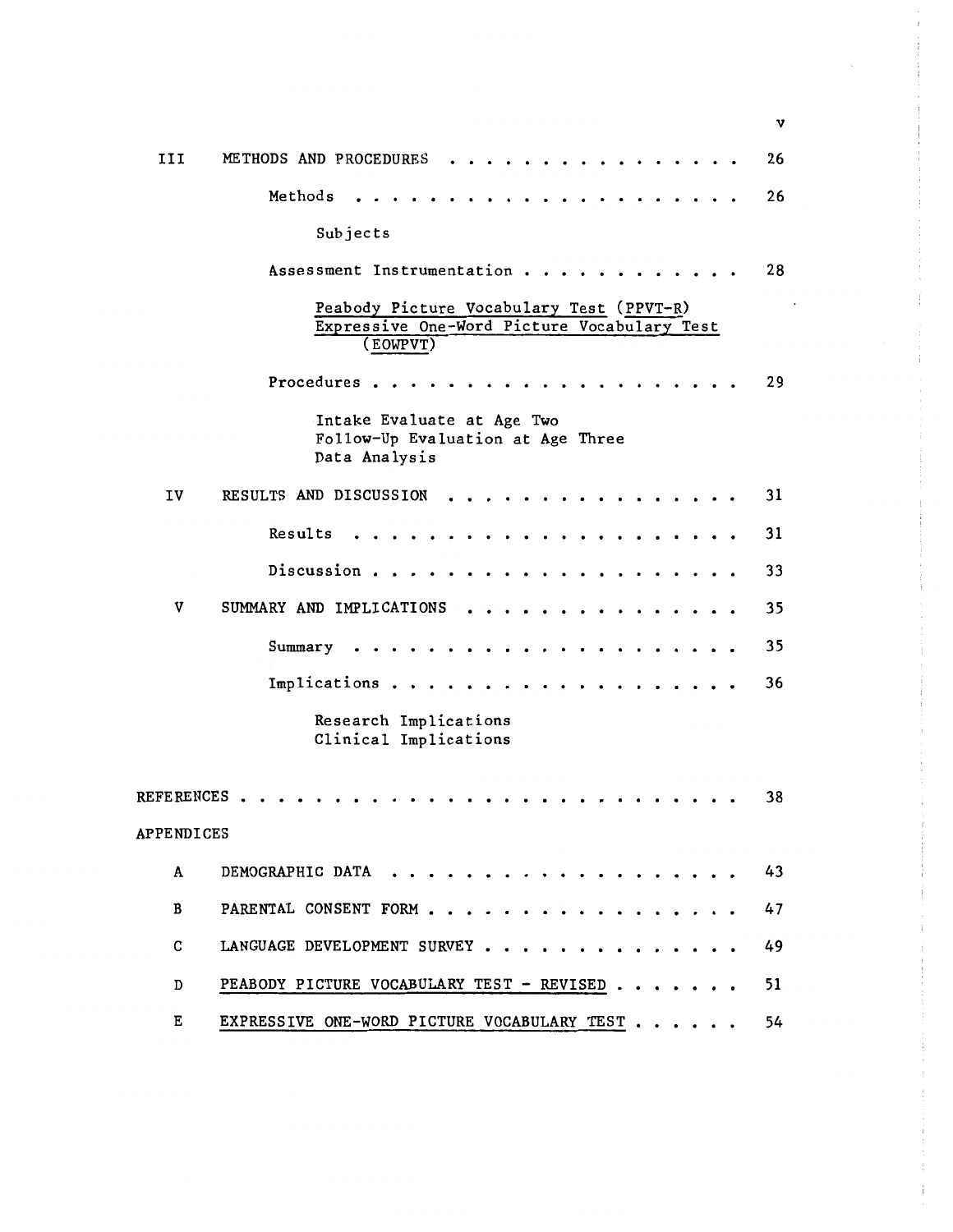# LIST OF TABLES

 $\hat{\mathcal{L}}$ 

| <b>TABLE</b> |                                                       | PAGE |
|--------------|-------------------------------------------------------|------|
| 1            | Age Ranges, Means, and Standard Deviations for        |      |
|              | the Normal, ELD and HELD Groups                       | 27   |
| II           | Socio-Economic Status Ranges, Means and Standard      |      |
|              | Deviations and Sex Distributions for                  |      |
|              | Each Group                                            | 27   |
| III          | MLU Ranges, Means, and Standard Deviations for        |      |
|              | the Normal, ELD and HELD Groups                       | 30   |
| IV           | Standard Score Ranges, Means, and Standard Deviations |      |
|              | of the PPVT-R and the EOWPVT for Each Group           | 31   |
| v            | t-Test Values of the PPVT-R vs. EOWPVT Standard       |      |
|              | Score Means for Each Group and Total Cases            | 32   |
| VI           | Pearson r Correlations for the PPVT-R, EOWPVT, and    |      |
|              | MLU for Total Cases                                   | 33   |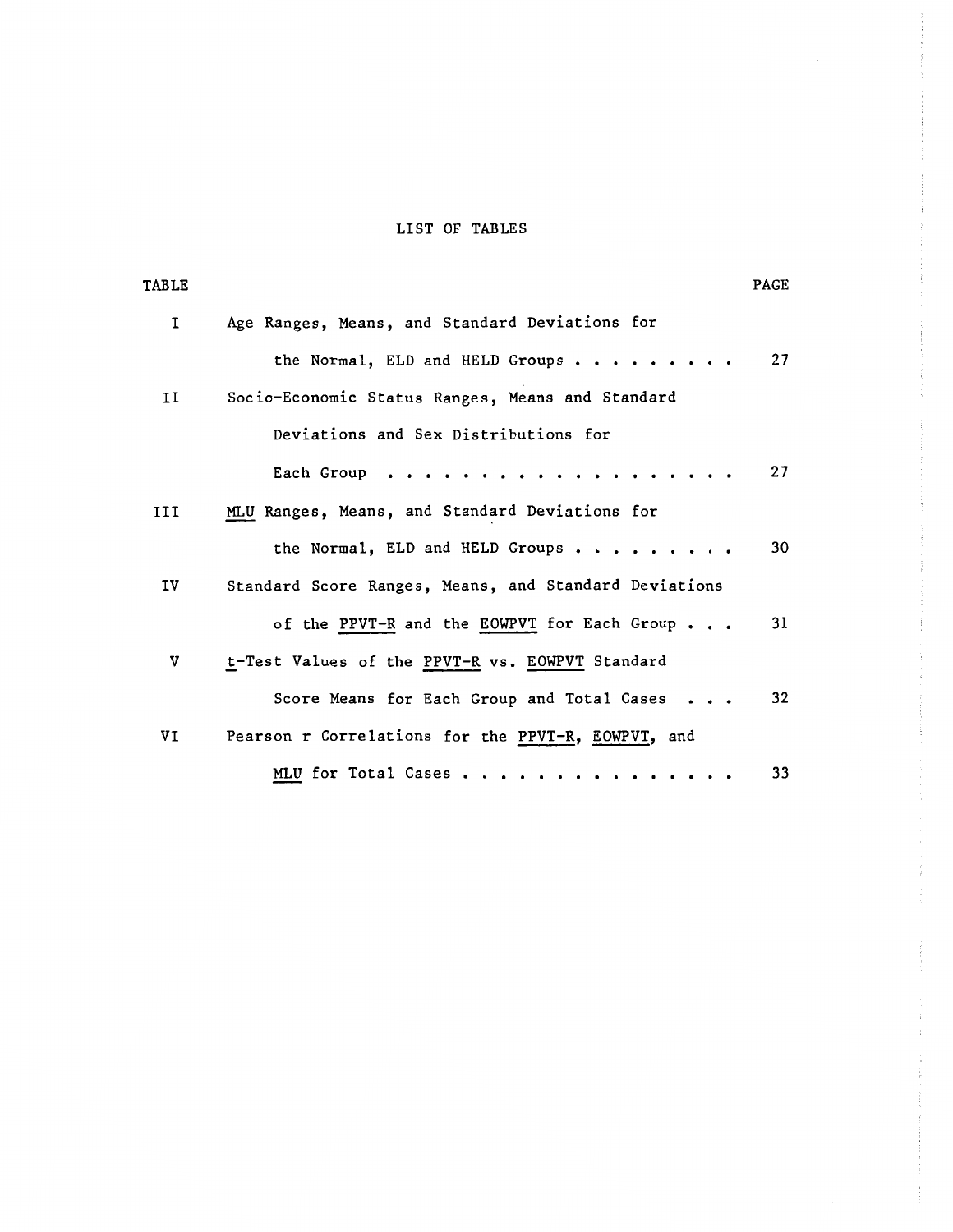#### CHAPTER I

#### INTRODUCTION

It is one of the primary interests of the speech-language pathologist to identify children with language delays and disorders. One area of concern to the clinician is the child's vocabulary. Because expressive and receptive vocabulary may be somewhat different, it is often helpful to assess these areas independently. In order to do so, the clinician utilizes measurement procedures that are confirmed to be reliable and valid for an intended population.

The Peabody Picture Vocabulary Test - Revised (PPVT-R) (Dunn and Dunn, 1981) and the Expressive One-Word Picture Vocabulary Test (EOWPVT) (Gardner, 1979) are two such tests commonly used to measure vocabulary development, receptive and expressive, respectively. In reviewing the literature, however, there appears to be limited data in interpreting the validity of the PPVT-R and EOWPVT scores in normal children (Channell and Peek, 1989; Teuber and Furlong, 1985). Thus, it becomes necessary to further examine these two measures in interpreting their scores with delayed children.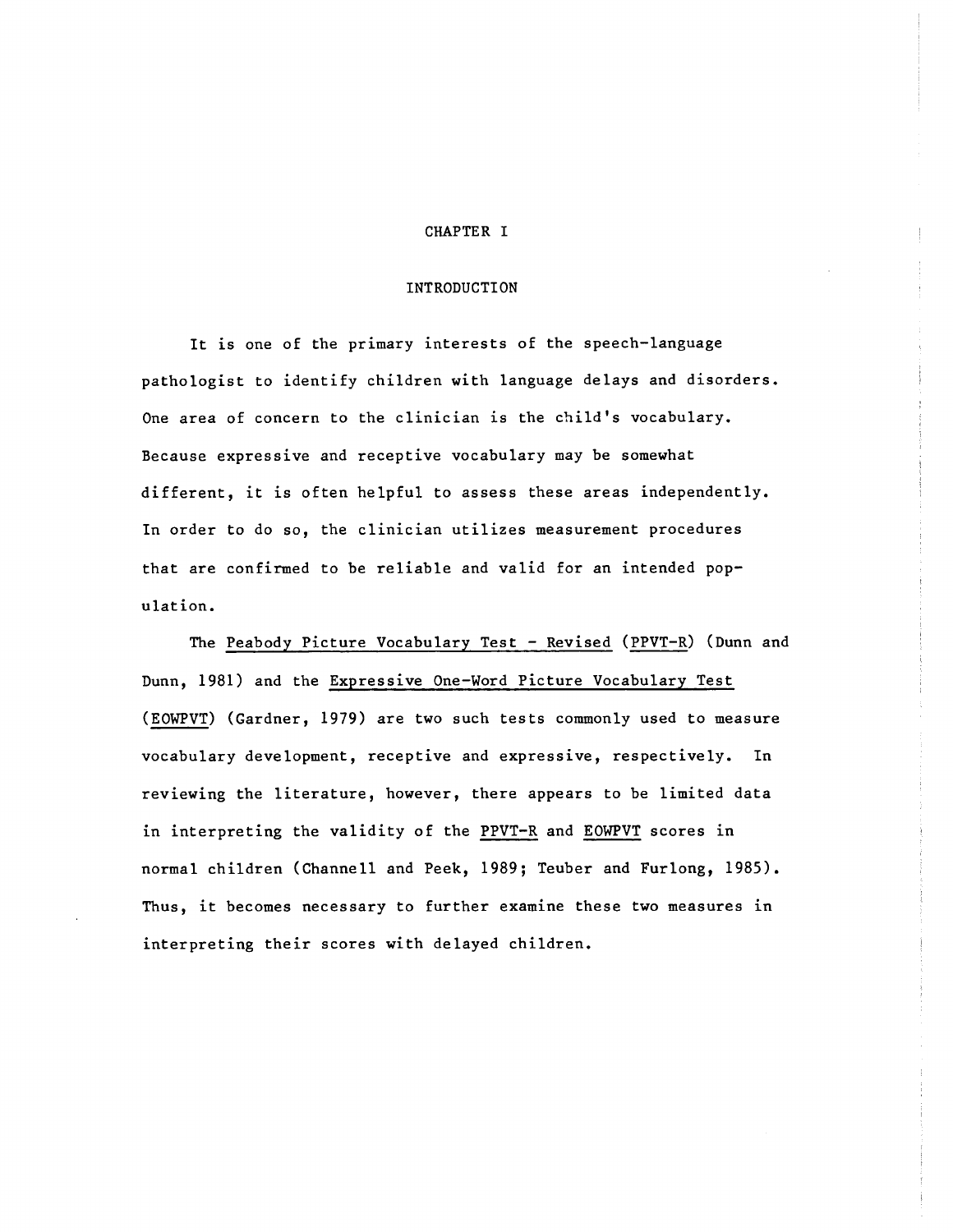The purpose of this study will be to determine if there is a difference between mean standard scores of the PPVT-R and the EOWPVT in children in several diagnostic categories.

Such a study would provide additional concurrent validity to the EOWPVT in comparison to the well established PPVT-R. Further, if there is disagreement between these two tests, this information will be important for clinical decision making. Knowing the ways in which normal children score on the two tests will aid in the interpretation of scores for delayed children. Also, knowing how delayed children typically score on both tests will help in evaluating the results of the two tests for a particular delayed child.

Hence, the research question this study will attempt to answer is: ls there a significant difference between group mean standard scores of the PPVT-R and the EOWPVT within groups of normal threeyear-olds, children with expressive language delays (ELD) and children with a history of expressive language delay (HELD). This in turn led to the following null hypothesis: There will be no significant difference between group mean standard scores of the PPVT-R and the EOWPVT within groups of normal, ELD and HELD three-year-old children.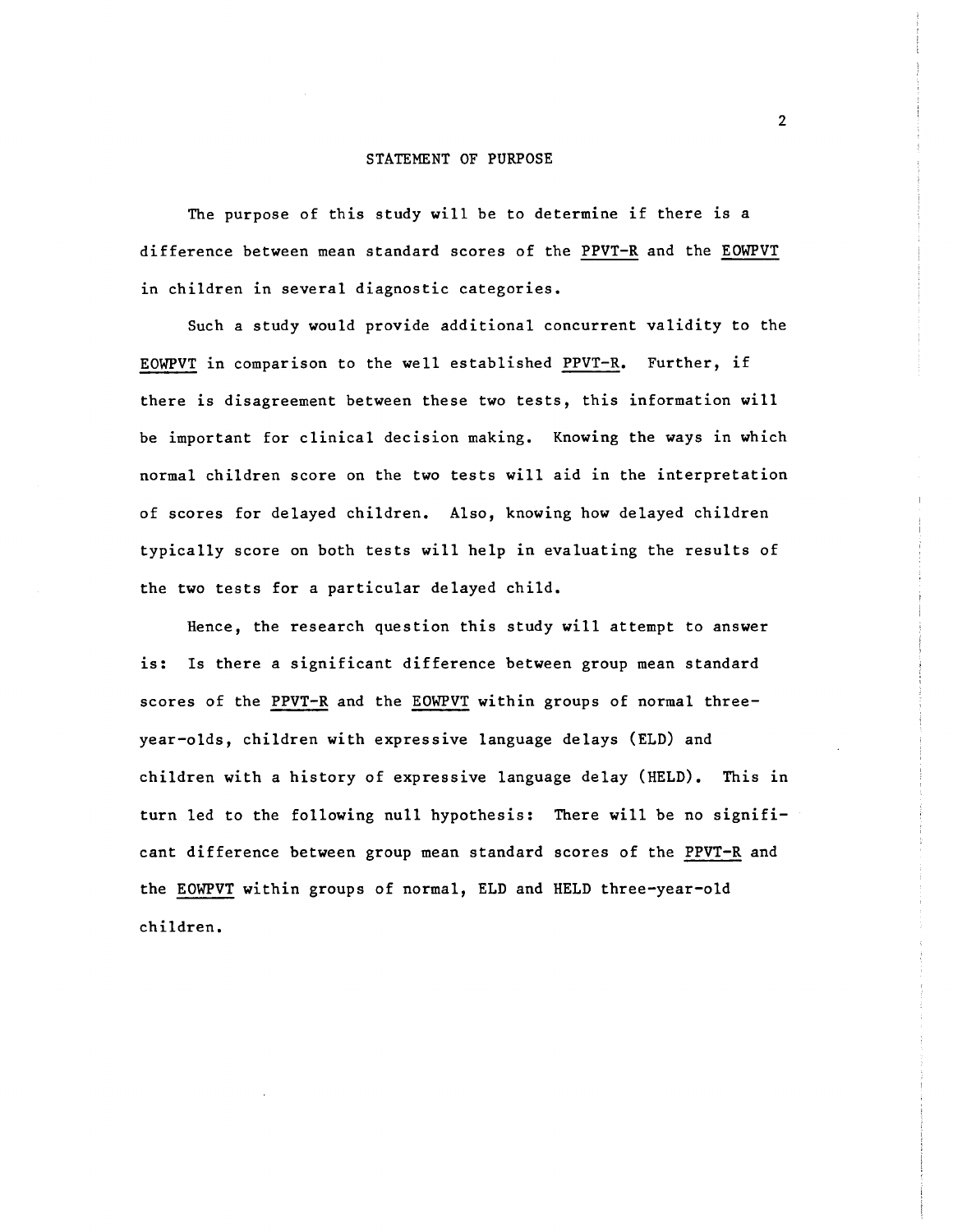The following definitions will be utilized throughout this study.

- 1. Expressive Language Delayed (ELD) Subjects.
	- A. At age two:

Children 24 to 34 months of age and producing less than fifty words or using no two-word combinations.

B. At age three:

Children 36 to 48 months of age with a Mean Length of Utterance (MLU) 1 standard deviation or more below chronological age (Miller, 1981).

- 2. Normal Language Subjects.
	- A. At age two:

Children 24 to 34 months of age and producing more than fifty words and using two-word combinations.

B. At age three:

Children 36 to 48 months of age with an MLU within 1 standard deviation of chronological age (Miller, 1981).

3. History of Expressive Language Delay (HELD) Subjects. At age two were considered delayed by above expressive vocabulary size and word combination criteria, but at age three were normal in terms of MLU.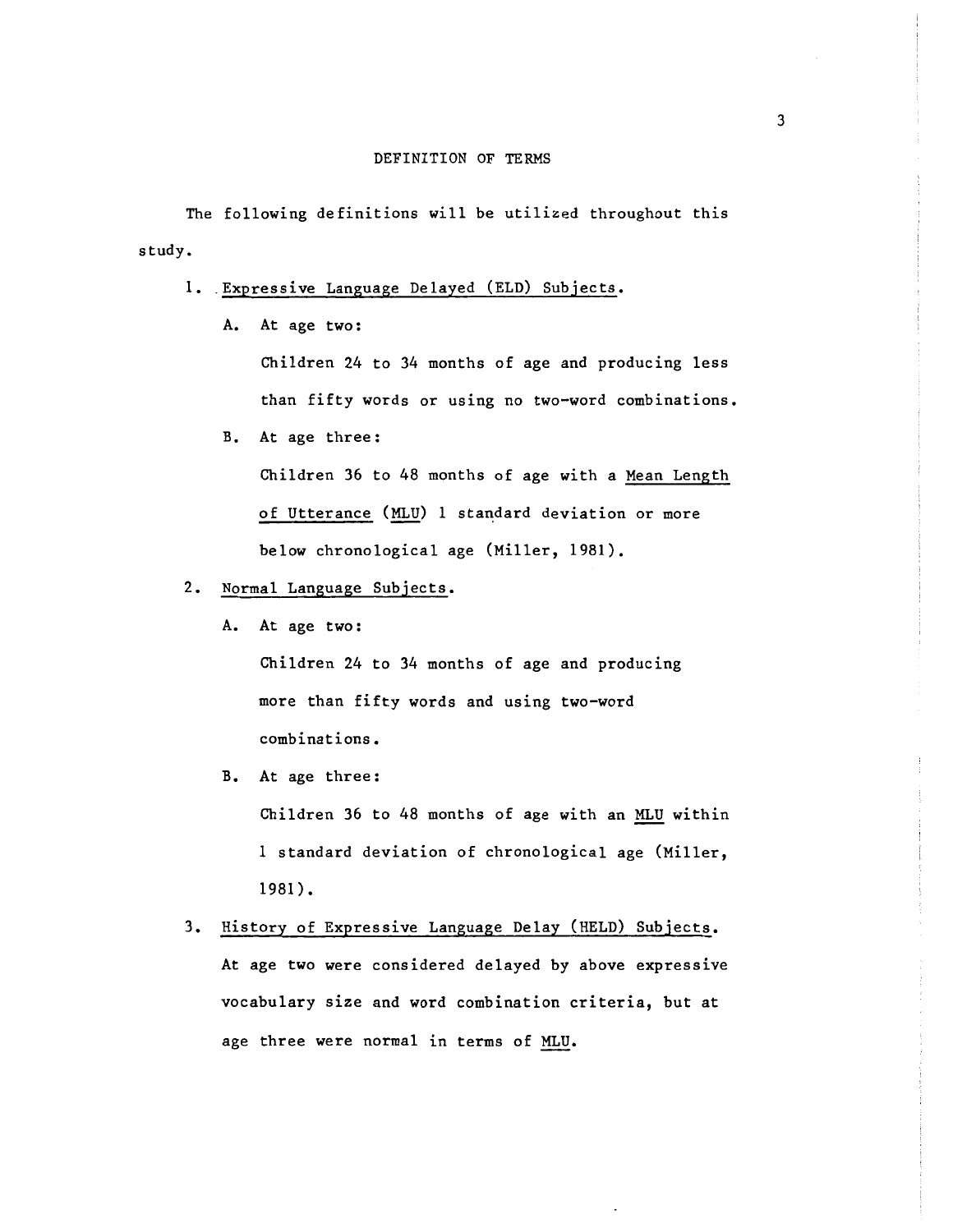4. Subject's Receptive Vocabulary.

Receptive vocabulary will be determined by standard scores obtained from the Peabody Picture Vocabulary Test - Revised.

S. Subject's Expressive Vocabulary.

Expressive vocabulary will be determined by standard scores obtained from the Expressive One-Word Picture Vocabulary Test.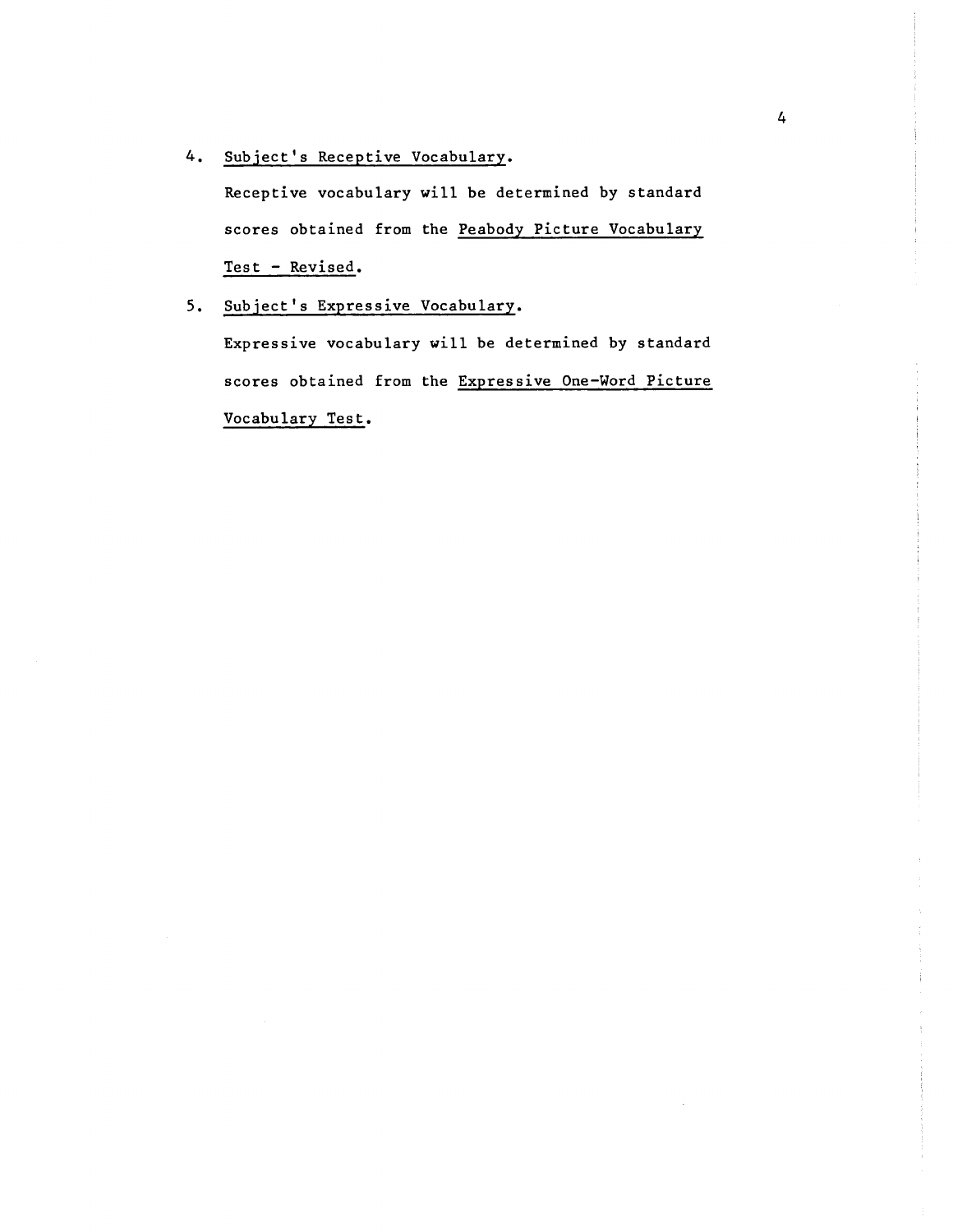#### CHAPTER II

#### REVIEW OF THE LITERATURE

The process of communication involves the ability to encode (express) and decode (comprehend) messages to exchange information and ideas with others. Words are the first linguistic forms acquired, and vocabulary size, both expressive and receptive, increases throughout the life span (Owens, 1988).

A discussion of normal and delayed development of expressive and receptive vocabulary in young children will be presented, as well as the relationship between these two modalities. The Peabody Picture Vocabulary Test - Revised and the Expressive One-Word Picture Vocabulary Test will be reviewed as they represent the two primary instruments used in this study.

#### EXPRESSIVE VOCABULARY

#### Normal Development

In the first few months of life, the infant begins the process of language acquisition. The infant is able to respond to language addressed to him/her, as well as participate through gestures and vocalizations. By the end of the first year of life, the infant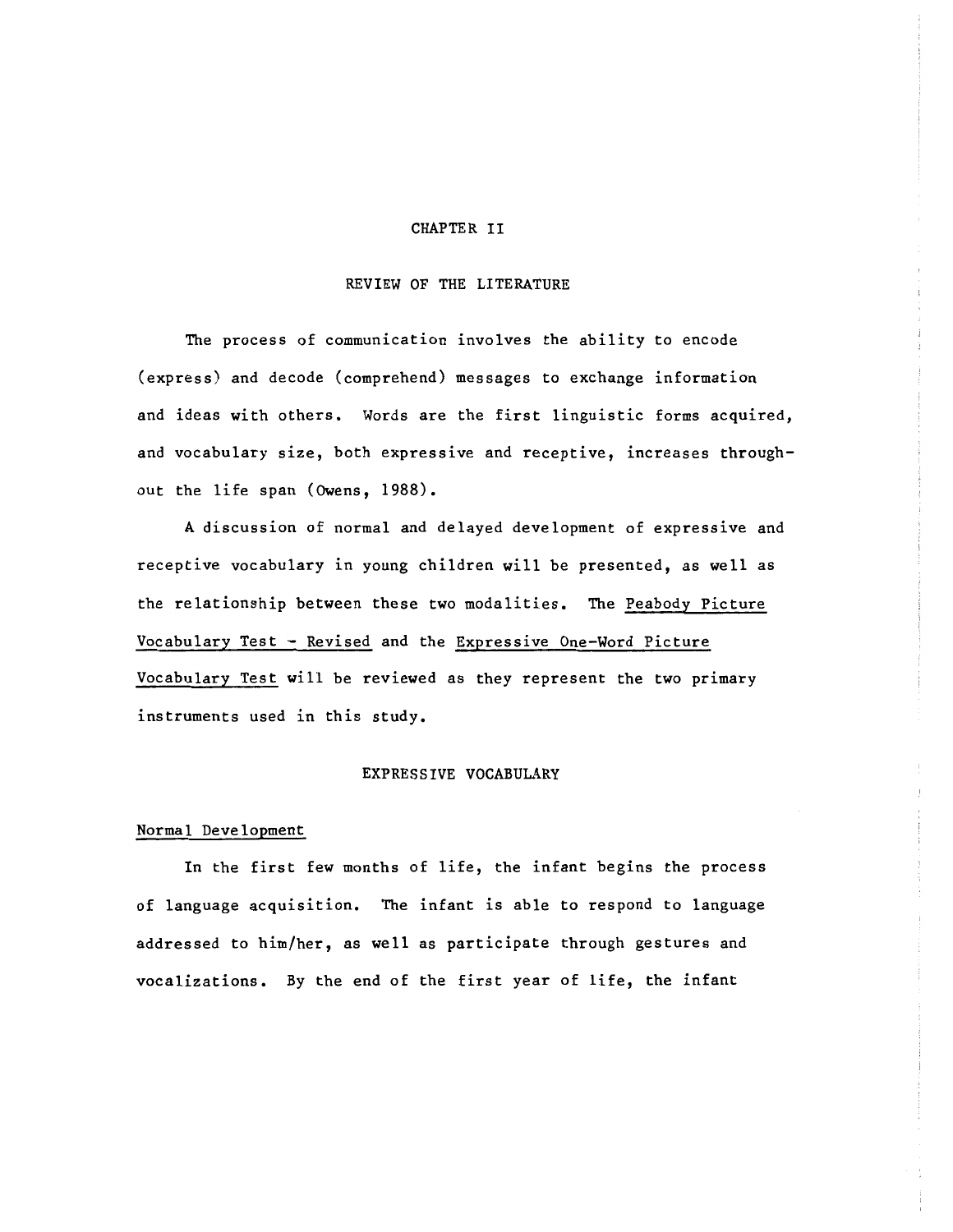begins to assert more control when interacting with others, and its intentions are communicated more clearly and effectively.

Sometime around the first birthday, the child's first words appear. Although there is much individual variation as to the age first words appear, they generally refer to particular situations, actions and objects. Initially, these may be restrictive in meaning and apply to a particular referent (Bloom, 1974). For example, "doggie" may only refer to the child's pet, but not to other dogs.

Most of the child's first words will contain one or two syllables and will be somewhat restricted in syllabic construction (Owens, 1988). First words have also been found to be dependent on the child's phonological capabilities. Young children are more likely to produce words containing sounds already in their repertoires than words with sounds absent from their phonologies (Leonard, Schwartz, Chapman, Rowan, Prelock, Terrell, Weiss, and Messick, 1982; Schwartz and Leonard, 1981). Ingram (1976) noted that shortly after acquiring a lexicon of SO words, children decreased in their tendency to avoid using certain sounds.

The second half of the second year is a period of accelerated vocabulary growth. By 18 months, the child will produce approximately SO words. It is generally agreed upon that noun or object words predominate (Benedict, 1979; Huttenlocher, 1974; Gentner, 1978). Most nouns refer to specific people, animals, and objects within the child's environment. Among the first SO words produced, approximately 60 to 6S percent are nouns, 20 percent are action words, while modifiers, personal-social, and functional words make up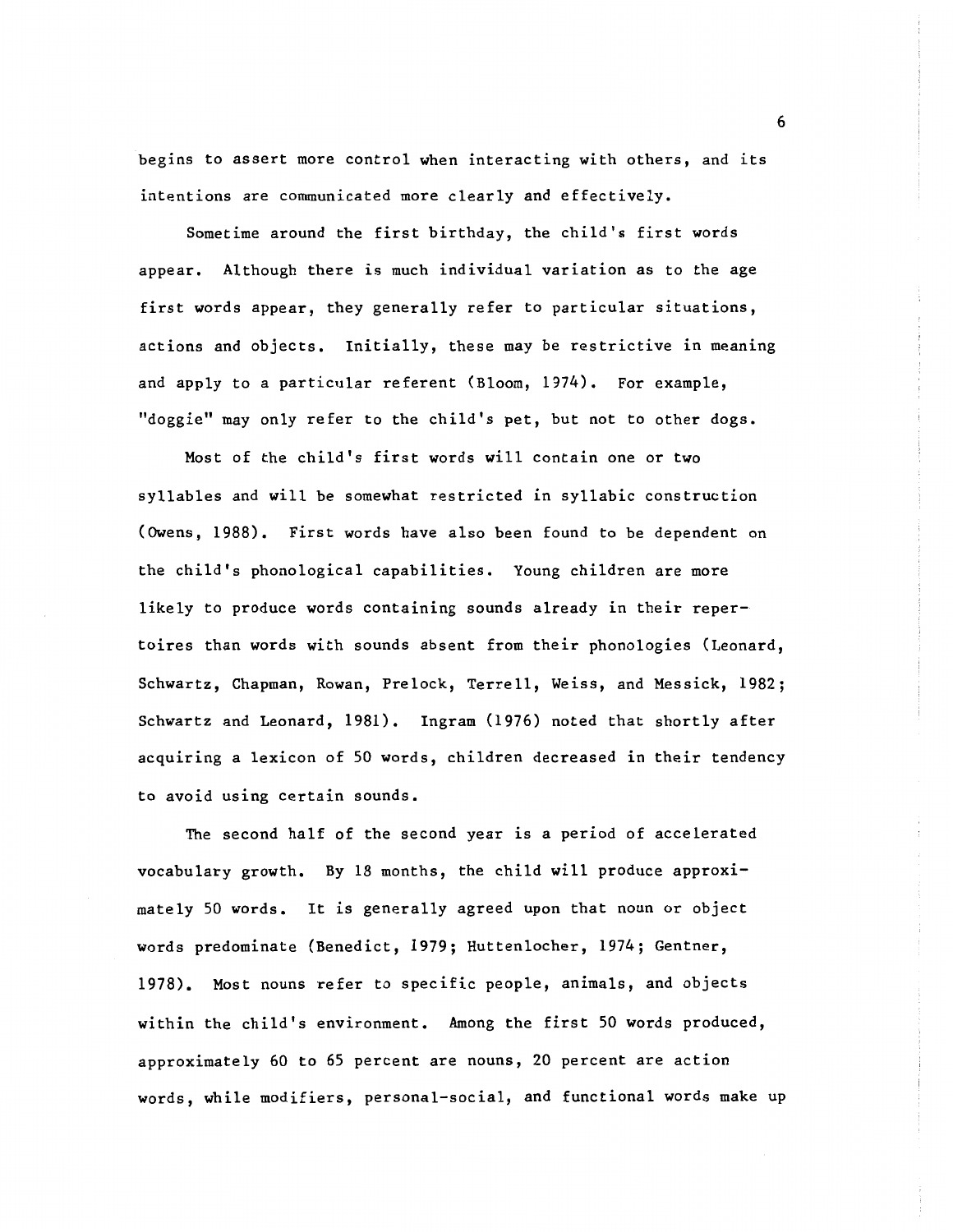the final 15 to 20 percent of the first 50 words. The single-words are used not only to label, but to make requests, comments, and inquiries in relation to the world around them.

Although parents often credit their child with the capability of encoding a full thought through the use of a single-word, this may be an oversimplification of a very complex process. Due to constraints of attention, memory and knowledge, and difficulty with organizing information for storage and retrieval, it is difficult to establish the underlying meaning of the young child's single-words (Ervin-Tripp, 1973; Olson, 1973; Slobin, 1973). These meanings are generally restricted in comparison to that of the adult, but adequately communicate such relations as possession, existence, nonexistence, disappearance, recurrence, action, location, and attribution.

By the end of the second year of life, the child may produce 200 to 300 different words and be able to name most common everyday objects (Lipsitt, 1966; Wehrabian, 1970). These words are used to gain attention, name objects for people and to attain some object or information (Owens, 1988). The two-year-old is able to communicate some feelings, desires, interests and emotions (Owens, 1988). According to Oviatt (1982), the two-year-old begins to realize that a word refers to a related group of referents, rather than to a specific or type of referent.

The average three-year-old produces a lexicon of about 900 to 1,000 words, usually used to express present events (Lipsitt, 1966; Wehrabian, 1970). The three-year-old uses negative words, "no,"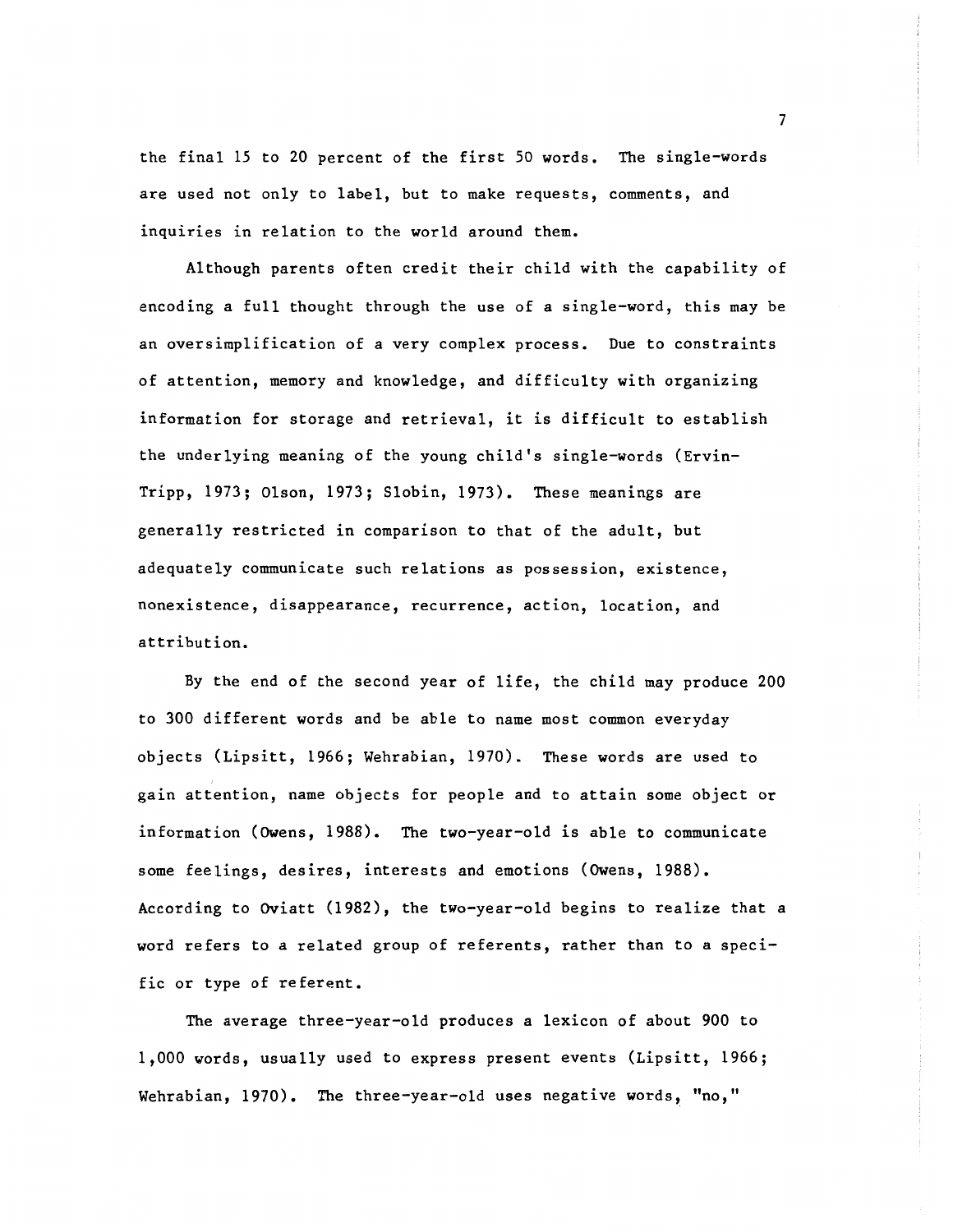"not," "can't," "don't," and "won't," interchangeably and uses interrogatives, "what," "where," "why," and "how," infrequently (Owens, 1988). Some noun modifiers, articles, plurals, possessive -'s, pronouns, prepositions and some -ed and -ing word endings are used (Owens, 1988).

The four-year-old produces about 1,500 to 1,600 different words (Lipsitt, 1966; Wehrabian, 1970). Here, the child begins to demonstrate categorization skills which may be influenced by increases in memory, recall, and storage abilities (Owens, 1988). The four-year-old can count by rote to five, name primary colors, and label some coins (Owens, 1988). The child at this age is also able to use words to relate past events (Owens, 1988). Declarative, negative, interrogative and imperative forms, as well as conjunctions such as "and," "but," and "if" are being used more frequently and appropriately (Owens, 1988). Also, modifiers, articles, third person singular, present tense -s, auxiliary verbs and most regular and irregular past tense verbs are used more consistently when required.

By the time the child is ready to enter kindergarten (age five), they can produce an average of 2,100 to 2,200 words (Owens, 1988). It is estimated that the child has added approximately five words to his lexicon daily between the ages of  $1\frac{1}{2}$  and 6 years (Carey, 1978).

Although his definitions of words lack the completeness of adult meanings, the five-year-old's expressive vocabulary and the understanding of words and their relationships continues to grow. The child is also recognizing the need to clarify messages for the listener and be more subtle in their use of language.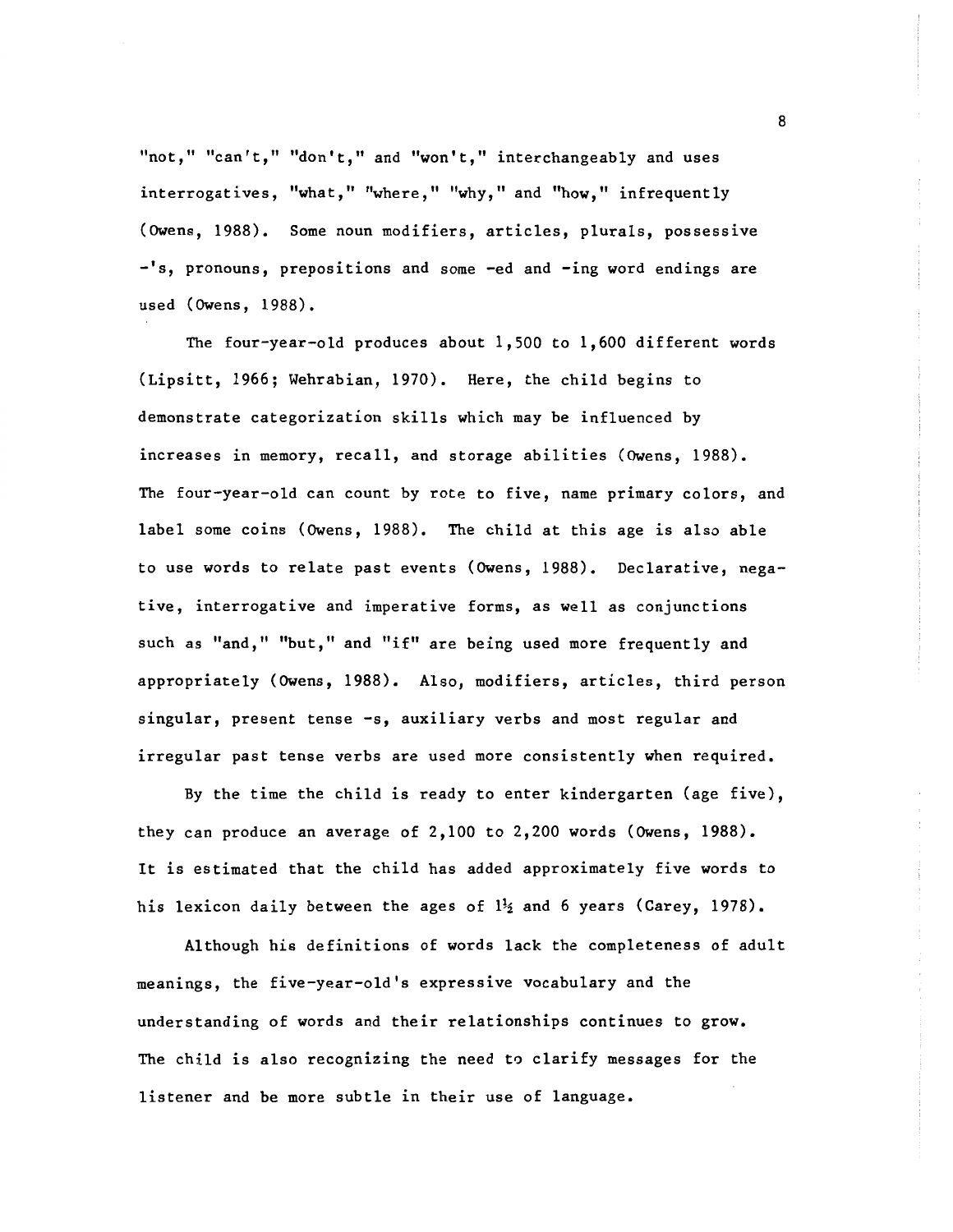#### Delayed Development

At the present time, relatively little is known about the early lexical development of language delayed children. Studies of delayed children have primarily observed that these children acquire their first words later than normal children (Weeks, 1974) and that language develops at a slower rate than that observed for normal children (Johnston and Schery, 1976; Morehead and Ingram, 1973).

Leonard et al. (1982) examined the early lexical acquisition of unfamiliar words in language impaired 2:8 to 4:2 year olds and linguistically matched normal children 1:5 to 1:10 years of age. Results of this study revealed that each group of children acquired the same number of unfamiliar words. The authors suggest that the similarities between these groups may be because lexical development may not be difficult for language-impaired children when concentrated linguistic stimulation is provided.

Leonard et al. (1982) also found that object words dominated in the words learned by language-impaired children, which is similar to findings of normal children. Also, the language-impaired children were just as likely to produce words consistent with their phonologies as words with sounds outside their repertoires.

Schwartz and Leonard (1985) examined the facilitating effects of unsolicited lexical imitation on spontaneous and posttest productions of 16 unfamiliar object and action words. Subjects included 13 language-impaired children ranging from 2:8 to 3:1 years of age. Unfamiliar words were individually chosen for each child, with half of the words representing phonological characteristics within the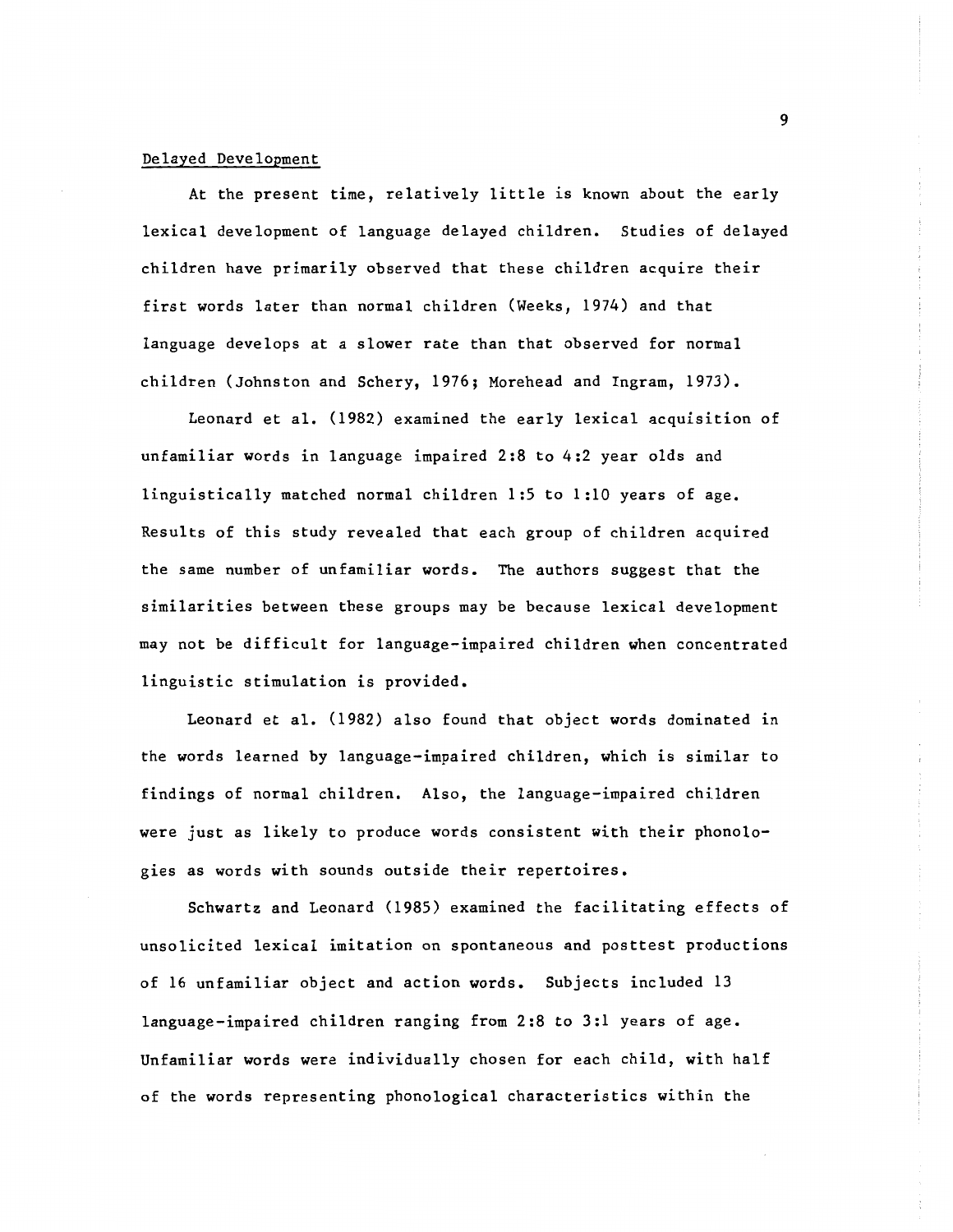child's phonology (in-phonology) and half of the words representing phonological characteristics not reportedly in the child's repertoire (out-of-phonology). The children were exposed to the experimental words 5 times each in 10 45-minute sessions.

Results indicated that the language-impaired children imitated an average of 51 percent of the experimental words. These results are similar to the 61 percent level of imitation reported for younger (1:4 to 2:0 year olds) normally developing children in a study by Leonard, Chapman, Rowan, and Weiss (1983). Also consistent with findings from normally developing children, imitating a word first did not lead to more rapid acquisition of that word (Schwartz and Leonard, 1985). The authors found that when words were imitated first, the initial spontaneous usage of those words occurred later than for words that were not first imitated. A number of words, primarily object and in-phonology words, were produced spontaneously within the first five to ten presentations and were not typically imitated before used spontaneously (Schwartz and Leonard, 1985).

A strong relationship was found between imitation and spontaneous use of a novel word. The children spontaneously used relatively few of the words that were not imitated, and they imitated very few words that were not produced spontaneously (Schwartz and Leonard, 1985). The authors also noted a significant decrease in the number of imitations following the second spontaneous use of that word. These results are also consistent with findings of normally developing children (Leonard et al., 1983).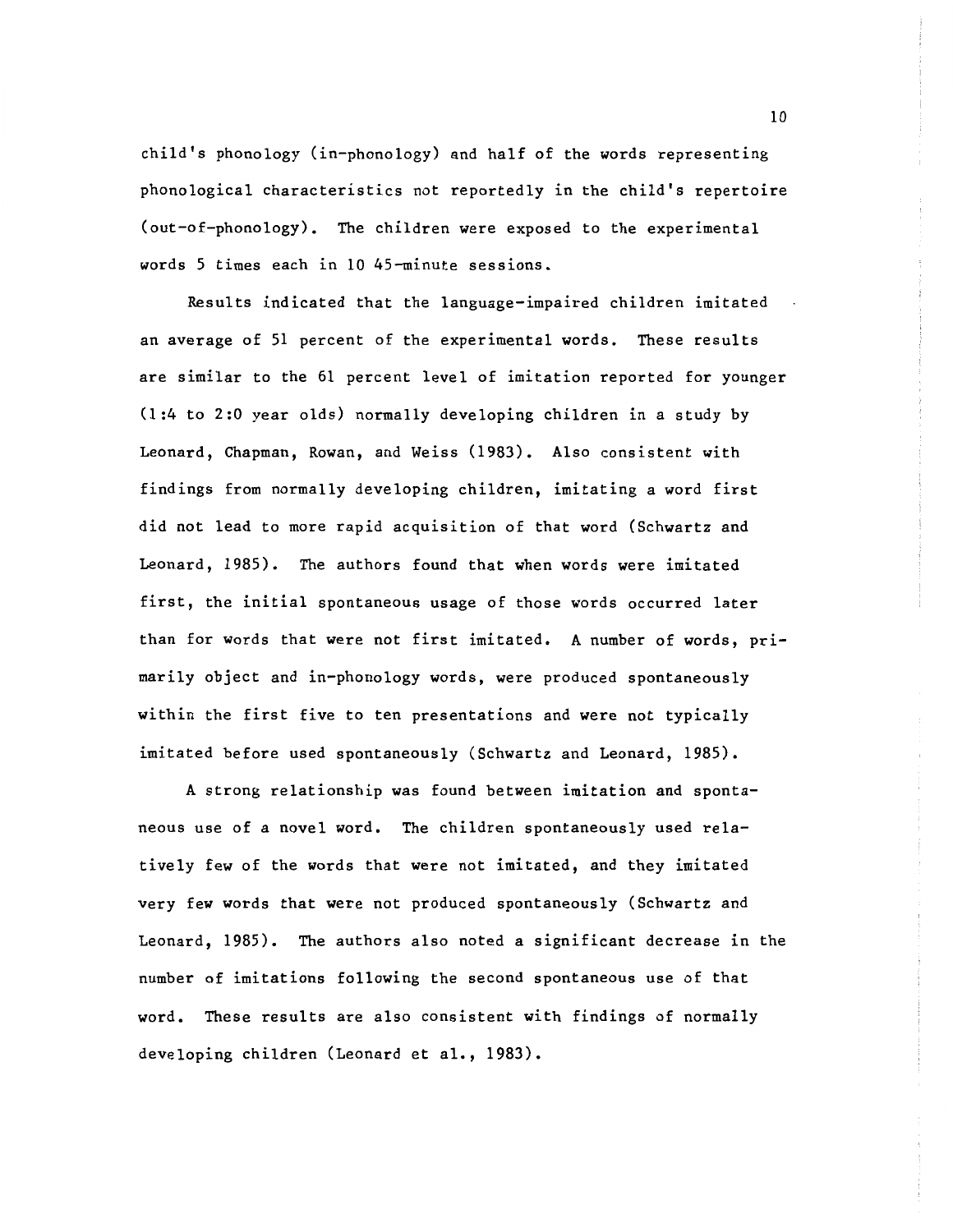Posttest data indicate that the average number of words produced by the language-impaired children are comparable to the number produced by the younger children using the same task (Leonard et al., 1983). Further, imitative use of a word increased the likelihood that the word would be produced during posttesting.

In conclusion, it appears that children with expressive language delays develop vocabularies similar to those of normal children, but at a slower rate of acquisition.

#### RECEPTIVE VOCABULARY

#### Normal Development

Although numerous studies have been devoted to the development of language production, relatively fewer have attempted to explain children's understanding of language. Two reasons that may account for this is the difficulty to assess all that young children comprehend and the degree to which comprehension is aided by contextual cues (Chapman, 1978).

Within the first few months of life, the infant can differentiate contrasting phonemes (Eimas, 1974), intonation patterns and speech from nonspeech (Nakazima, 1962). Between five and seven months, infants can distinguish between friendly and angry voices, and will follow some commands and retrieve requested objects (Owens, 1988). According to a study by Liebergott, Ferrier, Chesnick, and Menyuk (1981), infant response rates to maternal requests increased from 39.S percent at 9 months to 52 percent at 11 months.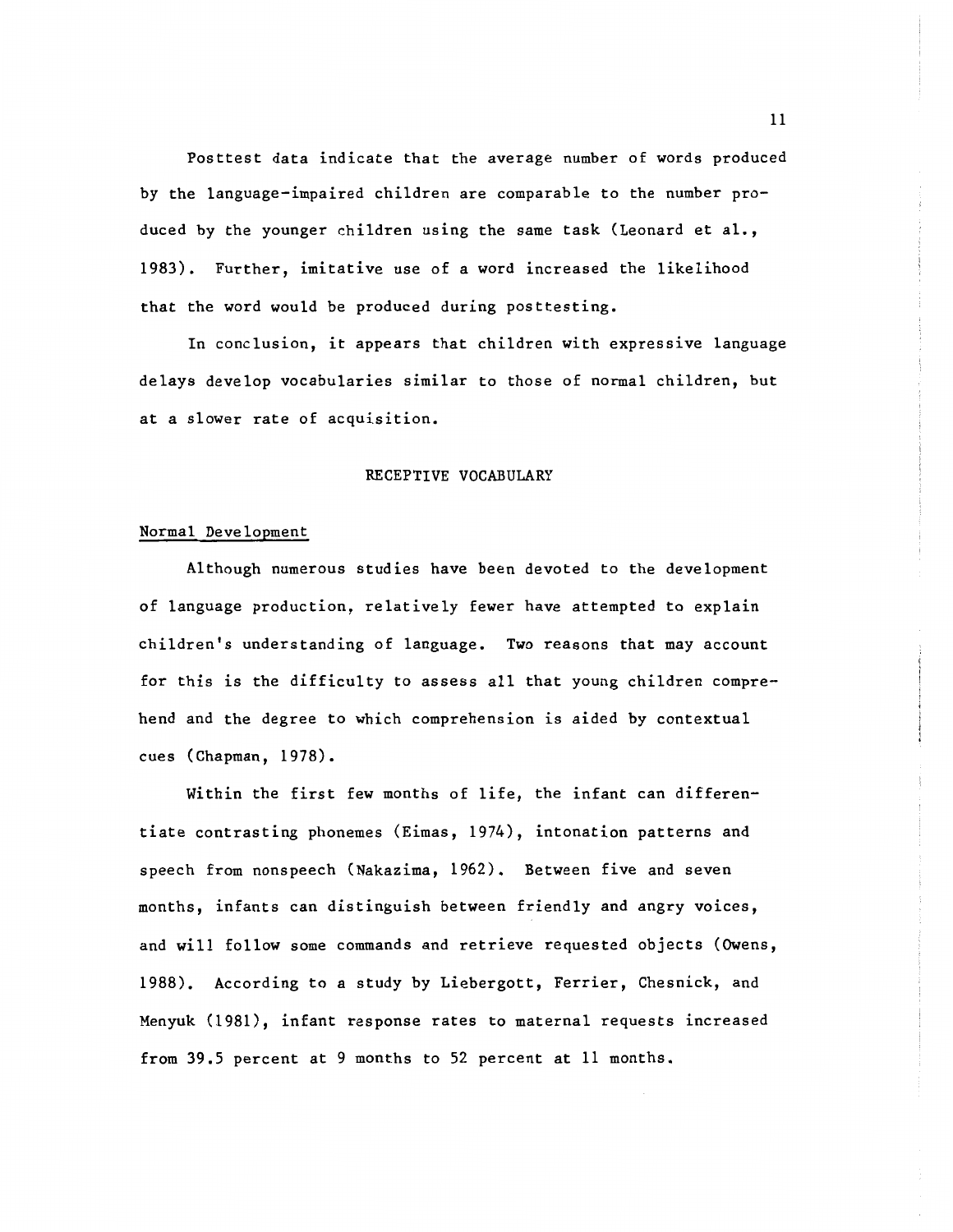The 8- to 12-month-old child understands a few single words within a routine context by looking at objects the speaker looks at, acting on objects noticed by the speaker, or imitation an ongoing action of another (Paul, 1987).

It is fairly agreed upon that during the second year of life, the child will understand more words than are spoken (Goldin-Meadow, Seligman, Gelman, 1976; Chapman, 1982). The 12- to 18-month-old will understand single words outside of established routines but still requires some contextual support for comprehension (Paul, 1987).

The 13-month-old will have a receptive vocabulary of about 50 words, increasing rapidly to approximately 20,000 to 24,000 by age six (Paul, 1988; Owens, 1988).

It has been suggested that young children use a "fast mapping" strategy, allowing inference to occur between a word and its referent after possibly one encounter (Carey and Bartlett, 1978; Pinker, 1982; Dollaghan, 1985). According to Carey and Bartlett (1978), this may be a two-step process of lexical acquisition. The child's first encounter with a new word will constitute only a small fraction of the total information of the complete learning of the word. The second phase, dubbed "extended mapping," occurs over a period of time with several encounters with the word in which the child gradually refines the definition with new information (Carey, 1978).

#### Delayed Development

To date, very little is known about the way language-delayed children develop lexical comprehension.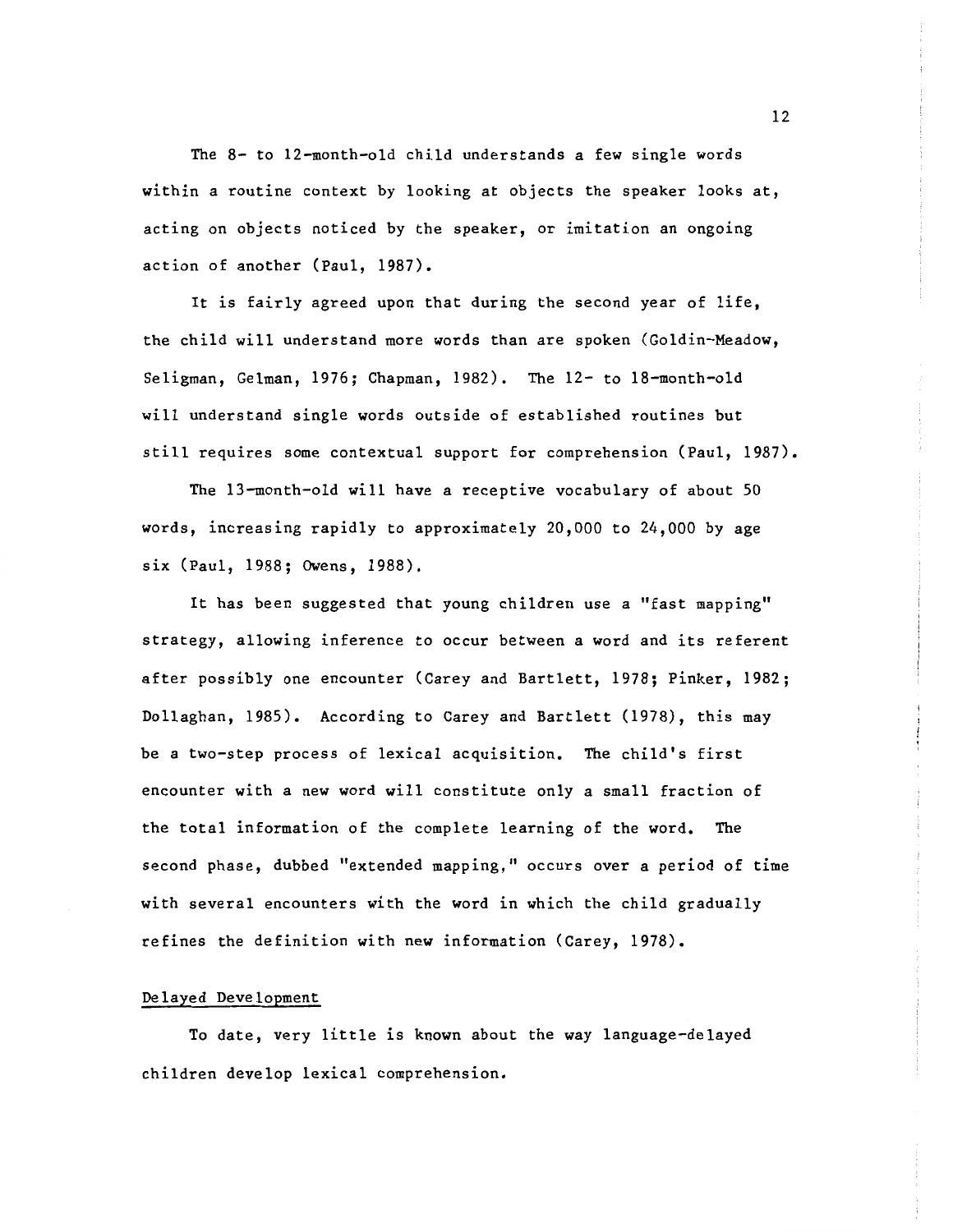According to Leonard et al. (1982), the language-impaired children in their study, ranging in age from 2:8 to 4:2 years, comprehended more words than they produced and were shown to comprehend a significantly greater number of object words than action words. These results are consistent with those of normally developing children at a younger age.

Dollaghan (1987) compared the fast mapping abilities of 11 language-impaired and 11 normal children ranging in age from 4:0 to 5:6 years of age, who were exposed one time to the unfamiliar object name koob (/kub/) and its referent (an oddly shaped white plastic ring). The children were then tested on their ability to comprehend, produce, locate and recognize the unfamiliar word.

Results indicated that the language-impaired and normal children demonstrated several fast mapping processes. In the comprehension task, 82 percent of the children in each group correctly identified the novel word. In the location task, 73 percent of the children in each group correctly identified the location of the novel object. On the production task, 64 percent of the normal children and 9 percent of the language-impaired children successfully named the novel object. Two of the normal children and three of the language-impaired children who did not attempt to name the object were given a recognition task. These children were ask to select the correct label from three nonsense syllables. These included the correct label (/kub/), a foil differing by a single phoneme (/sub/), and a foil containing no similar phonemes (/tid/). Both of the normal children recognized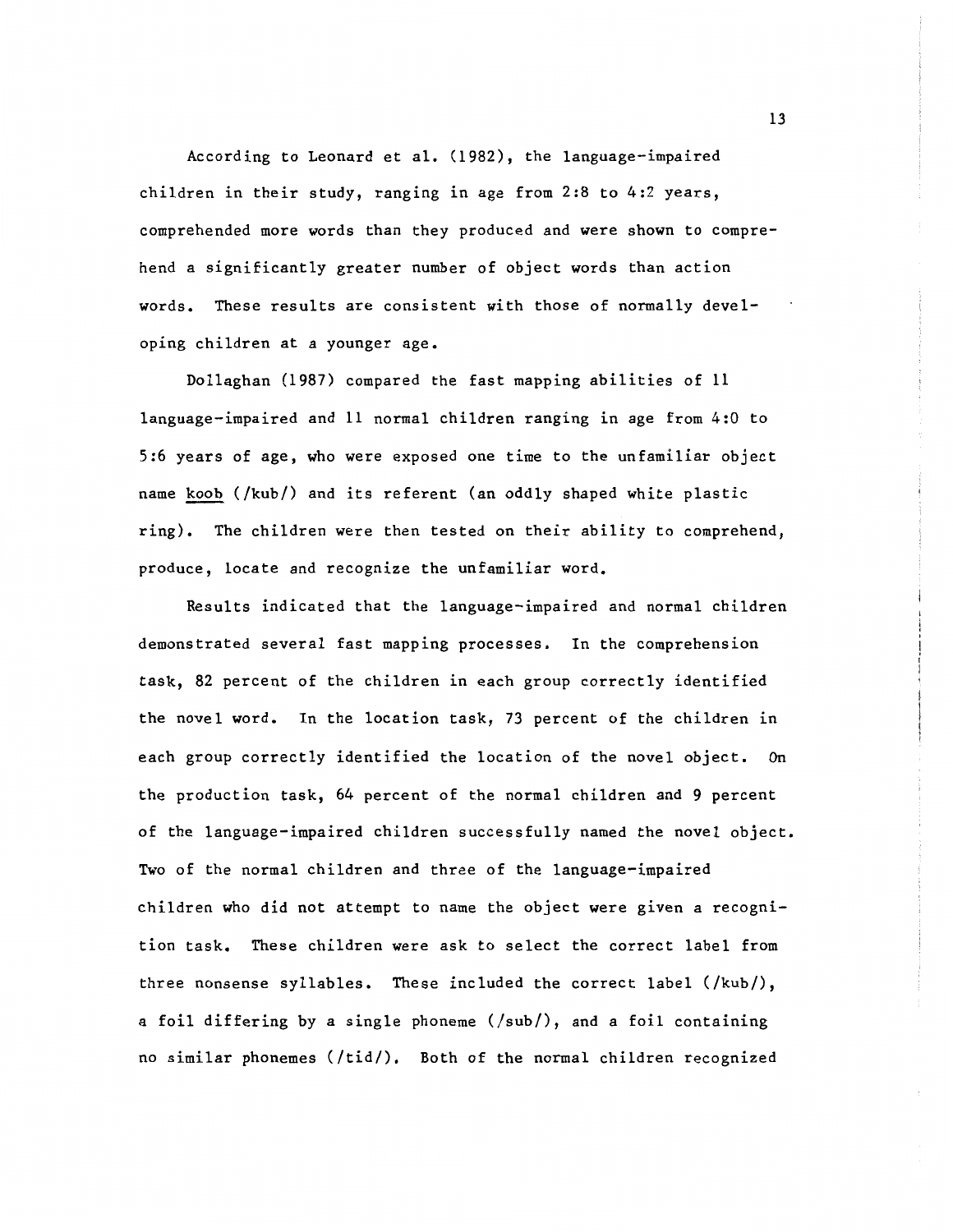the correct label, while only two of the three language-impaired children recognized the correct label.

The author suggests that the language-impaired children's difficulty in recalling the novel word's phonological characteristics may be due to storage or retrieval deficits.

Rice, Buhr, and Nemeth (1990) also studied fast mapping abilities of language delayed five-year-olds compared to MLU- and chronologically age-matched (CA) normal children. Each group was exposed to a videotaped narrative containing unfamiliar object, action, attribute, and affective state words.

Postviewing comprehension testing revealed that the languageimpaired children demonstrated some fast mapping abilities. However, their performance over the four-word categories was significantly less than that of their MLU- or CA-matched normal comparison groups (Rice et al., 1990). The language-impaired children comprehended 1.5 new words, compared to the gain of 2.3 new words for the MLU-matched and 4.22 new words for the CA-matched normal controls. Each group made highest gains in object and attribute words.

RELATIONSHIP BETWEEN RECEPTIVE AND EXPRESSIVE VOCABULARY

#### Normal Development

The relationship between the modalities of language comprehension and expression remains highly controversial. Bloom (1974) contends that comprehension and production are mutually dependent but different underlying processes.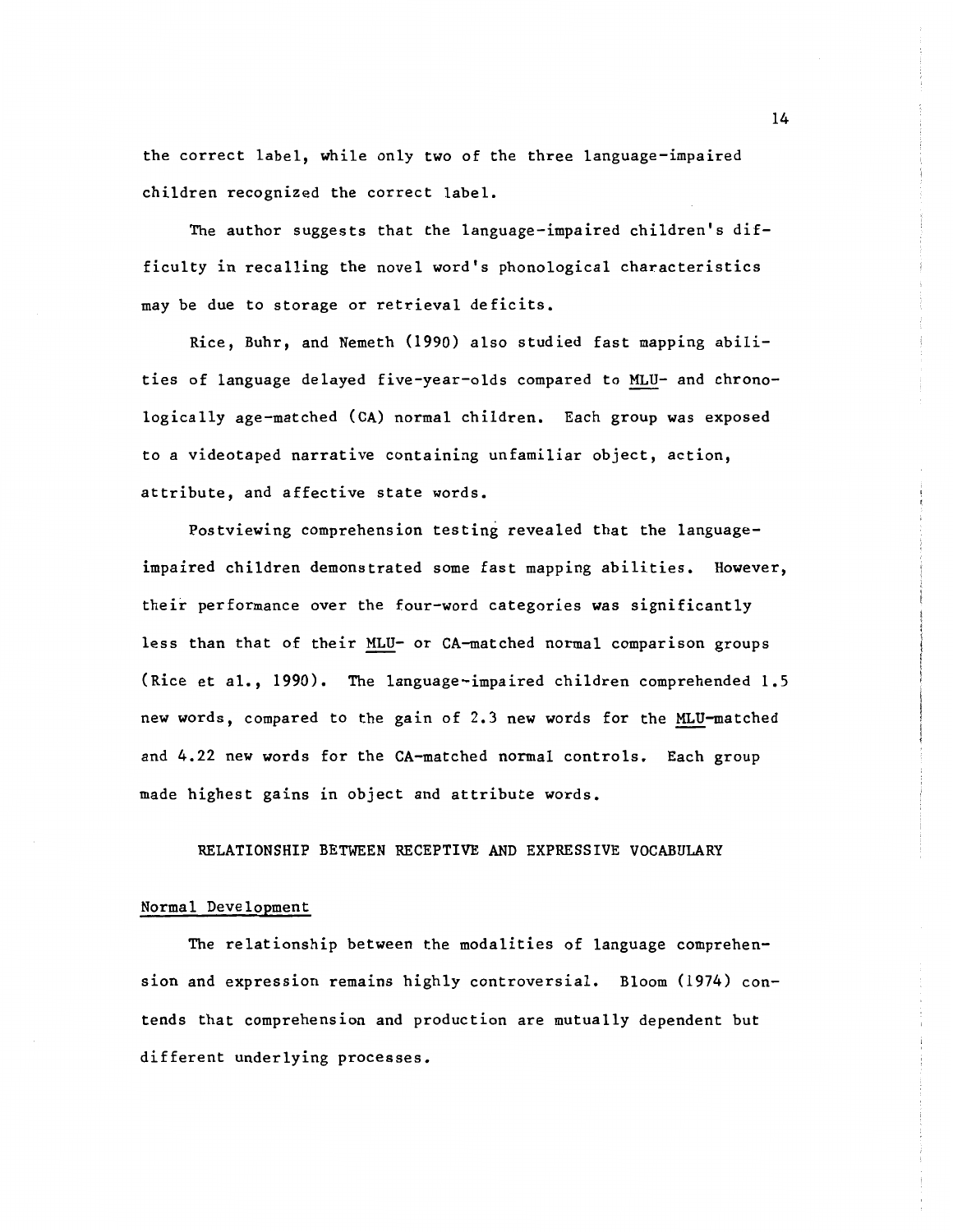In contrast to Bloom's view, Ingram (1974) claims that a comprehension-production gap exists in the language development of normal children. Ingram also believes that comprehension ahead of production is a linguistic universal of acquisition.

Clark and Hecht (1984) claim that certain language elements and rules exist that are learned only through production. They further conclude that production and comprehension development follow different routes.

Most studies have found that comprehension of lexical items precedes the production of those items. Benedict (1979) found that the mean age at which her subjects comprehended SO words preceded the age at which they produced that many words by four to six months and that comprehension developed more rapidly.

It may be oversimplified to say that production of a lexical item lags behind comprehension of that item. This implies that words comprehended first would be the first to appear later in production. According to findings by Clark and Hecht (1983) and Benedict (1979), the early receptive and productive vocabularies of a child are often quite different. Furthermore, the vocabularies of two-year-olds studied by Goldin-Meadow et al. (1976) revealed that the discrepancy between comprehension and production was greater for action names than for object names and that this discrepancy for both decreased as production increased. Goldin-Meadow et al. (1976) found that none of their 12 two-year-olds who were correct on any item on the production task failed the same item on the comprehension task.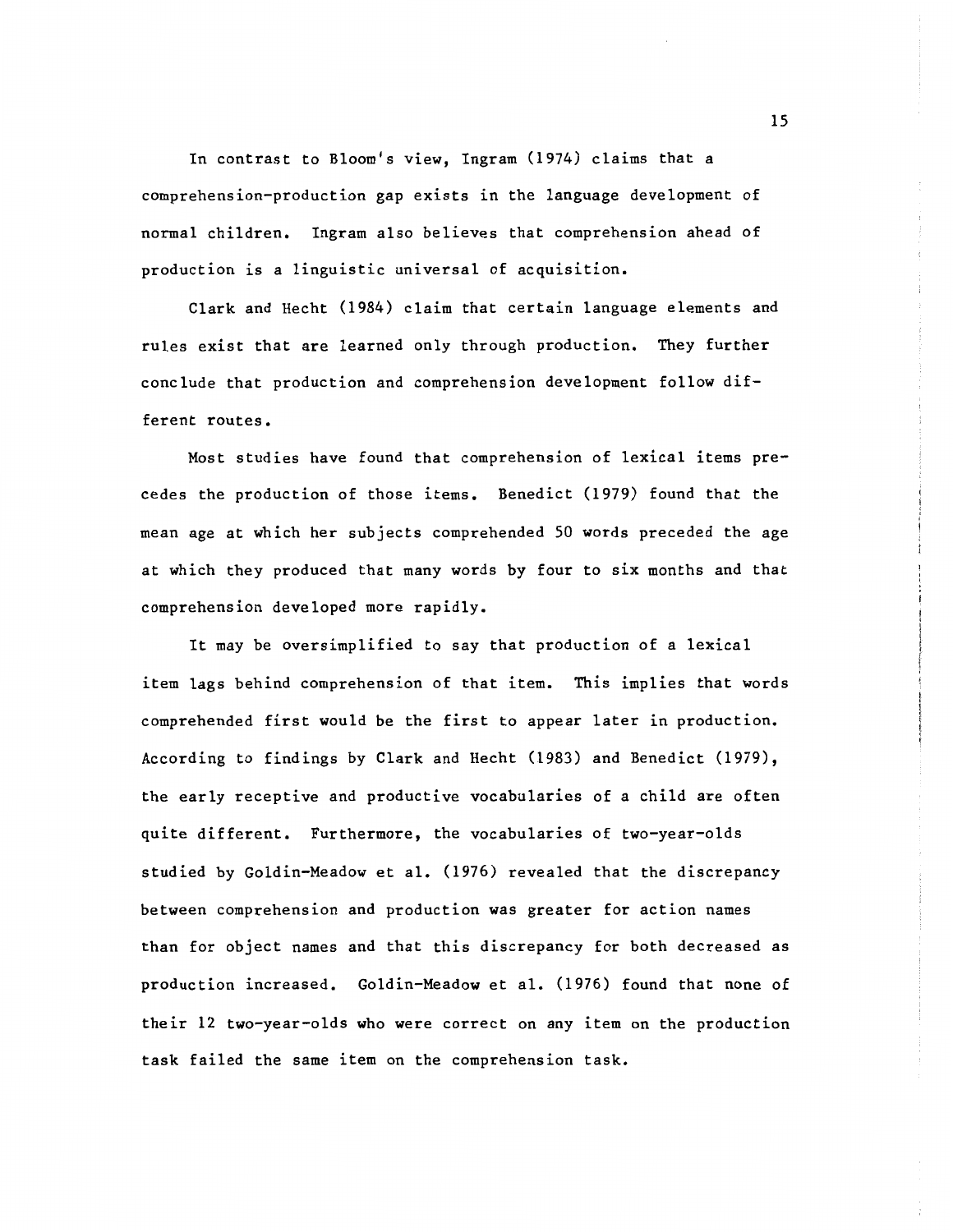#### Delayed Development

Most of what we know about the relationship between receptive and expressive vocabulary acquisition is based on studies of normal children. Relatively less is understood about this relationship for language-delayed children.

According to Leonard et al. (1982), the language-delayed children in their study revealed comprehension-production gaps favoring comprehension, as evidenced with normal children.

#### SUMMARY OF VOCABULARY DEVELOPMENT

The process of receptive and expressive vocabulary development of normal and delayed children was discussed. There is evidence that children with expressive and/or receptive vocabularly delays develop vocabularies similar to that of normal children, but at a slower rate. Because the processes of language acquisition are so complex, our exact understanding of the relationship between receptive and expressive vocabulary is unclear and controversial. However, research suggests that both are equally essential to the language learning process.

#### PEABODY PICTURE VOCABULARY TEST - REVISED

The Peabody Picture Vocabulary Test - Revised (PPVT-R) was developed by Dunn and Dunn in 1981 as a formal measure of hearing vocabulary. It is normed for individuals aged 2 years 6 months through 40 years of age. Raw scores are converted to age equivalent values, percentile rankings, standard scores, and stanines.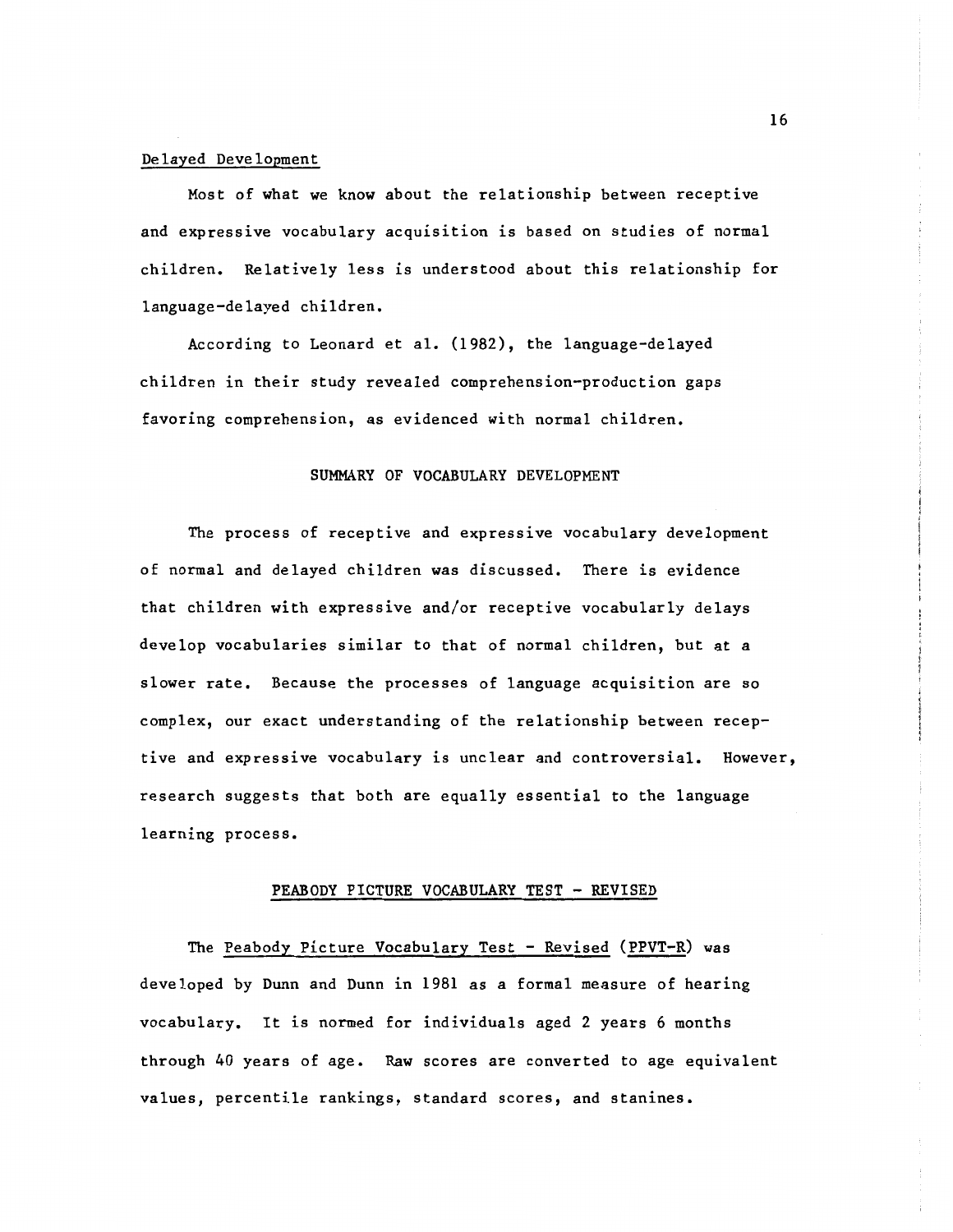The PPVT-R was constructed to be a more sophisticated instrument than the original version, the Peabody Picture Vocabulary Test (Dunn, 1959). The subjects in the norming sample were chosen based on population data from the 1970 U.S. Census for age, sex, geographical representation, parental occupation, ethnic representation, and community size.

The PPVT-R has been subject to extensive reliability assessments. Split-half reliability coefficients of raw scores for children and youths (ages  $2\frac{1}{2}$  through 18), ranged from .67 to .88 on Form L (median .80) and from .61 to .86 on Form M (median .81). For adult standardization (ages 19 through 40), only Form L was administered. Coefficients ranged from .80 to .83 (median .82). Test-retest reliability coefficients for both immediate and delayed retest of alternate forms ranged from .52 to .91.

No statistical validity is available for the PPVT-R. Content validity was based on an initial pool of 3,885 words, in 19 categories, from a complete search of Webster's New Collegiate Dictionary (Merriam and Merriam, 1953). The authors assume that the PPVT-R ". . . meets adequate standards for a picture vocabulary test measuring hearing vocabulary in Standard English" (p. 59).

Evidence of internal consistency (or test item) validity was determined as the stimulus words were chosen. Test items were included based on a gradual increase in the ability of the subjects to respond correctly to the item for each increasing age group.

Research regarding the PPVT-R is extensive. Most of these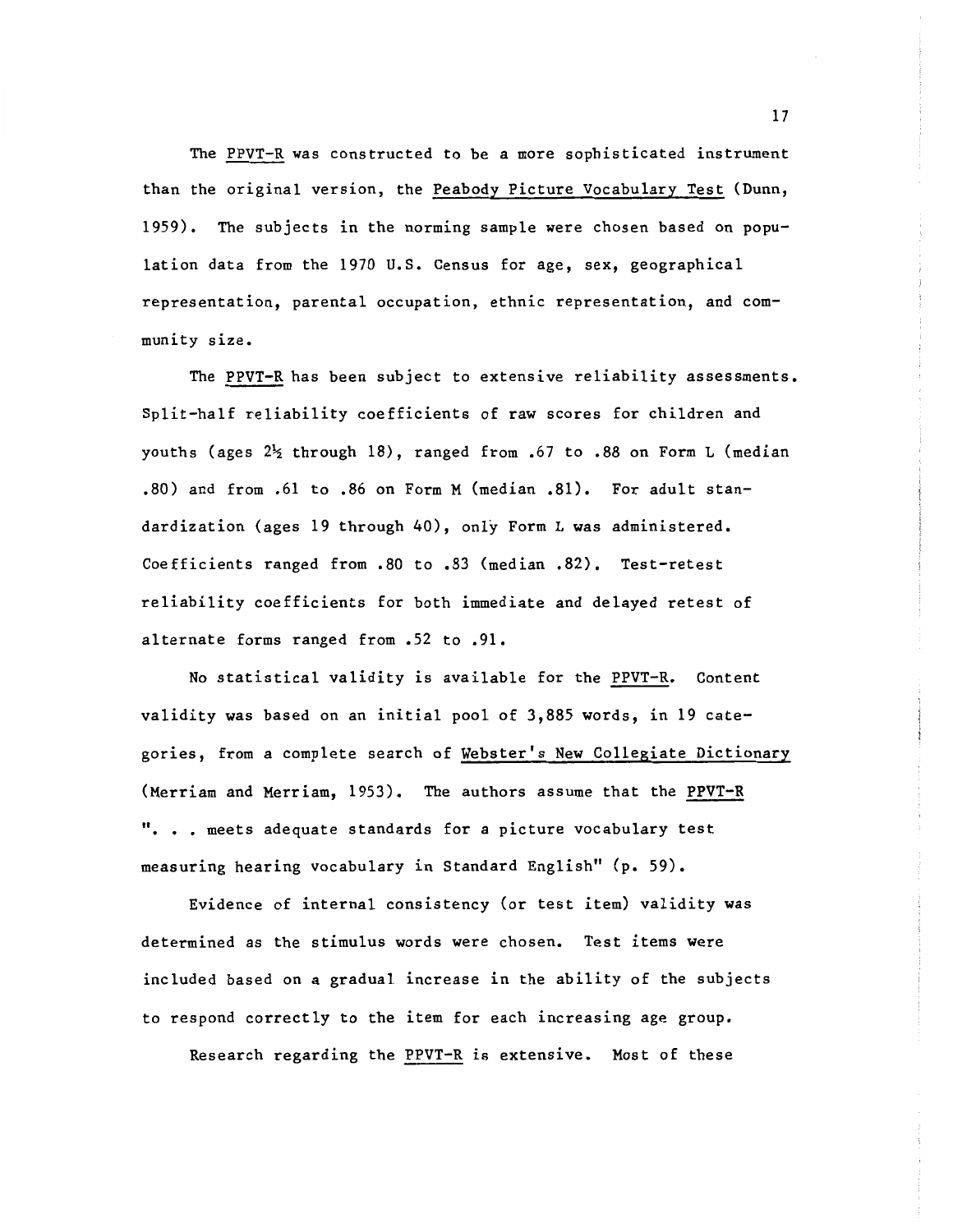studies compare the PPVT-R with other measures of reception, intelligence, achievement, and use with special populations.

Naglieri and Naglieri (1981) compared performances on the PPVT-R and the PPVT with 88 children ranging in age from 2:6 to 5:11 years. They report scores obtained from the PPVT were significantly higher than those of the PPVT-R. These results are consistent with findings by Choong and McMahon (1983) who compared Form A and B of the PPVT with Forms L and M of the PPVT-R. Eighty children ranging in age from 3:6 to 4:6 were tested. Results indicated that PPVT mental ages were consistently higher than age equivalents of the PPVT-R. Mean age equivalents of the PPVT-R were found to be significantly closer to the chronological ages of those children tested.

Mccallum and Bracken (1981) also compared alternate forms of the PPVT-R with 72, white and black preschool children. Results indicated that differences between Form L and M mean standard scores were nonsignificant for whites, males and females. However, Form L appeared to be more difficult for black preschoolers than Form M.

In comparing the PPVT-R with measures of intelligence, Bracken and Prasse (1983) report a study in which the PPVT-R Forms L and M, and the McCarthy Scales of Children's Abilities were administered to 35 "at risk" preschool children ranging in age from 47 to 58 months. The children were identified "at risk" at birth because of prematurity, complications at birth, etc. The results of this study indicated correlations in the moderate range between the PPVT-R and the McCarthy Scale scores (from .41 to .69). The lowest correlation was found between the PPVT-R Form L and the McCarthy Motor Scale, with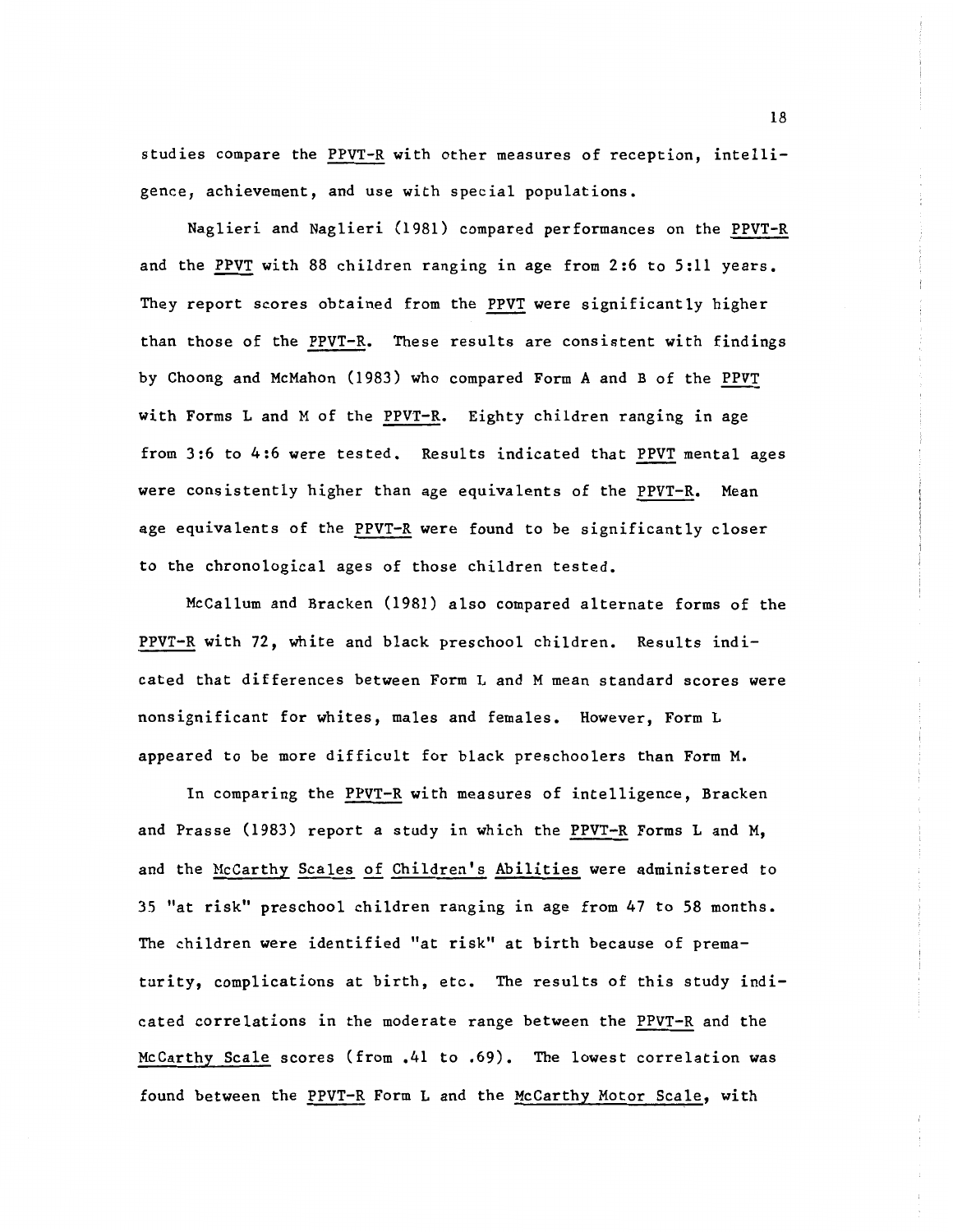the highest correlation occurring between Form M of the PPVT-R and the General Cognitive Index (GCI) of the McCarthy Scales. It is suggested by the authors that the moderate correlations between these two measures are expected due to the different skills being tested. The authors further suggest that "The PPVT-R should not be viewed as an intelligence test, since the test is quite restricted in terms of the skills it measures" (p. 15).

Bracken and Prasse (1983) determined correlations between Forms L and M of the PPVT-R to be moderately strong (.87) which suggests that the two forms  $" \cdot \cdot \cdot$  can be used interchangeably with little loss of accuracy" (p. 14). These results are consistent with findings by Worthing, Phye, and Nunn (1984), who also found comparability between the two forms. However, differences between Forms L and M when compared to the Revised Wechsler Intelligence Scale For Children (WISC-R) were noted. Worthing et al. (1984) administered the PPVT-R Forms L and M, and the WISC-R to 101 students ranging in age from 6:7 to 16:11. The subjects were identified as being learning disabled, mentally disabled, and emotionally disabled. When analyzing Forms L and M for equivalence, Form L showed a stronger correlation with the WISC-R than did Form M. The authors imply that the PPVT-R is not justified in being the only measure of a child's verbal intelligence, particularly in the case of Form M, as it correlated lower with the WISC-R than did Form L.

Hollinger and Sarvis (1984) compared PPVT-R standard scores with the Verbal Scale, Performance Scale, and the Full Scale of the WISC-R of 53 developmentally handicapped children aged 7 to 13 years.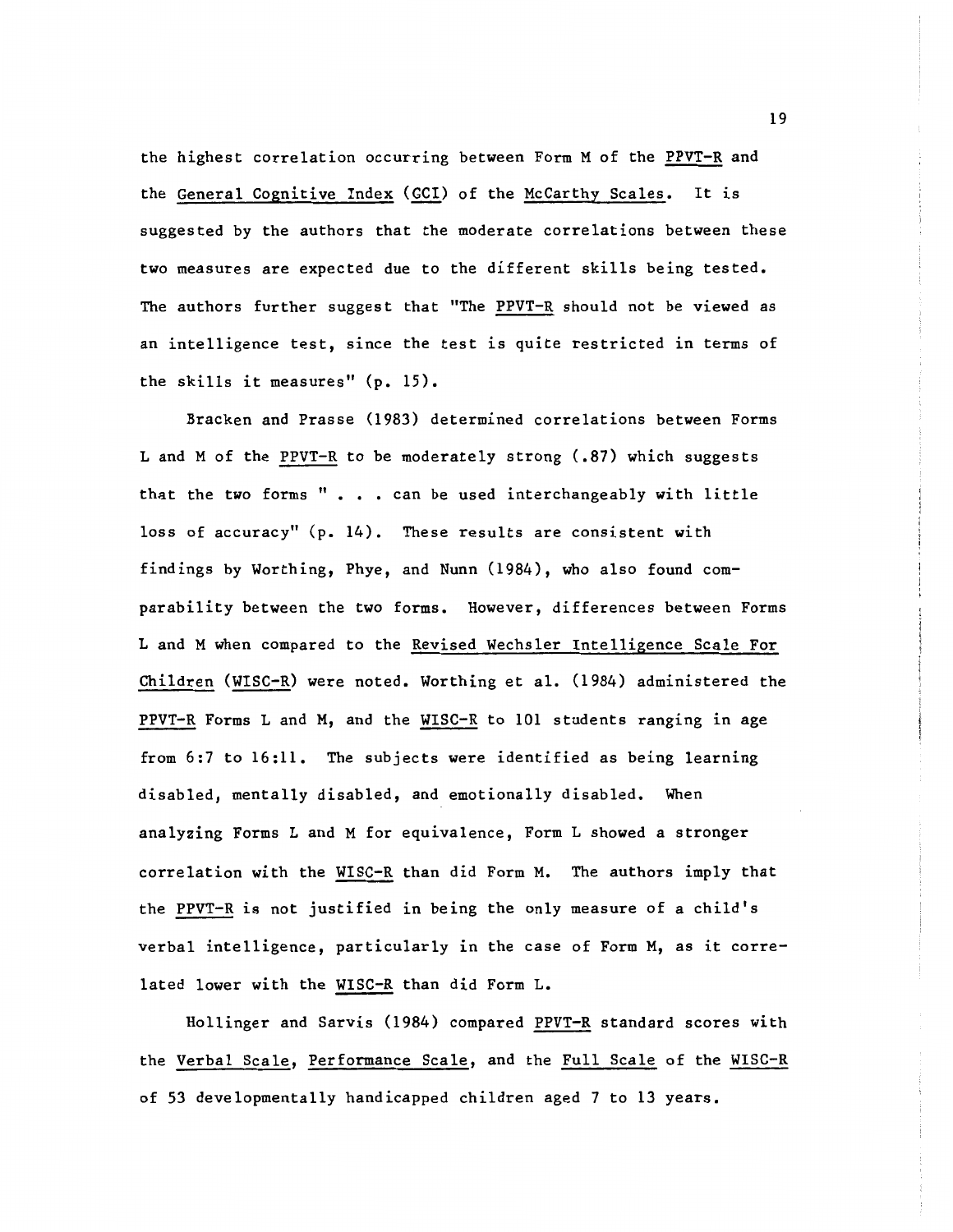Results revealed that PPVT-R scores significantly underestimated those of the WISC-R subtests. The authors suggest that the PPVT-R is an adequate measure of receptive vocabulary and language ability, but not as a measure of performance abilities or global intelligence.

Bing and Bing (1985) compared the PPVT-R and the Kaufman Assessment Battery for Children (K-ABC) with a population of predominately black Head Start children. Moderate correlations were found between the two measures, with the PPVT-R tending to produce lower scores than those from the K-ABC. Interestingly, children scored an average of 15 points higher on the Expressive Vocabulary subtest of the K-ABC than for the PPVT-R. However, the authors suggest that the PPVT-R may be used in addition to the K-ABC when a receptive vocabularly measure is desired.

The PPVT-R has not only been compared to cognitive and achievement measures, but also to a variety of other tests of receptive vocabulary. In a study conducted by Friend and Channel (1987), scores between the PPVT-R and the Picture Vocabulary (PV) subtest of the Test of Language Development - Primary (TOLD-P) were compared. A total of 144 normal children in first, second, and third grades were administered the PPVT-R and the TOLD-P PV subtest. It was expected by the authors that there would be a strong correlation between the two receptive vocabulary measures. However, results indicated only moderate correlations at each grade level, with correlations of .512 for the first grade, .580 for the second grade, and .648 for the third grade. Also noted was that the strength of correlation increased slightly as grade level increased. The authors indicate that: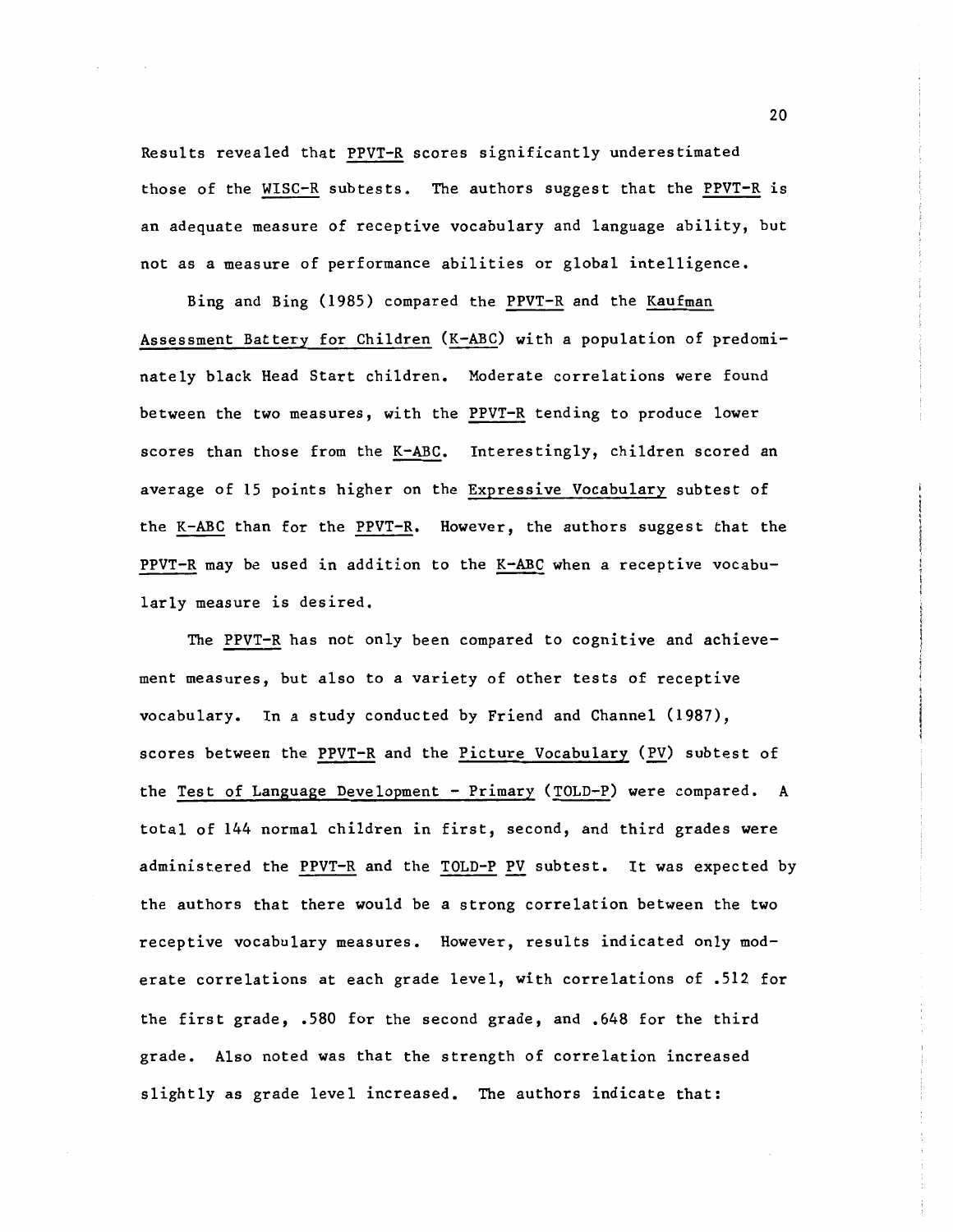• • • although a significant relationship exists between the TOLD-P PV subtest, and the PPVT-R, apparently the same information is not being tested in the two measures. The merely moderate correlations would also suggest the TOLD-P PV subtest be used as a screening rather than a diagnostic tool: It should be used in conjunction with the PPVT-R, not as a substitute (p. 234).

#### EXPRESSIVE ONE-WORD PICTURE VOCABULARY TEST

The Expressive One-Word Picture Vocabulary Test (EOWPVT) was designed by Gardner in 1979. Gardner's purpose in developing this test was to ". . . obtain a basal estimate of a child's verbal intelligence by means of his or her acquired one-word expressive vocabulary" (p. 6). The test is designed for children aged 2 years through 11 years 11 months. The test was developed to provide norms that would include mental ages, intelligence quotients, percentile rankings, and stanines. It is designed to be used as a screening tool for possible speech defects, learning disorders, auditory processing, auditory visual association, to evaluate bilingual student fluency in English, and to determine preschool placement.

The EOWPVT was normed on 1,607 children exclusively from the San Francisco Bay area. Subjects in the norming sample were chosen based on racial-cultural factors, sex, and age, although no breakdown of ethnic makeup or sex by age or grade level is provided.

Reliability of the EOWPVT was determined by the split-half method. Reliability coefficients ranged from .87 to .96 with a median of .94. Standard error of measurement (SEM) is also available for interpretation of scores. Although these coefficients are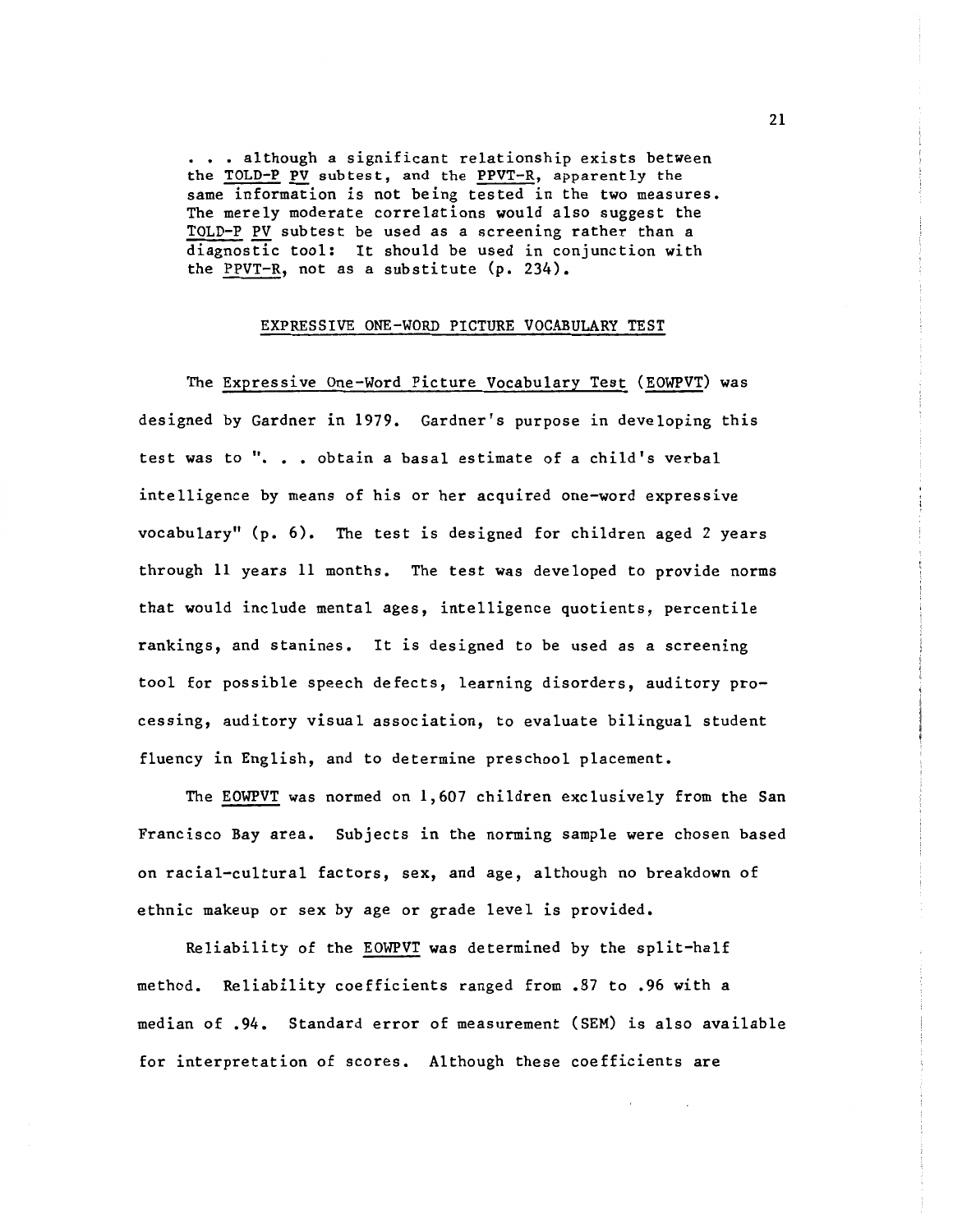acceptable, the author makes no mention of test-retest reliability, or errors that may be attributed to examiner variance (Altepeter, 1983).

Content validity was established by the careful selection of items representing a common core of English words that could be illustrated in picture form without ambiguity. Items included were those yielding a greater percent passing with increasing age. In addition, item validity was established by correlating item scores with total test score and with the Peabody Picture Vocabulary Test (Dunn, 1959).

Criterion-related validity was determined by correlating IQ scores of the EOWPVT with other measures of intelligence, achievement and receptive vocabulary. There appears to be a higher correlation between the EOWPVT and language related (e.g., vocabulary) measures than for indicators of intelligence or aptitude and achievement.

Few studies to date have been conducted in evaluating the EOWPVT. In a study by Stoner and Spencer  $(1983)$ , sex differences in the expressive vocabulary of Head Start children was investigated, using the EOWPVT. A  $t$ -test for independent data indicated no significant difference between the means ( $\underline{t}$  = .76) of the deviation IQ's of the EOWPVT for the 56 males ranging in age from 45 to 76 months, and the 52 females ranging in age from 45 to 76 months. The authors report that these findings indicate no sex differences in the verbal abilities of preschool children exist.

The EOWPVT has also been used in research. Fischel, Whitehurst, Caulfield and DeBaryshe (1989) used the EOWPVT as a pre- and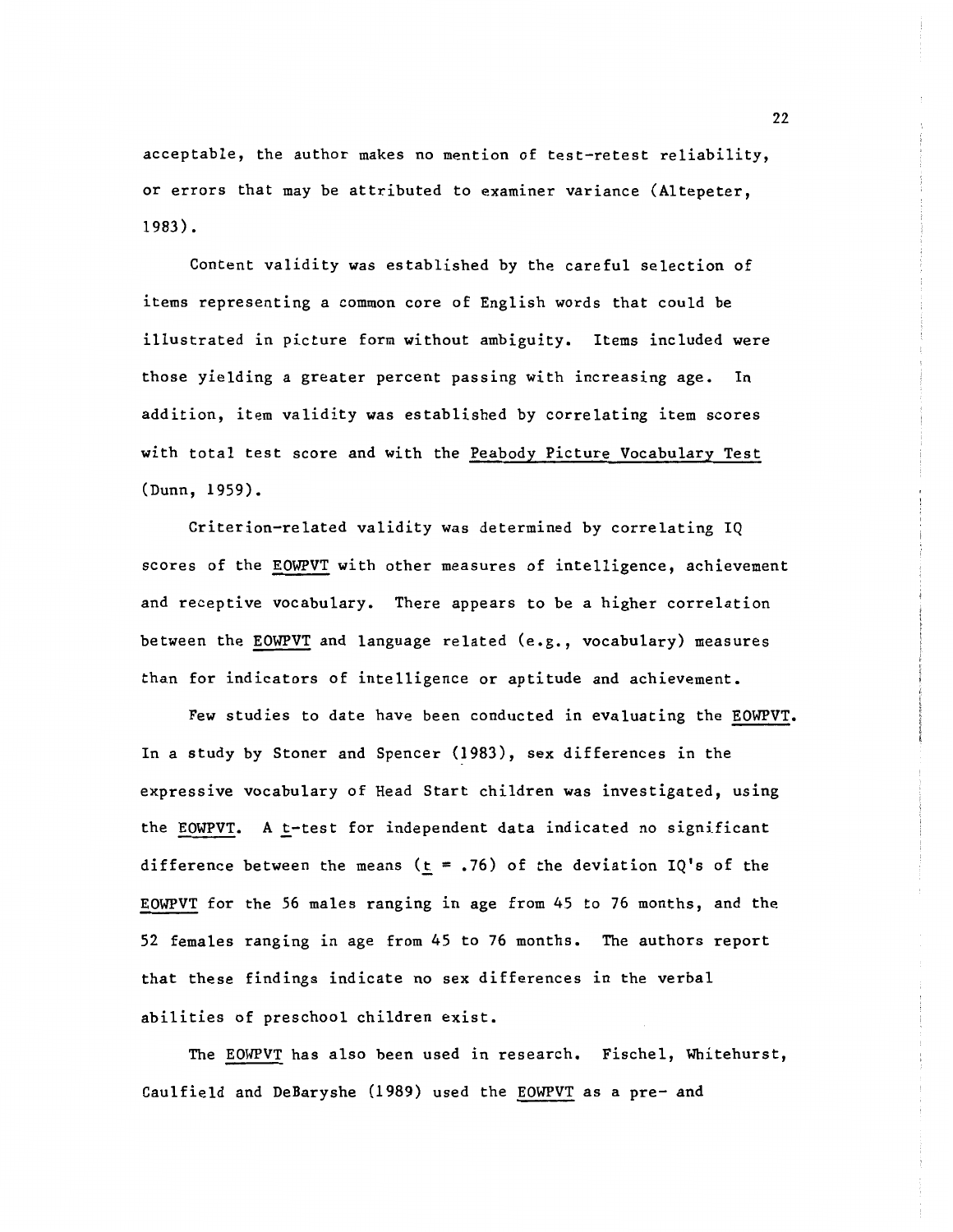post-test measure to determine improvement in expressive language over a 5-month period with 26 expressively language-disordered twoyear-olds. Improvement after five months was variable for these children, with approximately one-third showing no improvement, onethird showing mild improvement, and one-third in the normal range at the time of post-testing.

# PEABODY PICTURE VOCABULARY TEST AND THE EXPRESSIVE ONE-WORD PICTURE VOCABULARY TEST

Goldstein, Allen and Fleming (1982) report that the EOWPVT yielded mean mental ages and standard scores that were very similar to PPVT mental ages and standard scores. The subjects used were 32 children between the ages of 3:1 and 6:11, identified as being borderline or mildly retarded. Mean mental ages for the EOWPVT and the PPVT were 34.41 and 36.00, respectively. Mean standard scores were found to be 64.13 for the EOWPVT and 65.16 for the PPVT, with a moderate correlation of  $r = .63$ . The authors report that the close agreement between these scores suggest that ". . . on average, these measures of expressive and receptive language development yield similar results for such children (borderline and mildly retarded)" (p. 317). The authors also suggest caution in generalization of these findings, and express the need of future research on the EOWPVT with both normal and exceptional children.

In a study by Teuber and Furlong (1985), the EOWPVT and the PPVT-R were administered to 50 bilingual Mexican-American children in grades 3 through 5. The students' performance on these two tests, as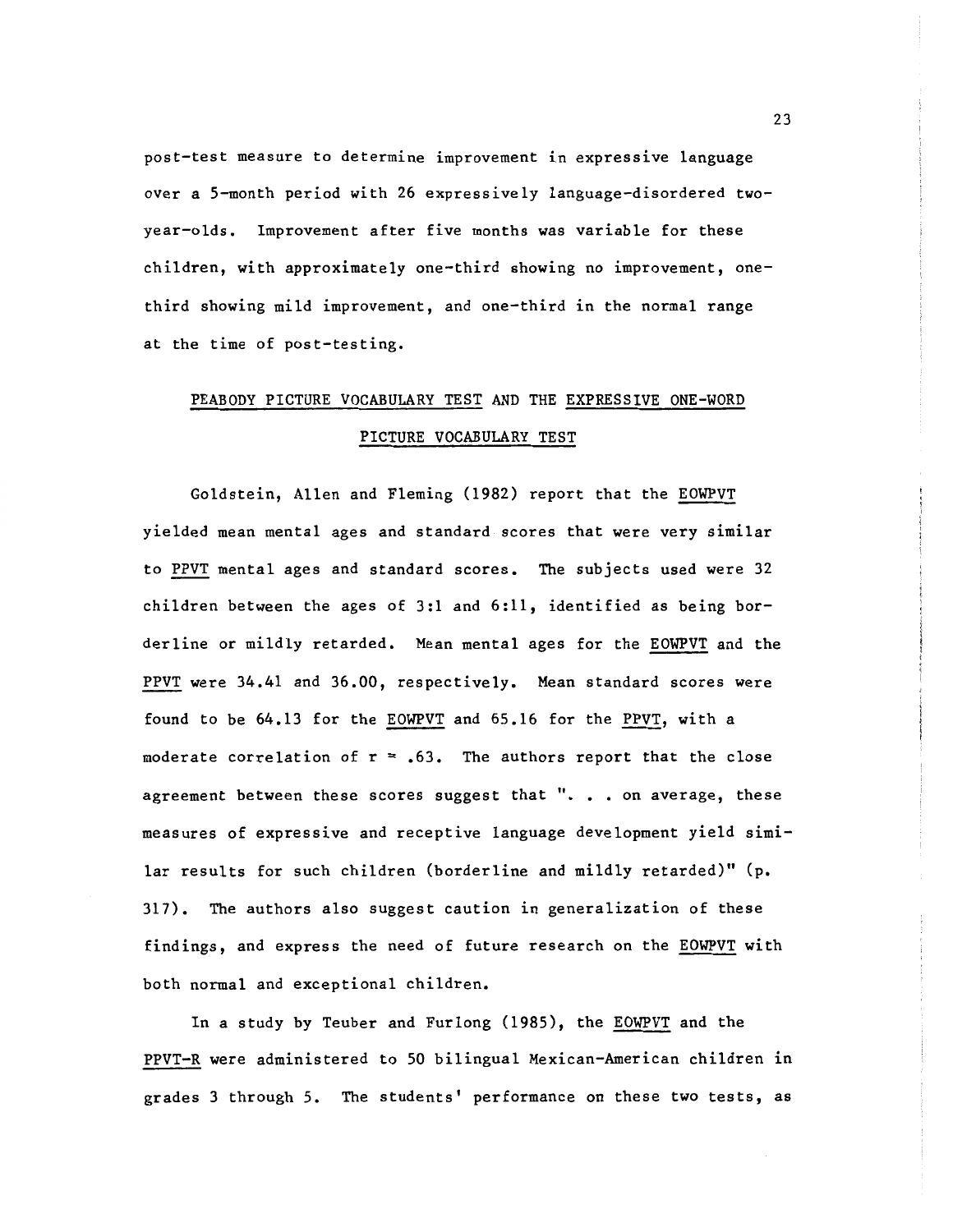well as their error patterns, were examined. The mean EOWPVT and PPVT-R standard scores obtained by the students were 74.6 and 70.5, respectively. Concurrent validity coefficients were found to be in the moderate range  $(r = .72)$ .

Although students tended to have slightly higher standard scores on the EOWPVT than for the PPVT-R, the EOWPVT had eight difficult items as determined by low passing rates, while the PPVT-R had only two items judged as difficult. Failure rate for the **EOWPVT** was found to be 44.9 percent, compared to the 27.9 percent for the PPVT-R. However, higher EOWPVT error rates still resulted in higher standard scores.

The outcome of this study shows that the EOWPVT standard scores were slightly higher than the PPVT-R scores. The authors indicate that some ". . . items on the EOWPVT may be biased for Mexican-American children; that is, they have different passing rates for Mexican-American children" (p. 271).

In a study by Channell and Peek (1989), the PPVT-R, EOWPVT, the Picture Vocabulary subtest of the TOLD-P, and the Receptive One-Word Picture Vocabulary Test (ROWPVT) were administered to 36 normal 4 and 5<sup>1</sup>/<sub>2</sub>-year-olds. Results indicated moderate correlations to exist among the four tests, with the highest correlation unexpectedly found between the PPVT-R and the EOWPVT  $(r = .77)$ .

#### SUMMARY OF TESTS

The literature reviewed indicates that researchers are divided on the use of the PPVT-R. Most studies support its use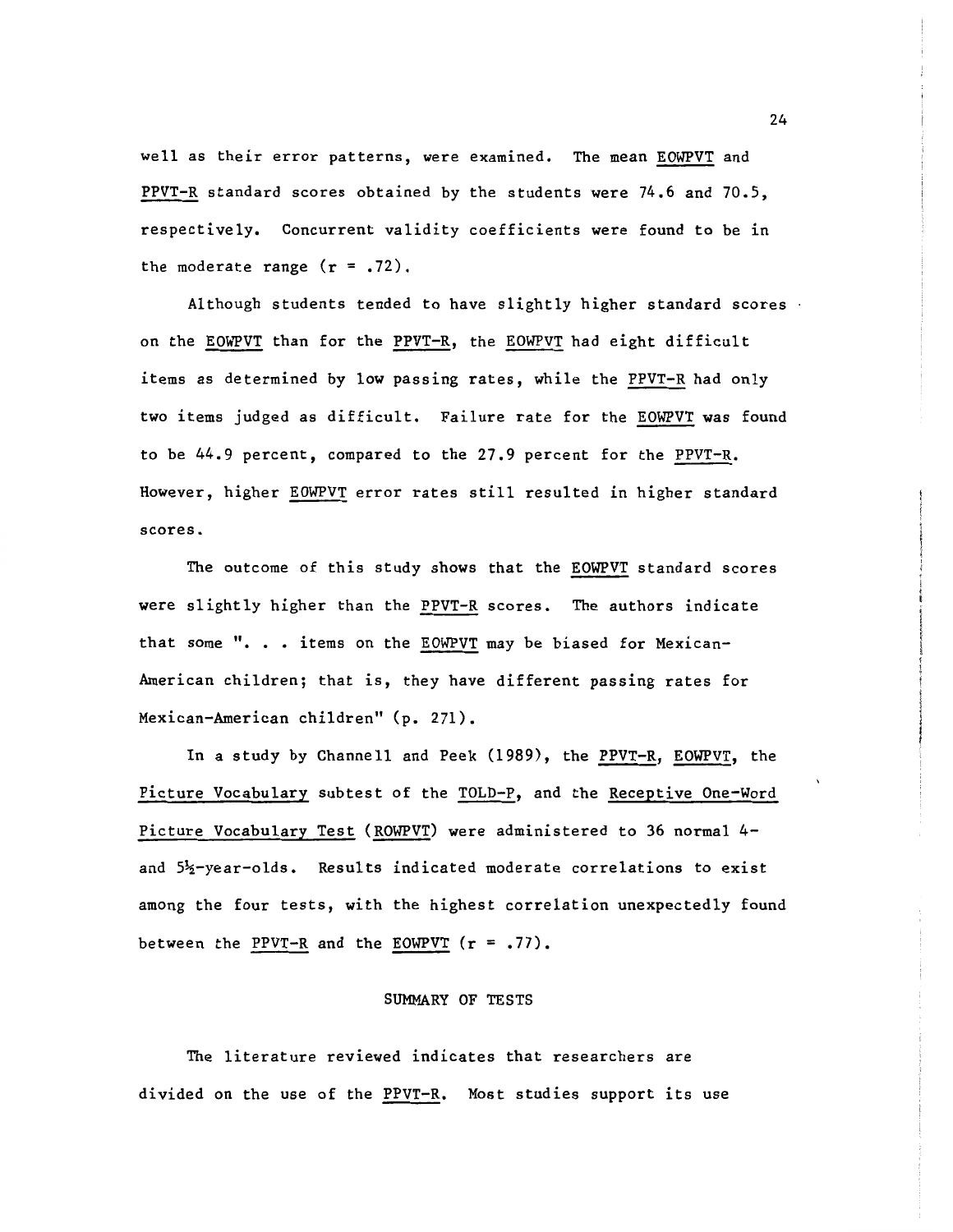as a formal measure of receptive vocabulary, while many negate its use as an indicator of intelligence.

At present, research concerning the **EOWPVT** is minimal. Most researchers express concern about its validity and reliability when used with various populations.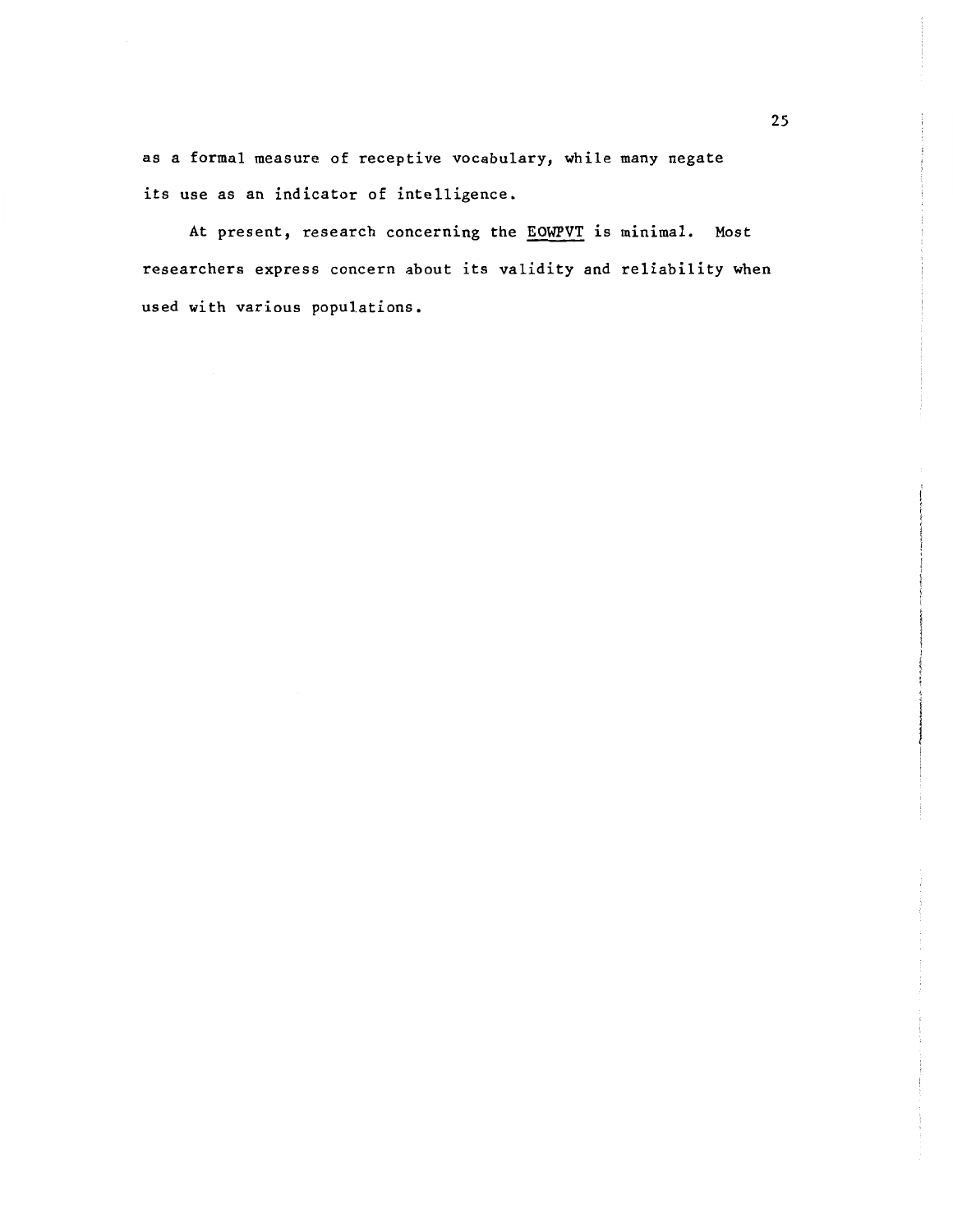#### CHAPTER III

#### METHODS AND PROCEDURES

#### METHODS

#### Subjects

The subjects for this study include 45 children between 36 and 47 months currently participating in a "Late Talkers" longitudinal study at Portland State University under the direction of Rhea Paul, Ph.D. The subjects were recruited from local pediatric clinics and from local newspaper and radio advertisements. The subjects for this study were divided into three groups: expressively language delayed (ELD), normal children with a history of languge delay (HELD), and children with normal language development. The ELD group consisted of 15 children between 36 and 44 months. These children were initially considered "late talkers" at the time the children were between 24 and 34 months of age because they produced less than 50 words or no two-word combinations. These children continue to show expressive language delays at age three by exhibiting MLU's one standard deviation or more below chronological age (Miller, 1981). The 10 children in the HELD group ranging from 36 to 43 months of age were also considered "late talkers" at 24 to 34 months, but by age 3, they produced MLU's with 1 standard deviation of chronological age (Miller, 1981). The 20 children with a normal history of language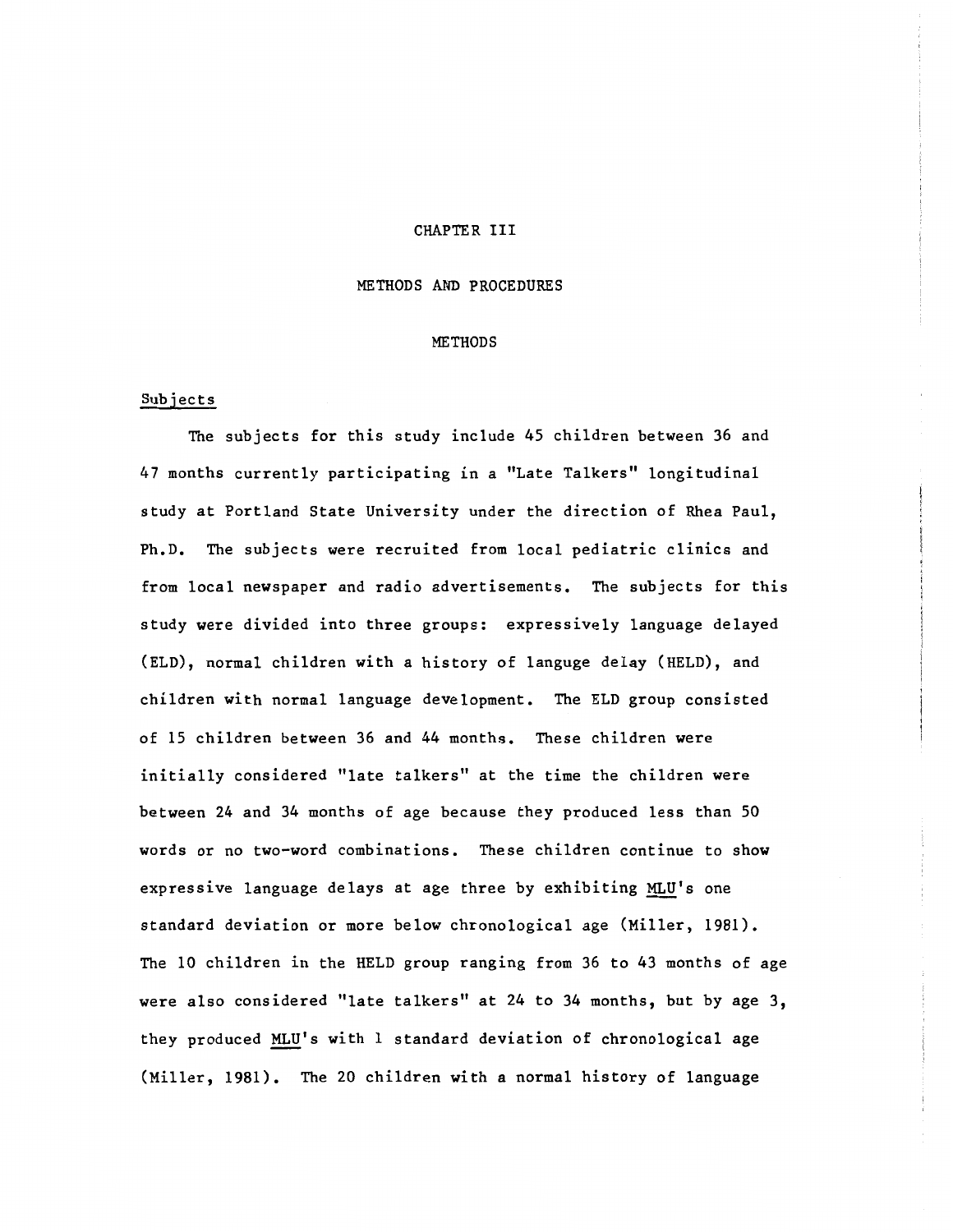development at age two and demonstrating MLU's within one standard deviation of chronological age at age three were placed in the normal group (Miller, 1981). These children range in age from 36 to 47 months. Age ranges, means, and standard deviations of age levels for each group are presented in Table I.

#### TABLE I

#### AGE RANGES, MEANS, AND STANDARD DEVIATIONS FOR THE NORMAL, ELD AND HELD GROUPS

| Group  | <u>Range</u> | Mean | <u>SD</u> |
|--------|--------------|------|-----------|
| Normal | $36 - 47$    | 39.1 | 3.17      |
| ELD    | $36 - 44$    | 39.2 | 2.54      |
| HELD   | $36 - 43$    | 37.3 | 2.16      |

The Myers and Bean (1968) four-factor scale was used to determine socio-economic status. This scale ranges from one to five with one being the highest. Ranges, means, and standard deviations of socio-economic status and the sex distributions for each group are reported in Table II.

#### TABLE II

SOCIO-ECONOMIC STATUS RANGES, MEANS AND STANDARD DEVIATIONS AND SEX DISTRIBUTIONS FOR EACH GROUP

|        |              | Socio-Economic Status |      |      | Sex (in Percent) |
|--------|--------------|-----------------------|------|------|------------------|
| Group  | <u>Range</u> | Mean                  | SD   | Male | Female           |
| Normal | $1 - 5$      | 2.25                  | 1.45 | 60%  | 40%              |
| ELD    | $2 - 5$      | 3.53                  | 1.06 | 67   | 33               |
| HELD   | 1-4          | 2.40                  | 1.07 | 90   | 10               |

For a complete listing of the demographic data, refer to Appendix A.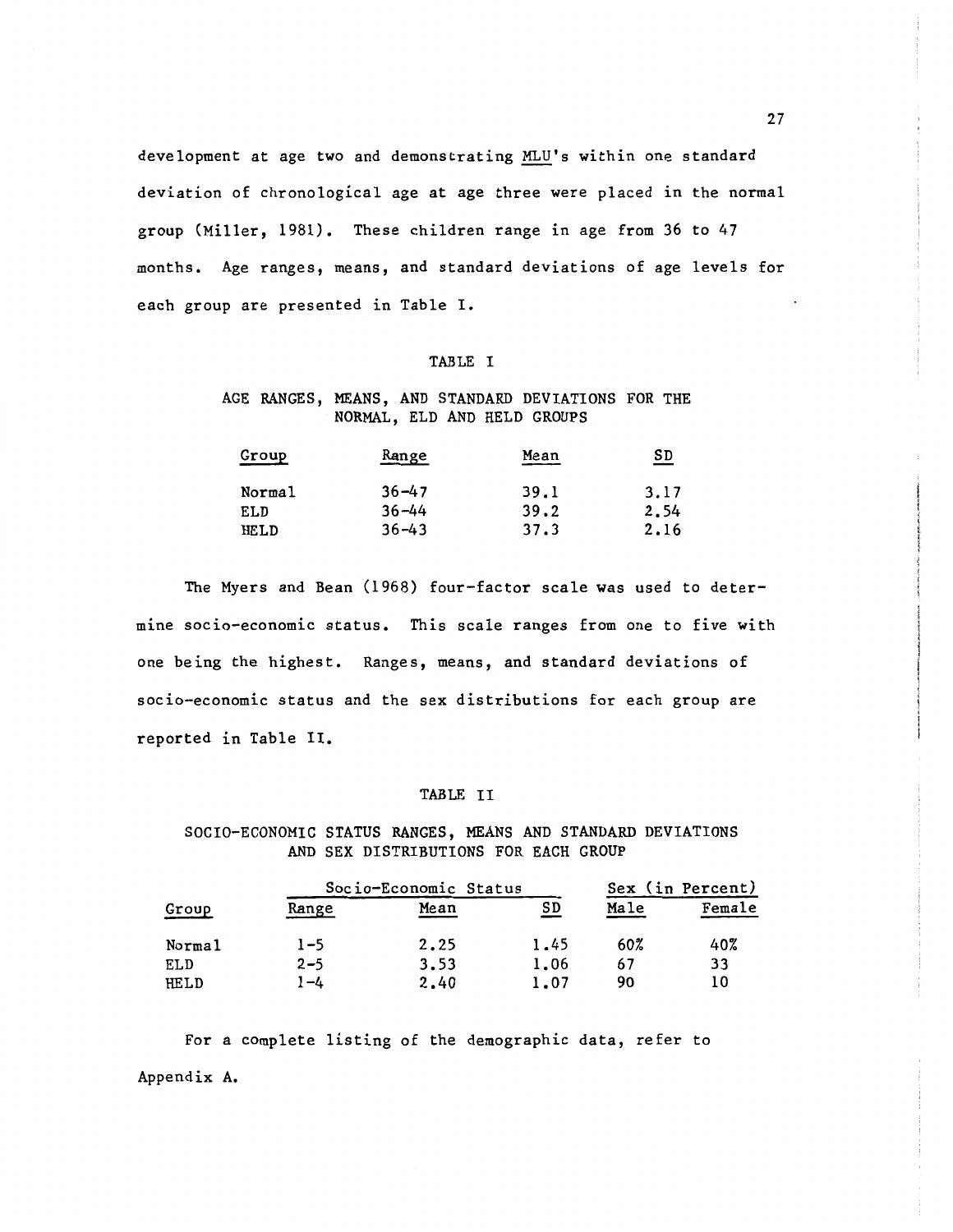Parents of all the subjects participating in the "Late Talkers" study signed permission forms and were asked to fill out the Language Development Survey (LDS) (Rescorla, in press) (Appendices B and C). The LDS was used to assess the children's level of expressive vocabulary.

To be eligible for the study, all subjects had to pass a hearing screening at 25 dB in a sound field and show normal intelligence by receiving a score of 80 or above on the Mental Development Index of The Bayley Scales of Infant Development.

#### ASSESSMENT INSTRUMENTATION

#### Peabody Picture Vocabulary Test (PPVT-R)

The PPVT-R is comprised of 175 plates each containing 4 pictures, available in two parallel forms designated L and M. Test items are arranged in order of increasing difficulty. The subject's task is to select the picture that best illustrates the meaning of the stimulus presented orally by the examiner.

The raw score is calculated by subtracting the number of incorrect responses from the number of the ceiling item. The raw score is converted to an age equivalent, standard score equivalent, percentile ranking, and a stanine score. See Appendix D for sample test form.

#### Expressive One-Word Picture Vocabulary Test (EOWPVT)

The EOWPVT is comprised of 110 plates, containing one picture per plate. Test items are arranged in order of increasing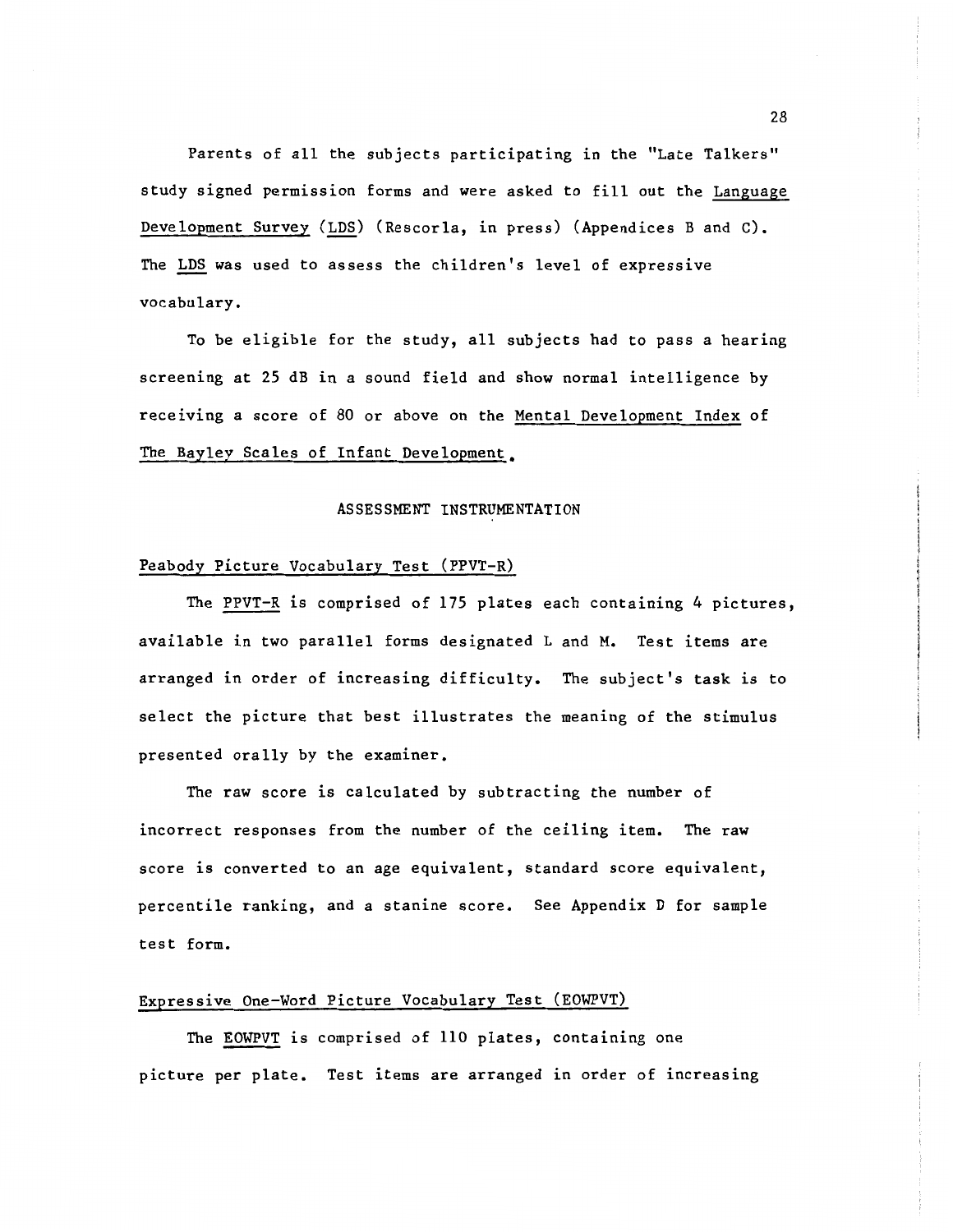difficulty. The subject's task is to name each picture as presented by the examiner.

The raw score is calculated by subtracting the number of incorrect items from the number of the ceiling item. The raw score is converted to a mental age, standard score, percentile ranking, and a stanine score. See Appendix E for sample test form.

#### PROCEDURES

#### Intake Evaluation at Age Two

From parent reports of expressive vocabulary size and word combinations, the children were classified as either "late talkers" or normal based on the 24 to 34 month criteria described under "Subjects" above.

#### Follow-Up Evaluation at Age Three

Formal language tests (including Form M of the PPVT-R and the EOWPVT) were administered individually to each subject and scored according to their respective manuals. MLU was also computed for each child from audio taped samples of spontaneous speech during parent-child play interactions according to Brown's (1973) rules. Computation of MLU was determined using procedures described by Miller (1981). The subjects were classified as either normal, ELD, or HELD based on the 36 to 43 month MLU criteria described under "Subjects" above. MLU ranges, means and standard deviations for each group are presented in Table III.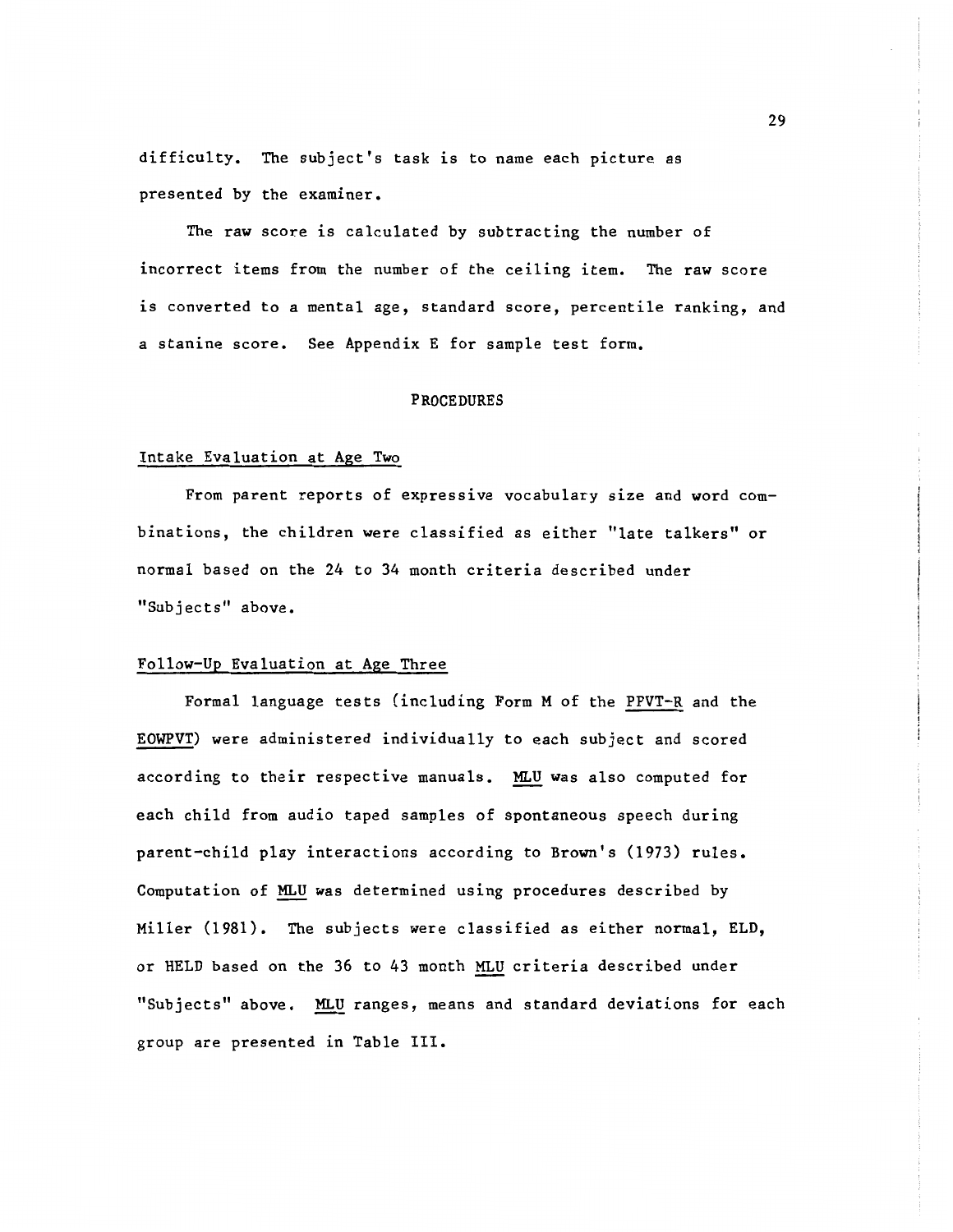#### Data Analysis

MLU, PPVT-R, and EOWPVT ranges, means and standard deviations were calculated for each group. A comparison was made of PPVT-R and EOWPVT standard score means with paired t-tests using the Systat computer program. MLU, PPVT-R, and EOWPVT means for total cases were further analyzed with a Pearson r correlation, also using the Systat computer program.

#### TABLE III

#### MLU RANGES, MEANS, AND STANDARD DEVIATIONS FOR THE NORMAL, ELD AND HELD GROUPS

| Group  | Range         | Mean  | <u>SD</u> |
|--------|---------------|-------|-----------|
| Normal | $2.88 - 5.4$  | 4.174 | .829      |
| ELD    | $1.5 - 2.6$   | 1,968 | .308      |
| HELD   | $2.53 - 3.84$ | 3.257 | .509      |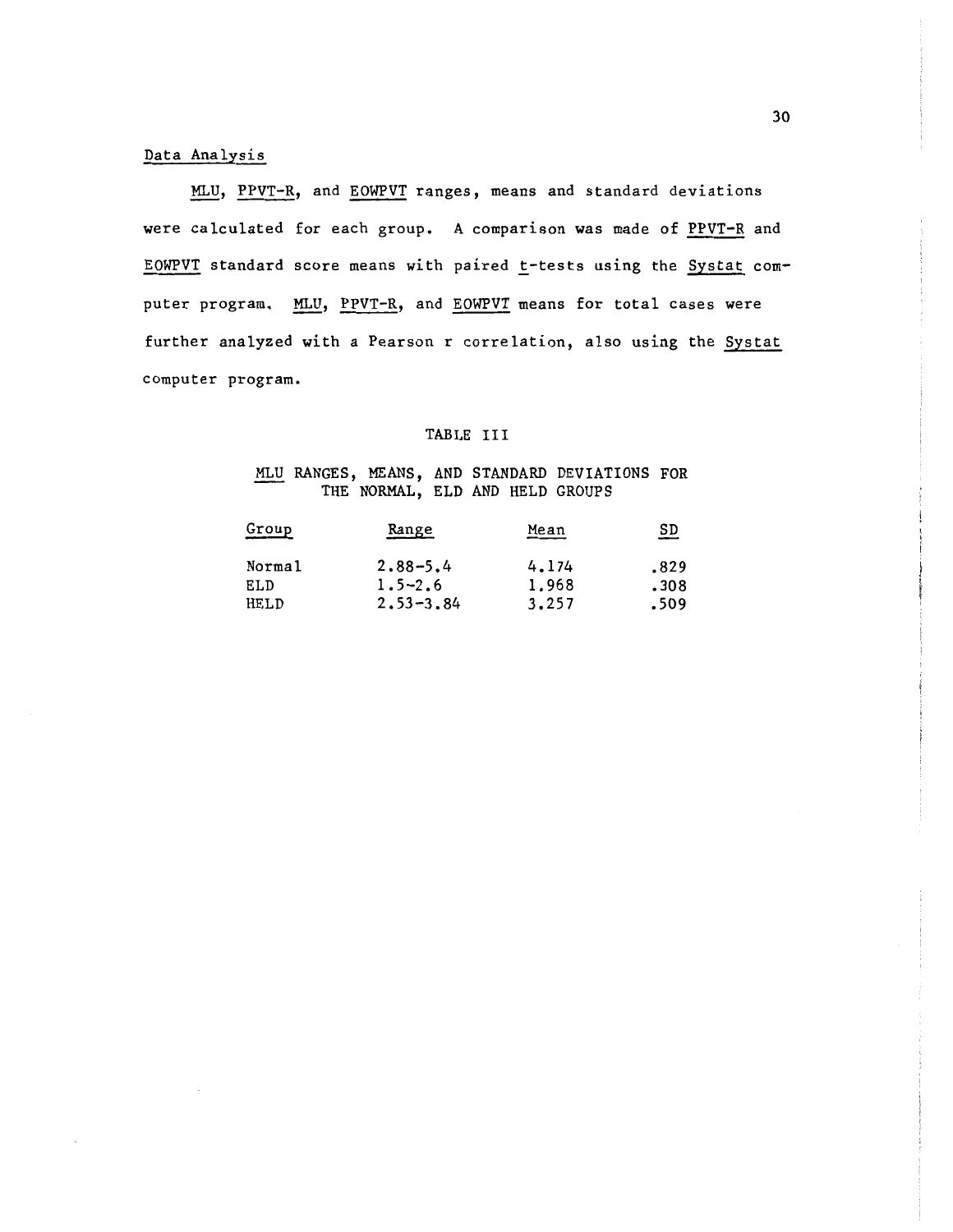#### CHAPTER IV

#### RESULTS AND DISCUSSION

#### RESULTS

The purpose of this investigation was to determine if a difference exists between mean standard scores of the PPVT-R and the EOWPVT within the three groups: normal, ELD and HELD three-year-old children.

The question posed by this study was: Is there a significant difference between group mean standard scores of the PPVT-R and the EOWPVT within groups of normal, ELD and HELD children. The ranges, means, and standard deviations of the two tests for each group are reported in Table IV.

#### TABLE IV

STANDARD SCORE RANGES, MEANS, AND STANDARD DEVIATIONS OF THE PPVT-R AND THE EOWPVT FOR EACH GROUP

|                              |                                        | $PPVT-R$                  |                        |                                        | <b>EOWPVT</b>             |                           |  |
|------------------------------|----------------------------------------|---------------------------|------------------------|----------------------------------------|---------------------------|---------------------------|--|
| Group                        | Range                                  | Mean                      | SD.                    | Range                                  | Mean                      | $\underline{\texttt{SD}}$ |  |
| Normal<br>ELD<br><b>HELD</b> | $90 - 133$<br>$63 - 118$<br>$92 - 119$ | 113.15<br>92.07<br>103.60 | 11.90<br>17.54<br>9.68 | $80 - 143$<br>$55 - 115$<br>$86 - 124$ | 118.05<br>84.00<br>102.50 | 15.87<br>16,78<br>12.14   |  |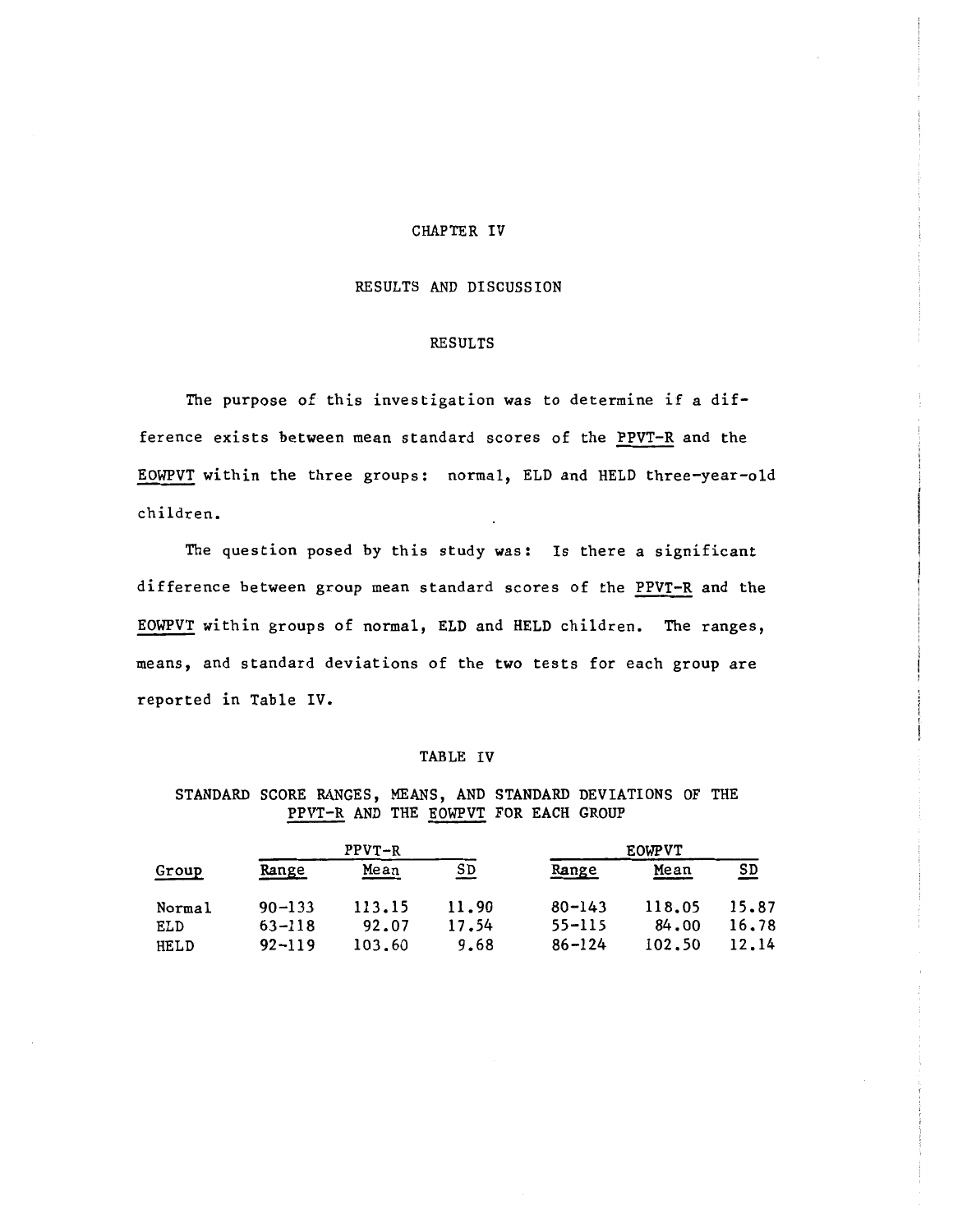Standard score means for each group and total cases were compared using paired sample t-tests. These results are shown in Table V. Differences between test standard score means for each group and total cases were considered significant at the .01 level.

#### TABLE V

#### t-TEST VALUES OF THE PPVT-R VS. EOWPVT STANDARD SCORE MEANS FOR EACH GROUP AND TOTAL CASES

| Group  | Mean Diff. | SD Diff. | t-       | df | P <sub>2</sub> |
|--------|------------|----------|----------|----|----------------|
| Normal | $-4.900$   | 13.541   | $-1.618$ | 19 | NS             |
| ELD    | 8.067      | 17.665   | 1.769    | 14 | .01            |
| HELD   | 1,100      | 6.983    | .498     | Q  | NS             |
| Total  | 0.756      | 14,874   | .341     | 44 | NS             |

There were no significant differences found between standard score means for the normal and HELD groups or total cases; however, a significant difference between means was found within the ELD group (t [14] = 1.77,  $p \leq .01$ ) displaying a lower EOWPVT mean standard score.

Correlations using Pearson's r revealed moderate associations to exist among the two tests and MLU for total cases. The results of these correlations are presented in Table VI and were all considered statistically significant at the  $p \leq .05$  level.

The correlation between the two tests was moderate  $(r = .718, )$  $p \nleq .05$ , as was the correlation of the PPVT-R with MLU (r = .597,  $p \le .05$ ) and the EOWPVT with MLU (r = .702, p  $\le .05$ ).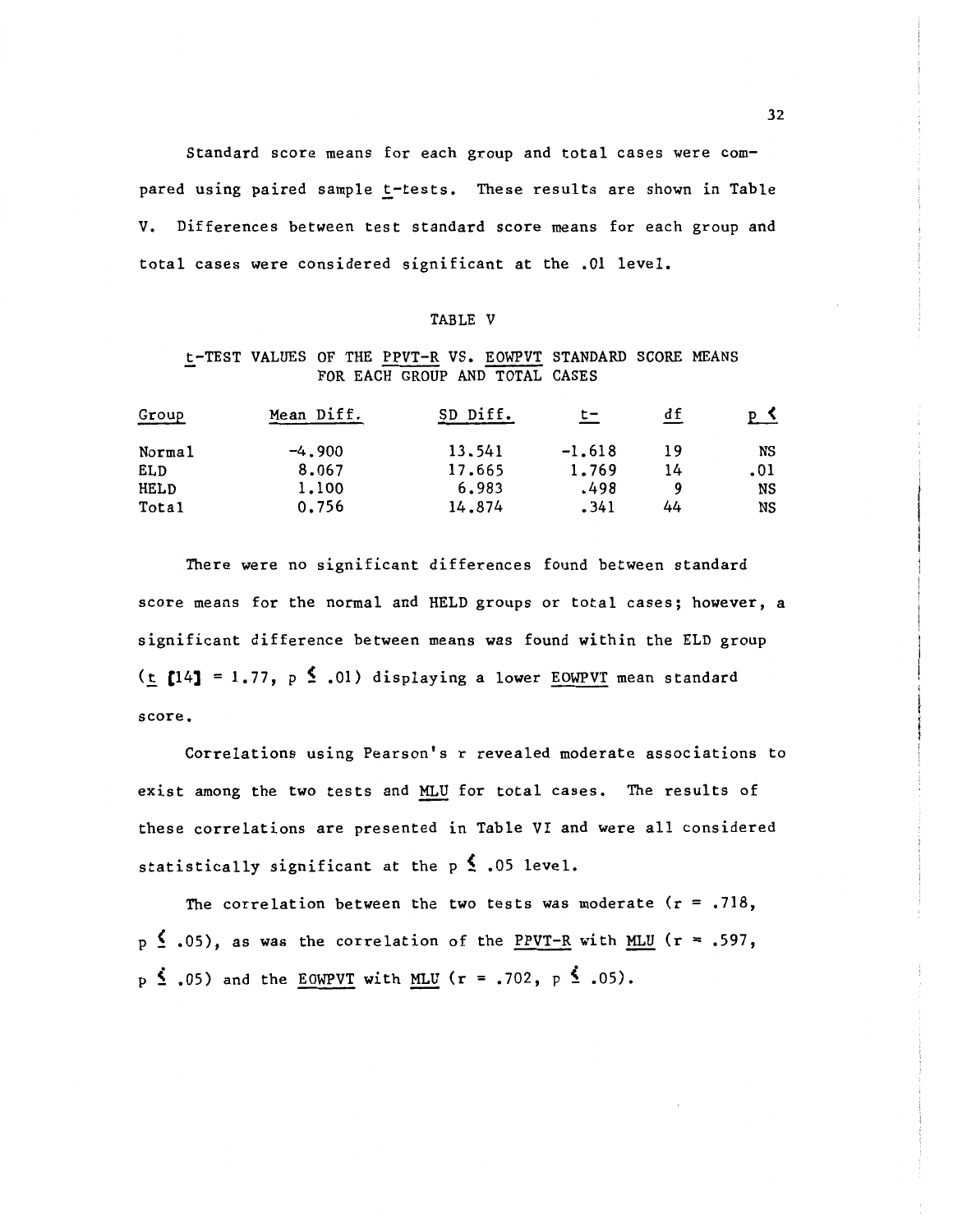#### TABLE VI

#### PEARSON r CORRELATIONS FOR THE PPVT-R, EOWPVT, AND MLU FOR TOTAL CASES

|        | MLU<br>$\equiv$ | PPVT-R   | <b>EOWPVT</b> |
|--------|-----------------|----------|---------------|
| MLU    | $1.000*$        |          |               |
| PPVT-R | $0.597*$        | $1.000*$ |               |
| EOWPVT | $0.702*$        | $0.718*$ | $1.000*$      |

\*p ( .05 significance

#### DISCUSSION

This investigation sought to answer the following question: Is there a significant difference between group mean standard scores on the PPVT-R and the EOWPVT within groups of normal, ELD and HELD children.

Results of the t-tests show that the only significant difference between the PPVT-R and the EOWPVT test score means was in the ELD group. This difference reflects a lower EOWPVT mean standard score in a group where expressive language delay was known to exist. These findings suggest that the EOWPVT was able to successfully discriminate children previously assessed as expressively language delayed from those with normal language development.

Pearson r correlations were used to determine the relationship between the two tests and their individual relationships to MLU for total cases. The PPVT-R and the EOWPVT were found to moderately correlate with each other and to MLU. The correlation between the EOWPVT and MLU was stronger than the correlation of the PPVT-R and MLU. It appears that the two tests, while measuring separate aspects of children's vocabulary development, yield similar results. The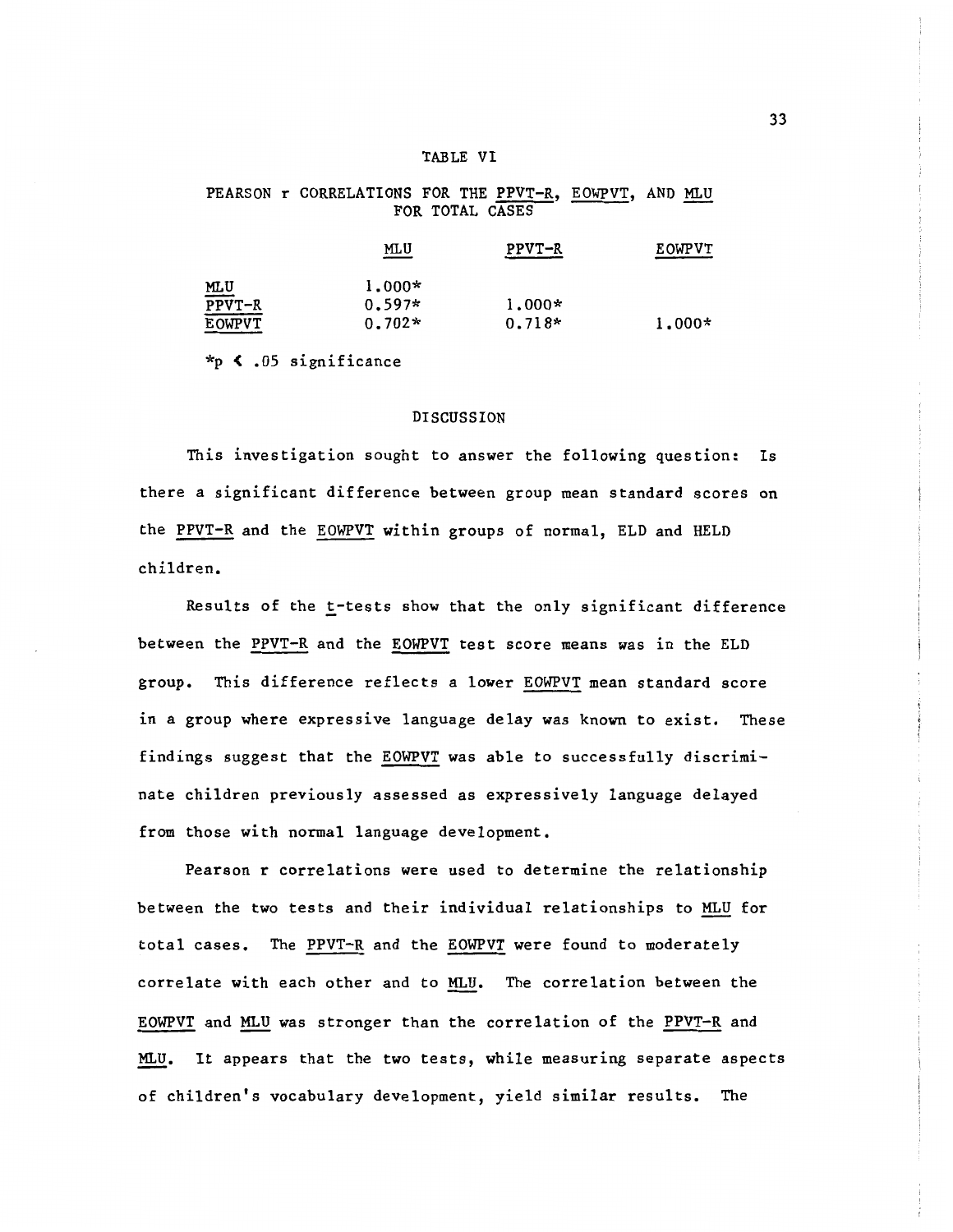correlation between the PPVT-R and the EOWPVT found in this study are in agreement with those found by Teuber and Furlong (1985)  $(r = .72)$ and Channell and Peek (1989) (r = .77).

The significant correlation between the PPVT-R and the EOWPVT to MLU, despite their differences in content (receptive/expressive vocabulary v.s. syntax through spontaneous speech), suggests that the processes of production and comprehension are related for children developing language. Dale and Henderson (1987) found a similar correlation of the PPVT-R to MLU with 85 developmentally delayed preschoolers and kindergartners ( $r = .50$ ,  $p \le .01$ ). The authors speculate that "the processes of production and comprehension may draw on the same knowledge base and processing abilities to such an extent that they may invariably be highly correlated" (p. 185).

In summary, the results of this study are consistent with previous research in the literature supporting the validity of the PPVT-R and the EOWPVT as measurements of children's receptive and expressive vocabulary. The results show that the EOWPVT was more discriminating in identifying delayed expressive vocabulary in children with expressive language delays from the normal and HELD children. The PPVT-R and the EOWPVT were found to be moderately correlated with each other and to MLU for the three-year-old children in this study.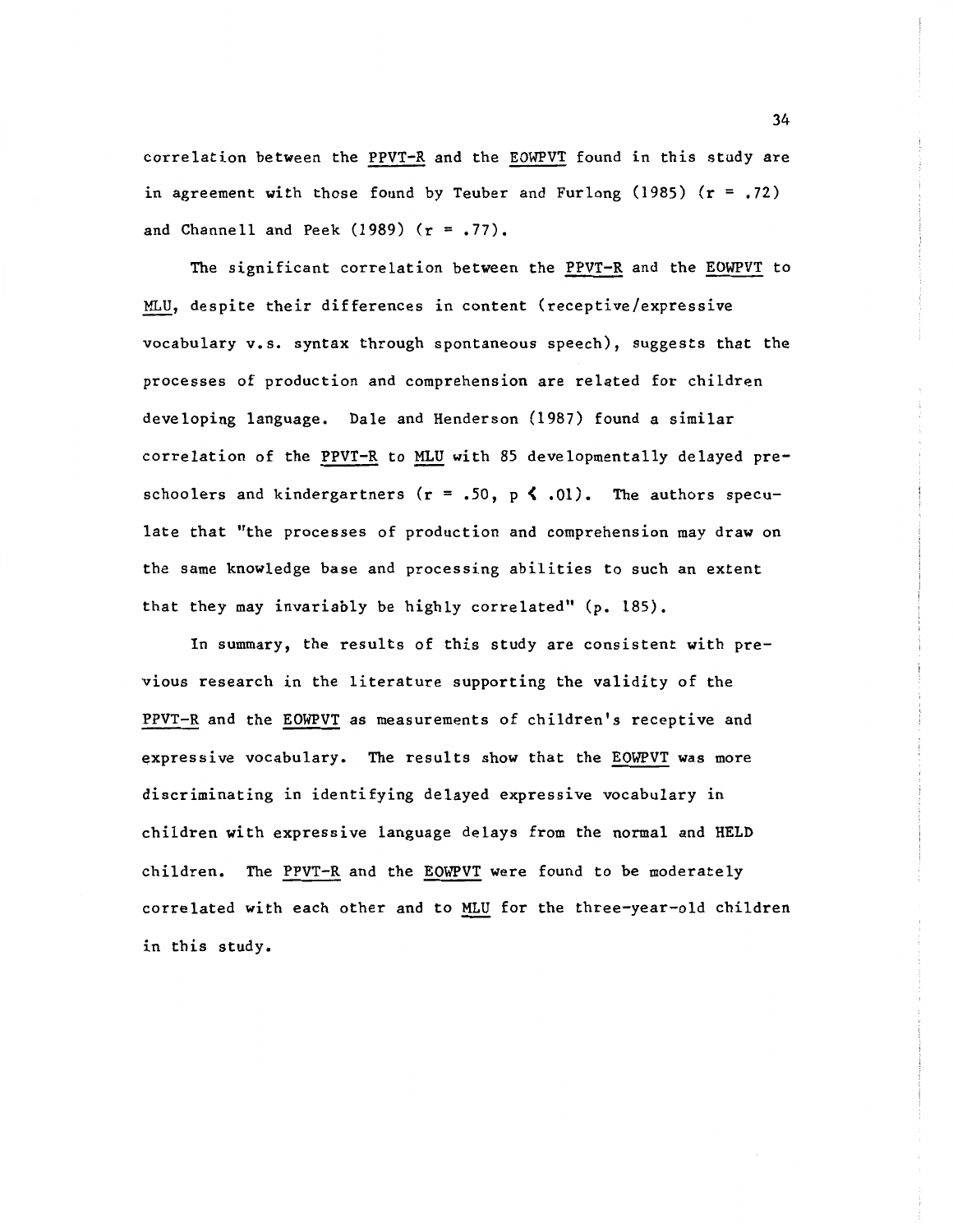#### CHAPTER V

#### SUMMARY AND IMPLICATIONS

#### SUMMARY

The use of vocabulary tests is widely considered vital for language screening and diagnosis of lexical impairments in preschoolaged children. The assessment of both receptive and expressive vocabulary abilities is important for both clinical decision making and guided research. Unfortunately, previous research has primarily focused on the development and measurement of normal child vocabulary. Far less is known on how delayed children develop vocabulary or respond to vocabulary test measures.

The purpose of the present study was to determine if a difference exists between mean standard scores of the PPVT-R and the EOWPVT. The subjects used were 45 3-year-olds participating in a longitudinal study at Portland State University. These subjects were divided into groups of normal, expressively language delayed, and normal with a history of expressive language delay. The children were grouped according to MLU performance. The PPVT-R and EOWPVT were selected because of their similarity in linguistic domain and test construction. It was thus expected that a strong correlation between the two measures occur.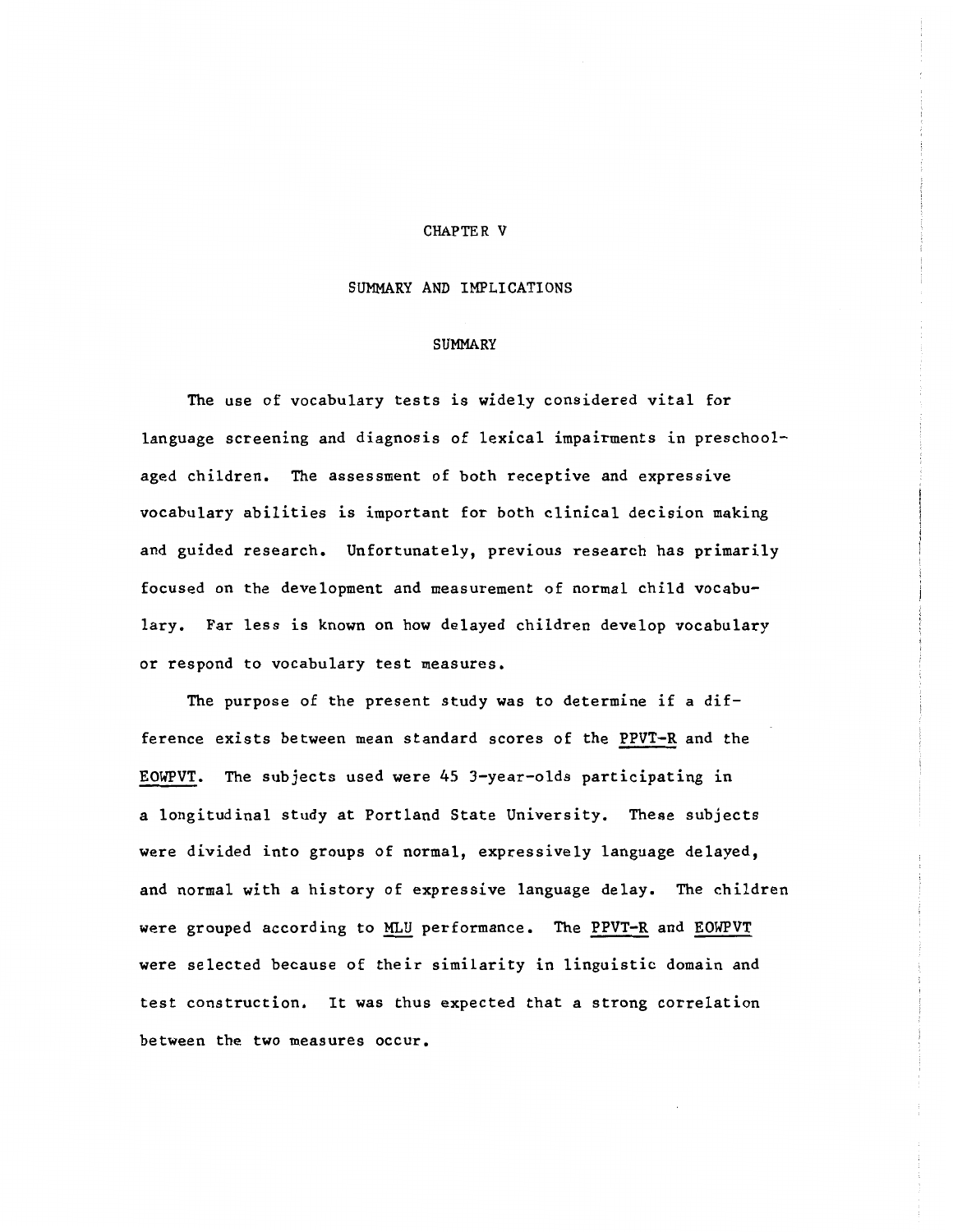The mean standard scores for both tests were computed for each group and total cases. Differences were determined by comparing the results within the three groups and total cases using t-tests and were considered significant at the .01 level. The only difference found was a significantly lower EOWPVT mean score relative to the PPVT-R in the ELD group.

Pearson r correlations revealed moderate associations to exist between the two test means for total cases. Moderate correlations were also found between each test and MLU for total cases. Correlations were significant at the .OS level. Although all these correlations were significant, the EOWPVT was more strongly related to MLU than the PPVT-R. This suggests that EOWPVT scores are more closely associated with a general index of expressive language skill than are PPVT-R scores. In addition, the EOWPVT does distinguish children identified as ELD. Both of these findings support the validity of the EOWPVT as a measure of productive language skill in preschoolers.

#### IMPLICATIONS

#### Research Implications

The findings from this study appear to support the use of the PPVT-R and the EOWPVT, but the need for further research is recommended. A limitation of this study is the restricted number of subjects used, particularly the ELD and HELD groups.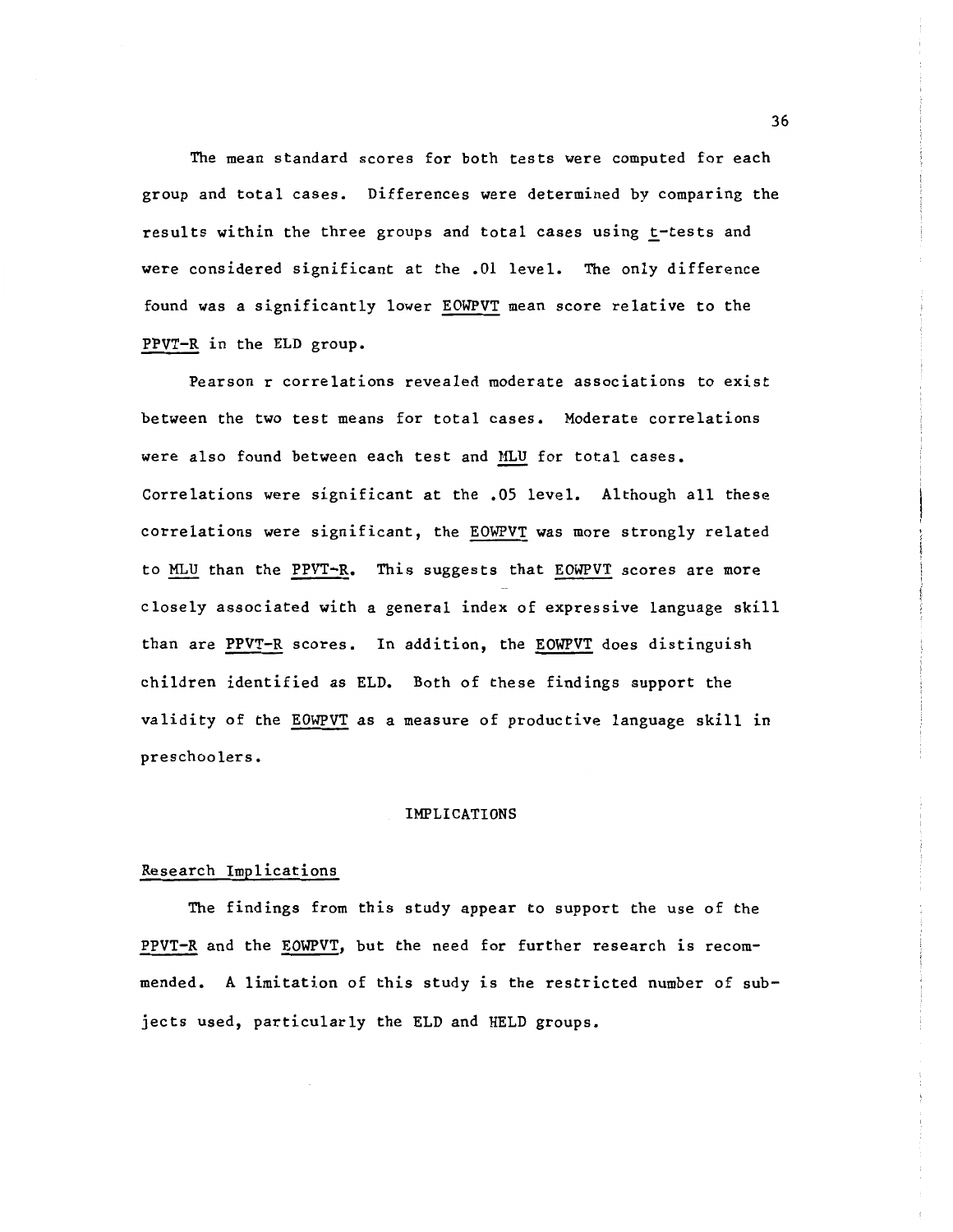Studies with normal and delayed subjects from different age groups than from the restricted age group used in the present study would be helpful in determining possible limitations of the PPVT-R and/or the EOWPVT as vocabulary measurements with various age groups.

It is also recommended that both tests be compared with MLU with different age groups to further understand the complex relationship of receptive and expressive vocabulary to the language development of both normal and delayed children.

Another area of further research would be to compare the PPVT-R and the EOWPVT to other vocabulary and language measures with mixed age groups. This would aid in providing additional concurrent validity to both tests.

#### Clinical Implications

The results of this study are not offered as conclusive evidence, but it appears that the PPVT-R and the EOWPVT are helpful instruments to the speech-language pathologist in screening and diagnosing normal and delayed vocabulary in young preschool children.

It is suggested that the clincian use multiple formalized tests rather than the PPVT-R or the EOWPVT only in the diagnosis of normal or delayed language, of which vocabulary is one aspect.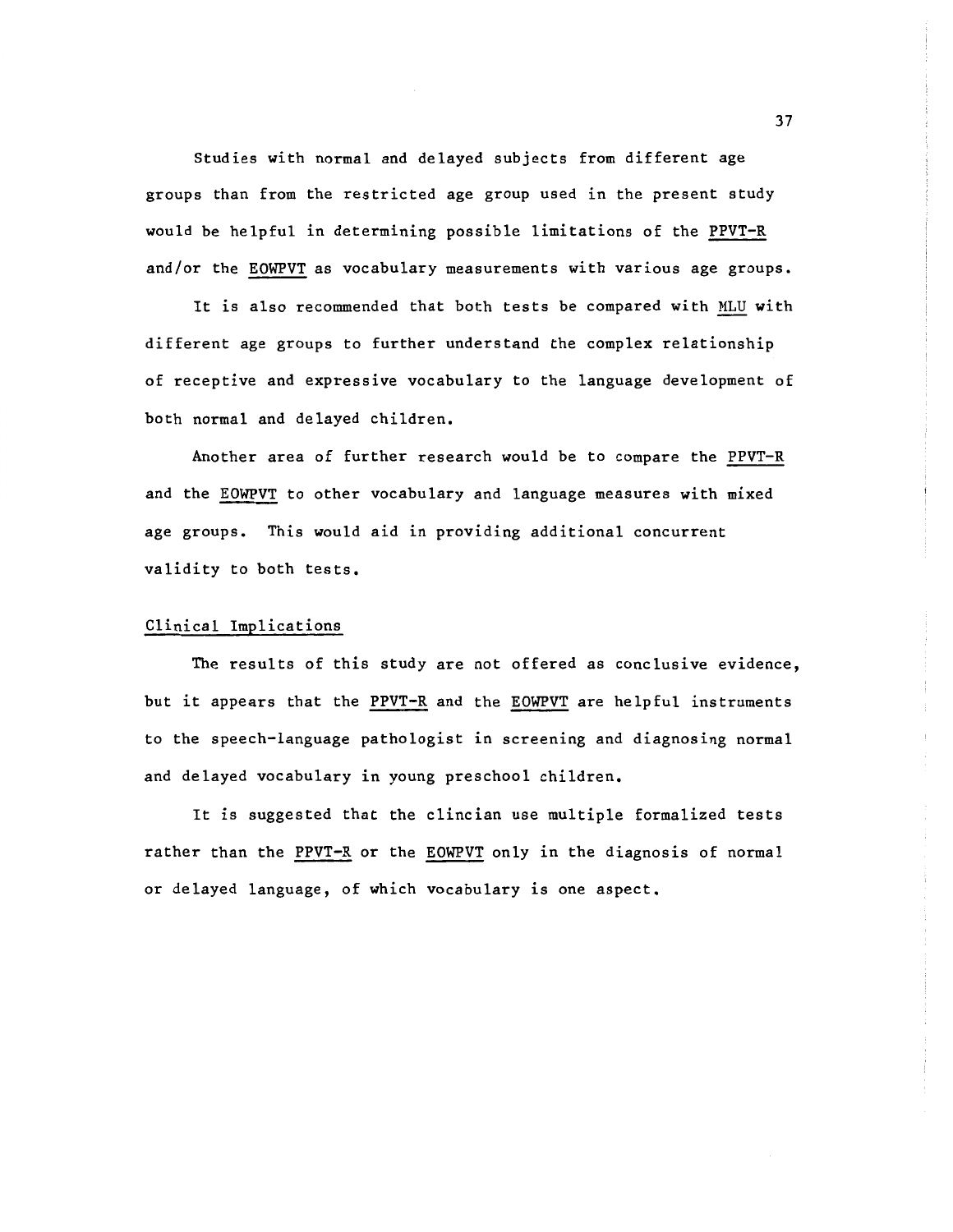#### REFERENCES

- Altepeter, T. (1983). A discussion of the expressive one-word picture vocabulary test. School Psychology Review, 12, 106-109.
- Benedict, H. (1979). Early lexical development: Comprehension and production. Journal of Child Language, 6, 183-200.
- Bing, S.B., and Bing, J.R. (1985). Comparison of the K-ABC and PPVT-R with head start children. Psychology in the Schools, 22,  $245 - 249.$
- Bloom, L. (1974). Talking, understanding, and thinking. In R. Schiefelbusch and Lloyd (Eds.), Language perspectives: Acquisition, retardation and intervention. Baltimore: University Park Press.
- Bracken, B.A., and Prasse, D.P. (1983). Concurrent validity of PPVT-R for "at risk" preschool children. Psychology in the Schools, 20, 13-15.
- Brown, R. (1973). A first language. Cambridge: Harvard University Press.
- Carey, S. (1978). The child as word learner. In M. Halle, J. Bresnan, and G. Miller (Eds.), Linguistic theory and psychological reality. Cambridge: MIT Press.
- Carey, S., and Bartlett, E. (1978). Acquiring a single new word. Papers and Reports on Child Language Development, 15, 17-29.
- Channell, R.W., and Peek, M.S. (1989). Four measures of vocabulary ability compared in older preschool children. Language, Speech, and Hearing Services in Schools, 20, 407-420.
- Chapman, R. (1978). Comprehension strategies in children. In J. Kavanaugh and W. Strange (Eds.), Speech and language in the laboratory, school and clinic. Cambridge: MIT Press.
- Chapman, R. (1981). Computing mean length of utterance in morphemes. In J. Miller (Ed.), Assessing language production in children. Baltimore: University Park Press.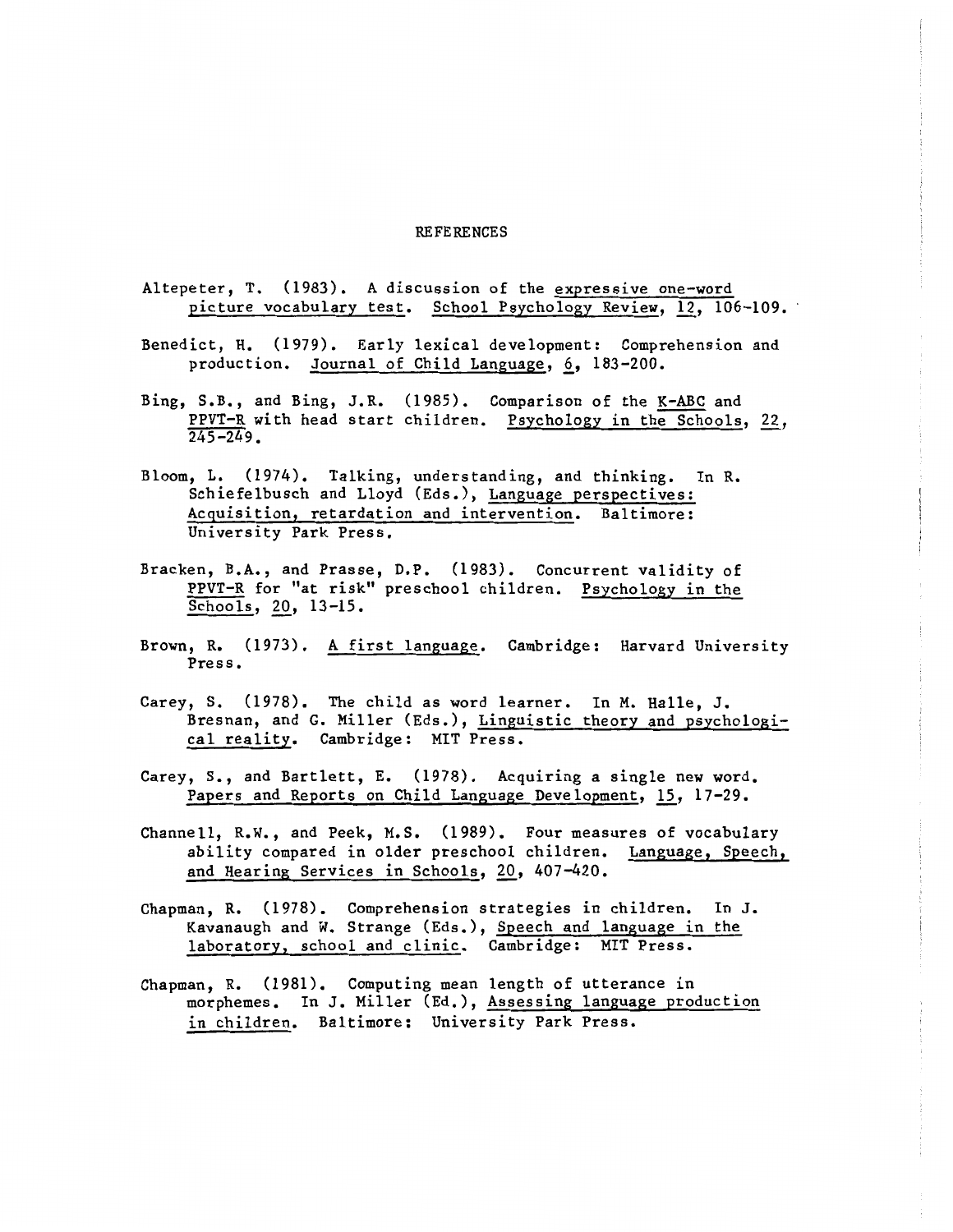- Chapman, K., Leonard, L.B., Rowan, L.E., and Weiss, A.L. (1983). Inappropriate word extensions in the speech of young languagedisordered children. Journal of Speech and Hearing Disorders, 48, 55-62.
- Choong, J., and McMahon, J. (1983). Comparison of scores obtained on the PPVT and the PPVT-R. Journal of Speech and Hearing Disorders, 48, 40-43.
- Clark, E.V., and Hecht, B.F. (1983). Comprehension and production. Annual Review of Psychology, 34, 325-347.
- Clark, E.V., and Hecht, B.F. (1984). Comprehension and production in language acquisition. Annual Review of Psychology, 34, 325-350.
- Dale, P.S., and Henderson, V.L. (1987). An evaluation of the test of early language development as a measure of receptive and expressive language. Language, Speech and Hearing Services in Schools, 18, 179-187.
- Dollaghan, C. (1985). Child meets word: "Fast mapping" in preschool children. Journal of Speech and Hearing Research, 28, 449-454.
- Dollaghan, C. (1987). Fast mapping in normal and language-impaired children. Journal of Speech and Hearing Disorders, 52, 218-222.
- Dunn, L.M. (1959). Peabody picture vocabulary test: Manual of directions and norms. Nashville: American Guidance Services.
- Dunn, L.M., and Dunn, L.M. (1981). Peabody picture vocabulary test - revised. Circle Pines, MN: American Guidance Service.
- Eimas, P. (1974). Linguistic processing of speech by young infants. In R. Schiefelbusch and L. Lloyd (Eds.), Language perspectives: Acquisition, retardation and intervention. Baltimore: University Park Press.
- Ervin-Tripp, S. (1973). Some strategies for the first two years. In T. Moore (Ed.), Cognitive development and the acquisition of language. New York: Academic Press.
- Fischel, J.E., Whitehurst, G.J., Caulfield, M.B., and DeBaryshe, B. (1989). Language growth in children with expressive language delay. Pediatrics, 82, 218-227.
- Friend, T.J., and Channell, R.W. (1987). A comparison of two measures of receptive vocabulary. Language, Speech and Hearing Services in Schools,  $18$ , 231-237.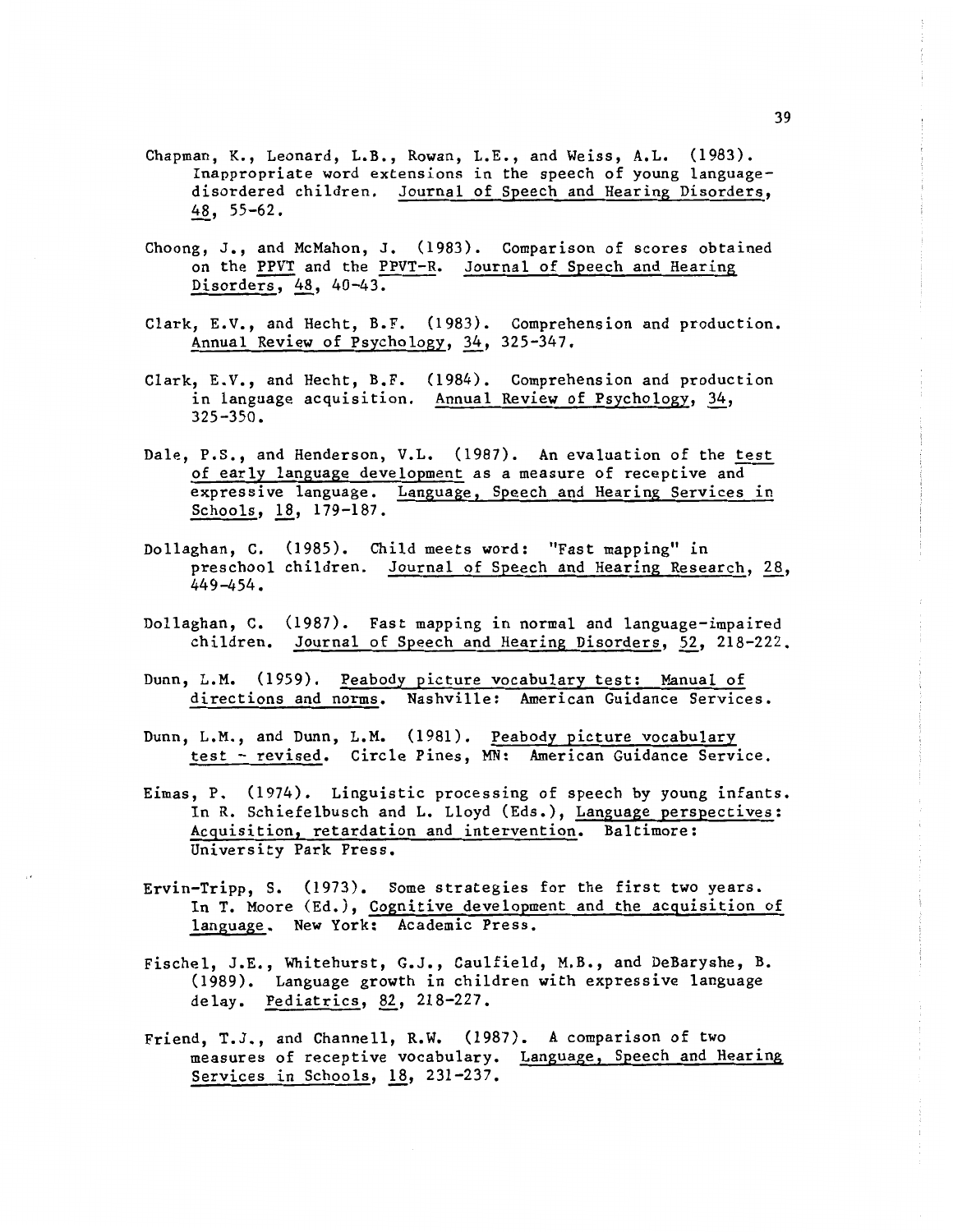- Gardner, M.F. (1979). Expressive one-word picture vocabulary test manual. Novato, CA: Academic Therapy Publications.
- Gentner, D. (1978). On relational meaning: The acquisition of verb meaning. Child Development, 49, 988-998.
- Goldin-Meadow, s., Seligman, M., and Gelman, R. (1976). Language in the two-year-old. Cognition,  $4$ , 189-202.
- Goldstein, D.J., Allen, C.M., and Fleming, L.P. (1982). Relationship between the expressive one-word picture vocabulary test and measures of intelligence, receptive vocabulary, and visualmotor coordination in borderline and mildly retarded children. Psychology in the Schools, *ll\_,* 315-318.
- Hollinger, C.L., and Sarvis, P.H. (1984). A comparison of the PPVT-R and WISC-R with rural children referred for assessment. Psychology in the Schools, 21, 97-102.
- Huttenlocher, J. (1974). The origins of language comprehension. In R. Solo (Ed.), Theories in cognitive psychology: The Loyola symposium. New York: Wiley.
- Ingram, D. (1974). The relationship between comprehension and production. In R. Schiefelbusch and L. Lloyd (Eds.), Language perspectives: Acquisition, retardation and intervention. Baltimore: University Park Press.
- Ingram, D. (1976). Phonological disability in children. London: Arnold.
- Johnston, J., and Schery, T. (1976). The use of grammatical morphemes by children with communication disorders. In D. Morehead and A. Morehead (Eds.), Normal and deficient child language. Baltimore: University Park Press.
- Leonard, L.B., Newhoff, M., and Fey, M.E. (1980). Some instances of word usage in the absence of comprehension. Journal of Child Language, 7, 189-196.
- Leonard, L.B., Schwartz, R.G., Chapman, K., Rowan, L.E., Prelock, P.A., Terrall, B., Weiss, A.L., and Messick, C. (1982). Early lexical acquisition in children with specific language impairment. Journal of Speech and Hearing Research, 25, 554-564.
- Liebergott, J., Ferrier, L., and Menyuk, P. (1981). Prelinguistic conversation in normal and at risk infants. Paper presented to the American Speech-Language-Hearing Association convention.
- Lipsitt, L. (1966). Learning processes of human newborns. Merrill-Palmer Quarterly, 12, 45-71.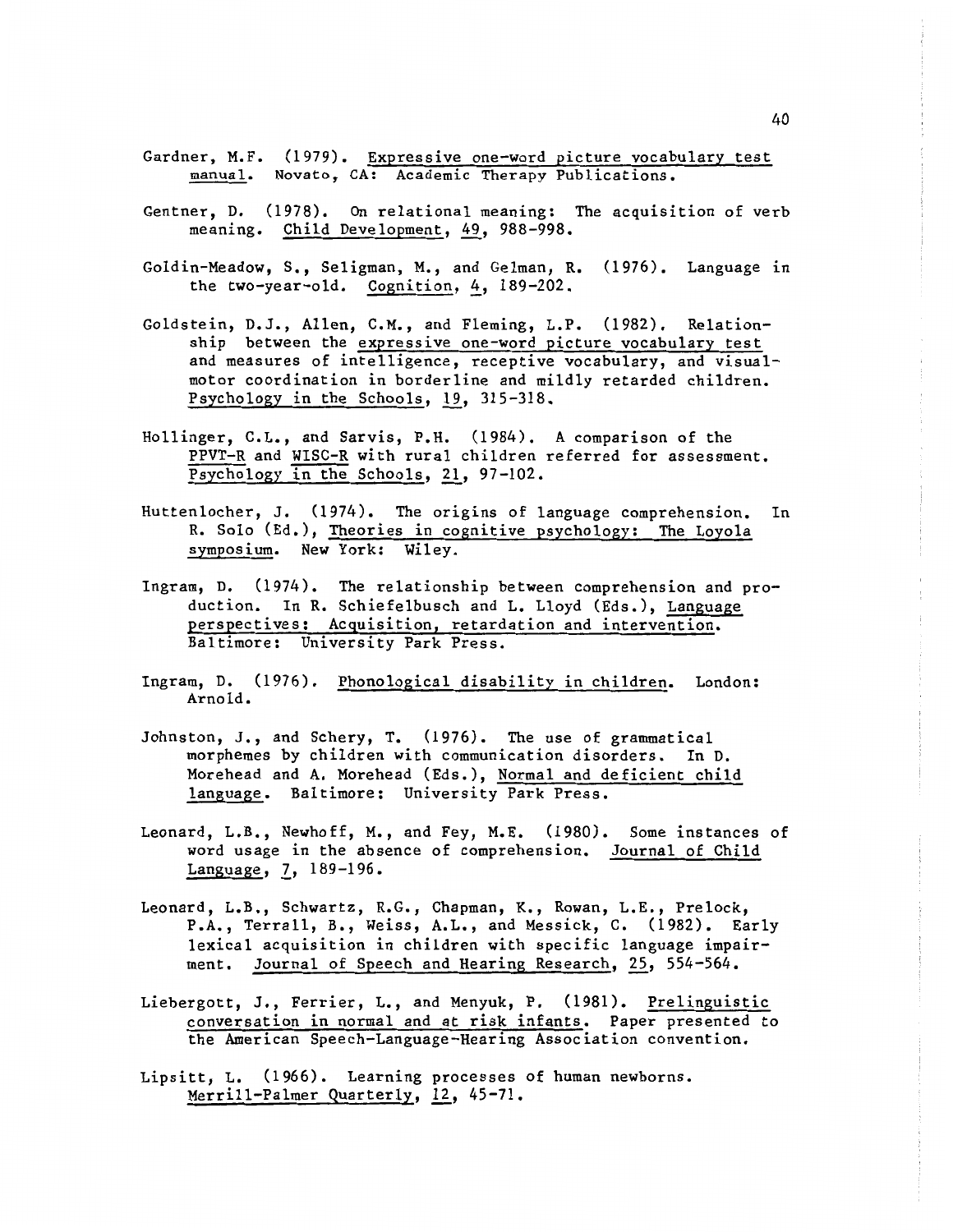- McCallum, R.S., and Bracken, B.A. (1981). Alternate form reliability of the PPVT-R for white and black preschool children. Psychology in the Schools,  $18$ ,  $422-425$ .
- Miller, J.F. (1981). Assessing language production in children: Assessing communication behavior, Volume 1. Austin: PRO-ED, Inc.
- Morehead, D., and Ingram, D. (1973). The development of base syntax in normal and linguistically deviant children. Journal of Speech and Hearing Research, 16, 330-352.
- Myers, J.K., and Bean, L.L. (1968). A decade later: A follow-up of social class and mental illness. New York: Wiley and Sons.
- Naglieri, J.A., and Naglieri, D.A. (1981). Comparison of the PPVT and PPVT-R for preschool children: Implications for the practitioner. Psychology in the Schools,  $18$ , 434-436.
- Nakazima, S. (1962). A comparative study of the speech developments of Japanese and American children. Studies in Phonology, 2,  $27 - 39.$
- Nelson, K.E., and Bonvillian, J. (1978). Early language development: Conceptual growth and related processes between 2 and  $4\frac{1}{2}$ years of age. In K.E. Nelson (Ed.), <u>Child's language</u> (Vol. l). New York: Gardner Press.
- Olson, G. (1973). Developmental changes in memory and the acquisition of language. In T. Moore (Ed.), Cognitive development and the acguisition of language. New York: Academic Press.
- Oviatt, S.L. (1982). Inferring what words mean: Early development in infants' comprehension of common object names. Child Development, 53, 274-277.
- Owens, R.E., Jr. (1988). Language development (2nd ed.). Ohio: Merrill Publishing Company.
- Paul, R. (1987). A model for the assessment of communication disorders in infants and toddlers. National Student Speech, Language and Hearing Association, 88-103.
- Paul, R. (1988). Class notes from advanced methods of diagnosis and appraisal. Portland State University.
- Pinker, s. (1982). A theory of lexical interpretive grammars. In J. Bresnam (Ed.), The mental representation of grammatical relations. Cambridge: MIT Press.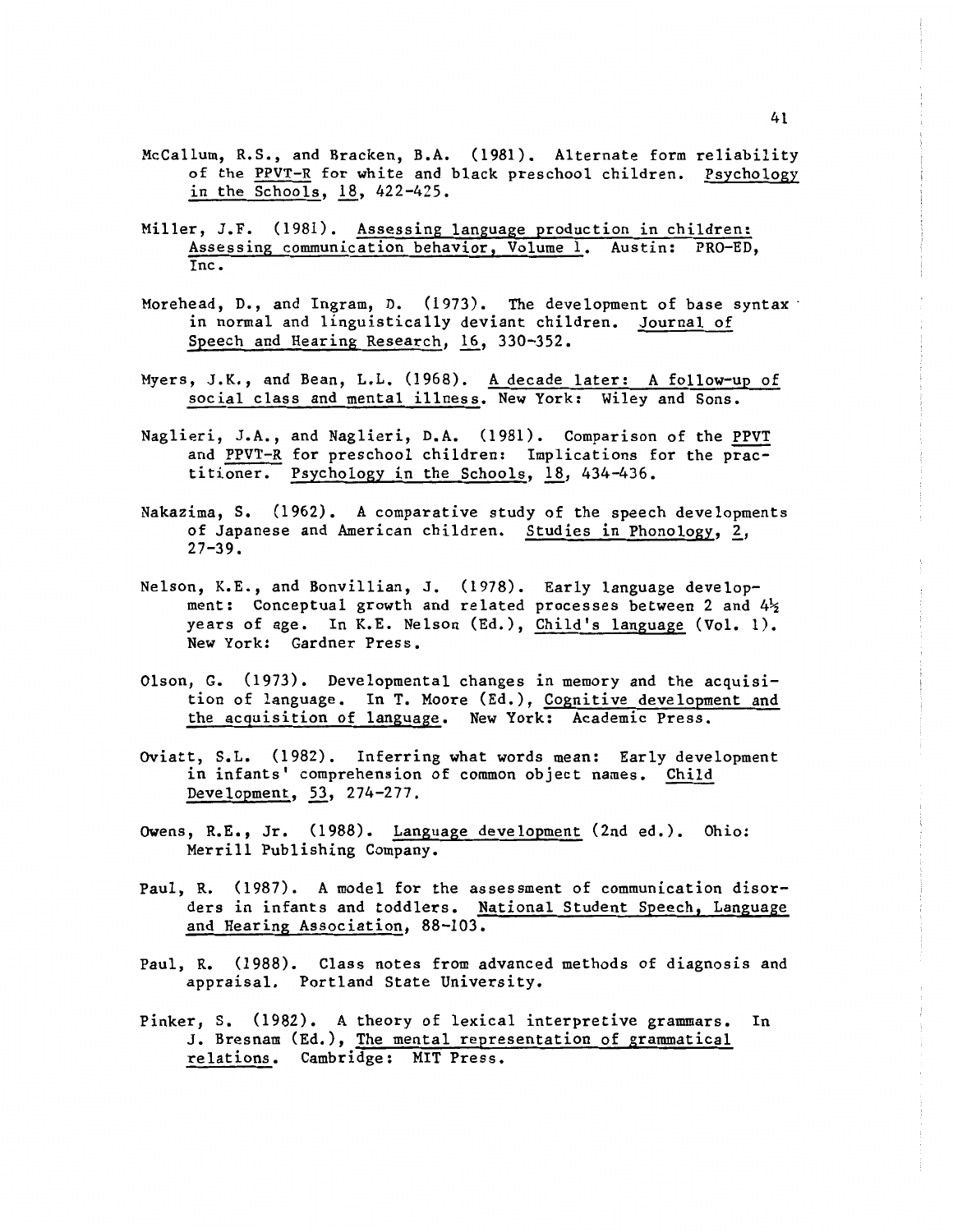- Rescorla, L. (in press). The language development survey: A screening tool for delayed langauge in toddlers.
- Rice, M.L., Buhr, J.C., and Nemeth, M. (1990). Fast mapping wordlearning abilities of language-delayed preschoolers. Journal of Speech and Hearing Disorders, 55, 33-42.
- Schwartz, R.G., and Leonard, L.B. (1981). Do children pick and choose? An examination of phonological selection and avoidance in early lexical acquisition. Journal of Child Language, 9, 319-330.
- Schwartz, R.G., and Leonard, L.B. (1985). Lexical imitation and acquistion in language-impaired children. Journal of Speech and Hearing Disorders, 50, 141-149.
- Slobin, D. (1973). Cognitive prerequisites for the development of grammar. In C. Ferguson and D. Slobin (Eds.), Studies of child language development. New York: Holt, Rinehart and Winston.
- Stoner, S.B., and Spencer, W.B. (1983). Sex differences in expressive vocabulary of head start children. Perceptual and Motor Skills, *1§\_,* 1008.
- Teuber, J.F., and Furlong, M.J. (1985). The concurrent validity of the expressive one-word picture vocabulary test for Mexican-American children. Psychology in the Schools, 22, 269-273.
- Weeks, T. (1974). The slow speech development of a bright child. Lexington, MA: D.C. Heath.
- Wehrabian, A. (1970). Measures of vocabulary and grammatical skills for children up to age six. Developmental Psychology,  $2$ , 439-446.
- Worthing, R.J., Phye, G.D., and Nunn, G.D. (1984). Equivalence and concurrent validity of PPVT-R forms L and M for school-age children with special needs. Psychology in the Schools,  $21$ , 296-299.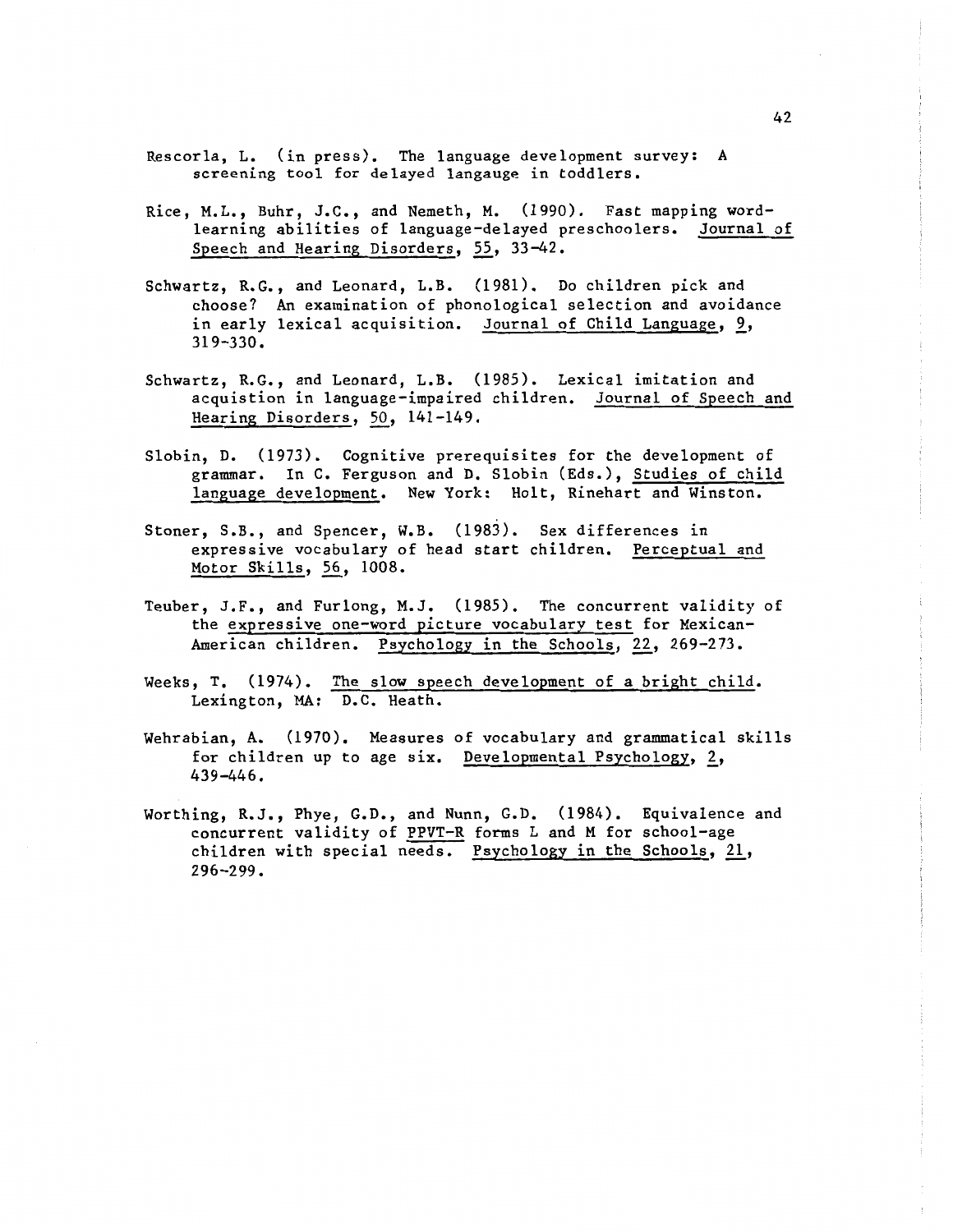# APPENDIX A

# DEMOGRAPHIC DATA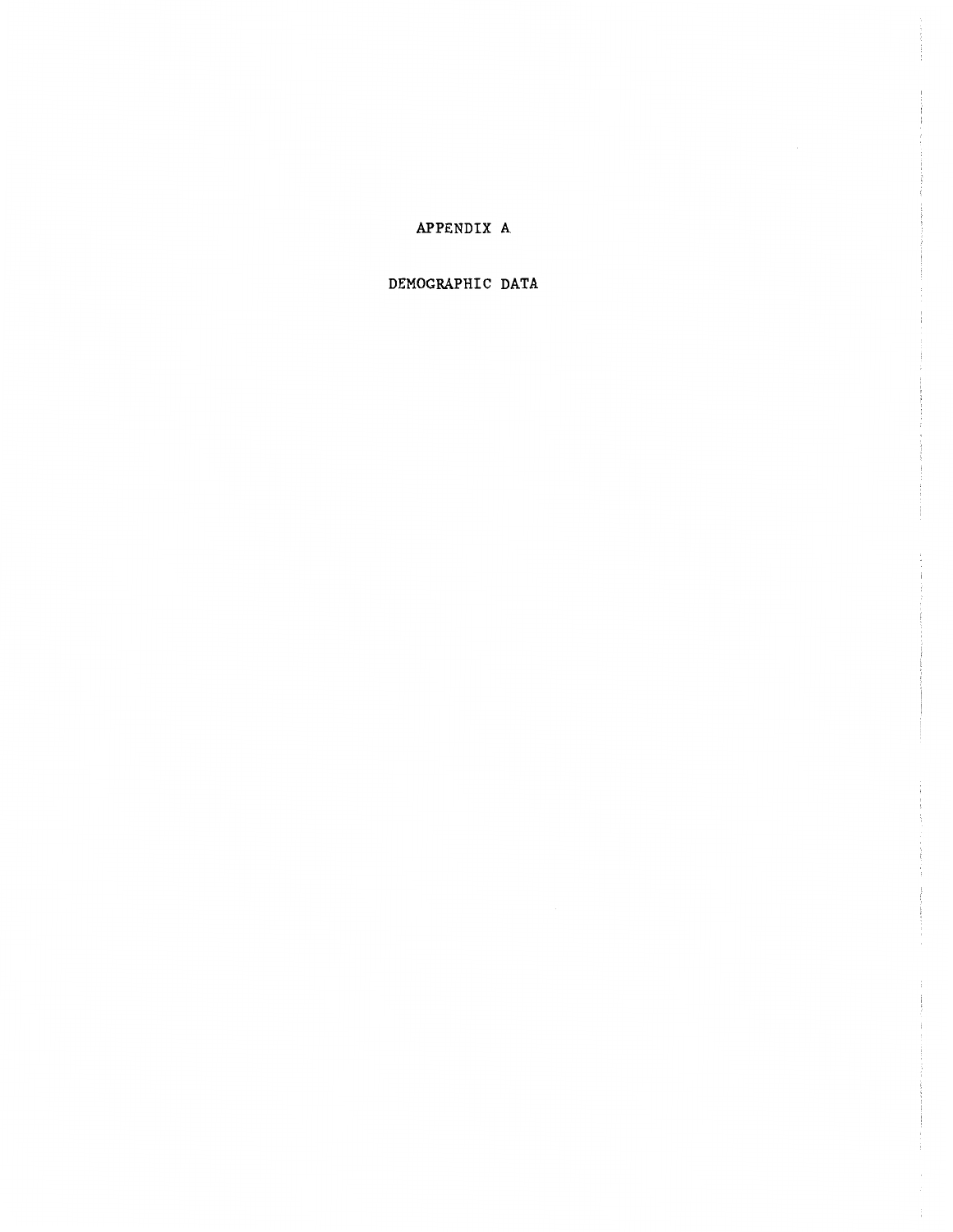#### DEMOGRAPHIC DATA

#### NORMAL GROUP

| Subject<br># | $s_{ex}$ | in Months<br><u>Age</u> | <u>SES</u>     | Race         |
|--------------|----------|-------------------------|----------------|--------------|
|              |          |                         |                |              |
| 12           | F        | 36                      | ı              | White        |
| 14           | M        | 37                      | ı              | White        |
| 27           | Μ        | 41                      | 4              | White        |
| 32           | M        | 47                      | 4              | <b>Black</b> |
| 36           | F        | 40                      | ı              | White        |
| 39           | M        | 46                      | $\overline{2}$ | White        |
| 50           | M        | 38                      | ı              | White        |
| 55           | F        | 38                      | 3              | White        |
| 58           | M        | 42                      | 1              | White        |
| 72           | M        | 37                      | 4              | White        |
| 81           | F        | 37                      | 5              | White        |
| 113          | F        | 36                      | 3              | White        |
| 126          | F        | 37                      | $\mathbf 1$    | White        |
| 128          | M        | 38                      | 2              | White        |
| 129          | M        | 42                      | 5              | White        |
| 131          | M        | 39                      | 2              | White        |
| 132          | N        | 40                      | $\mathbf 1$    | Mixed        |
| 139          | F        | 36                      | 2              | White        |
| 141          | M        | 37                      | ı              | White        |
| 150          | F        | 37                      | ı              | White        |
|              |          |                         |                |              |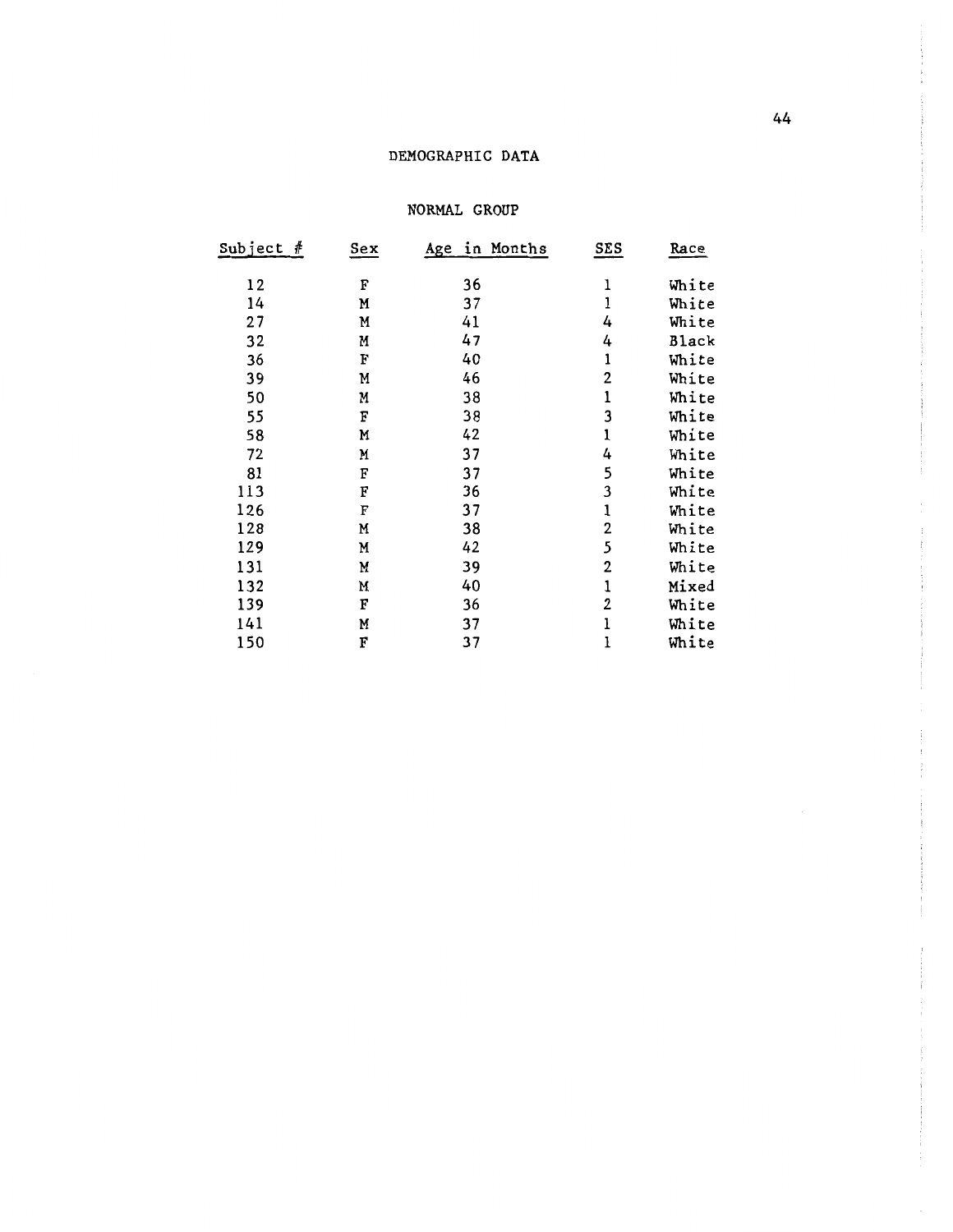## DEMOGRAPHIC DATA

#### ELD GROUP

| <u>Subject #</u> | $s_{ex}$ | Age in Months | <b>SES</b>  | Race  |
|------------------|----------|---------------|-------------|-------|
| 19               | F        | 43            | 4           | White |
| 29               | F        | 39            | 5           | White |
| 52               | F        | 37            | 3           | White |
| 87               | F        | 37            | 3           | White |
| 90               | Μ        | 39            | 3           | White |
| 91               | M        | 39            | 3           | White |
| 93               | M        | 37            | 3           | White |
| 94               | M        | 40            | 3           | White |
| 102              | M        | 40            | $\mathbf 2$ | White |
| 111              | F        | 40            | 5           | White |
| 112              | M        | 38            | 5           | White |
| 114              | M        | 36            | 2           | Mixed |
| 115              | Μ        | 44            | 3           | White |
| 116              | M        | 43            | 5           | White |
| 145              | F        | 36            | 4           | White |
|                  |          |               |             |       |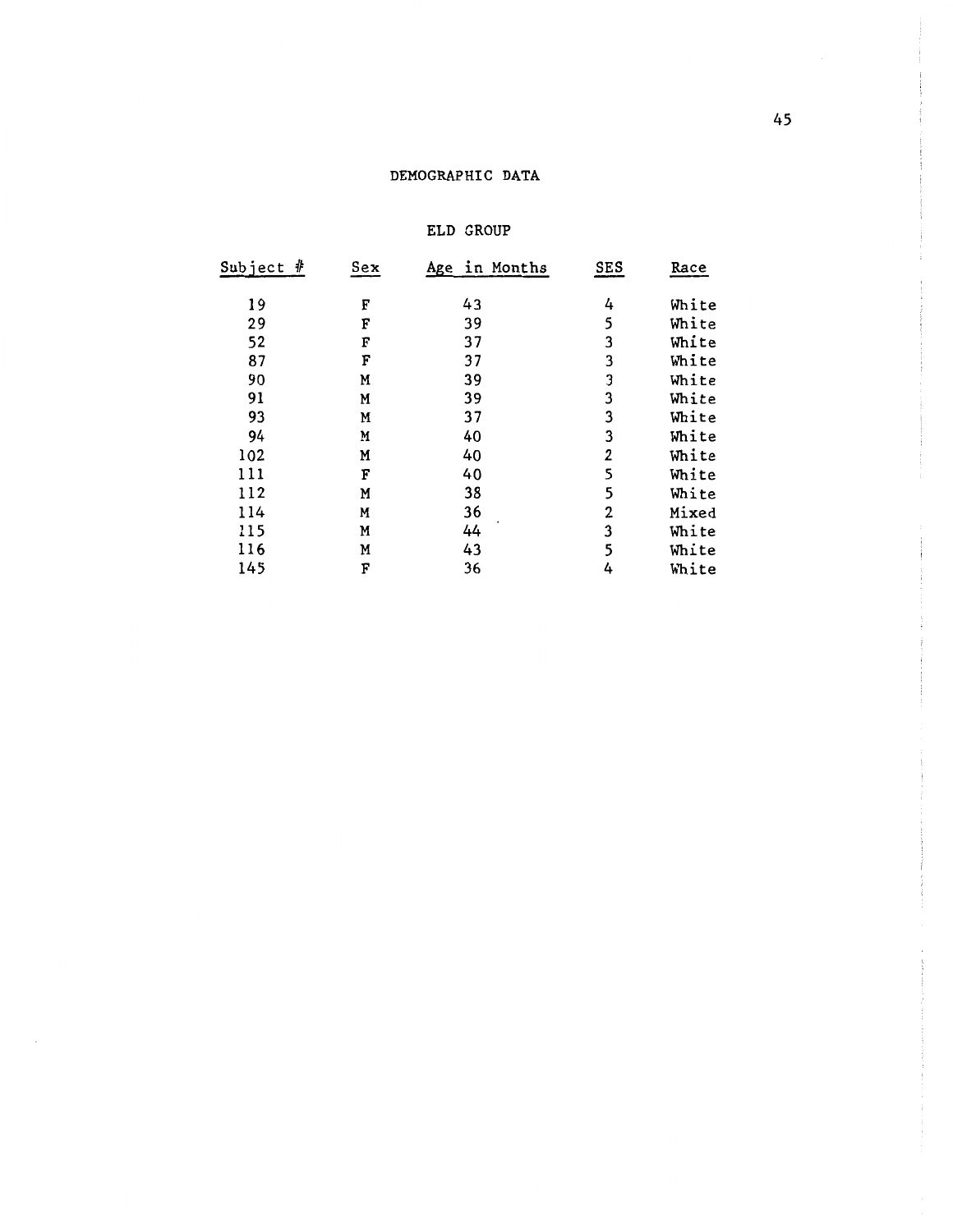## DEMOGRAPHIC DATA

 $\bar{\gamma}$ 

#### HELD GROUP

| Subject # | Sex | Age in Months | SES | Race  |
|-----------|-----|---------------|-----|-------|
| 6         | M   | 36            | 2   | White |
|           | M   | 36            | 2   | White |
| 53        | M   | 38            | 4   | White |
| 54        | M   | 43            | 3   | White |
| 85        | M   | 37            | 3   | White |
| 100       | M   | 36            | ı   | White |
| 103       | M   | 36            | 2   | White |
| 105       | M   | 38            | 4   | White |
| 119       | M   | 36            | 2   | White |
| 142       | F   | 37            |     | White |
|           |     |               |     |       |

 $\cdot$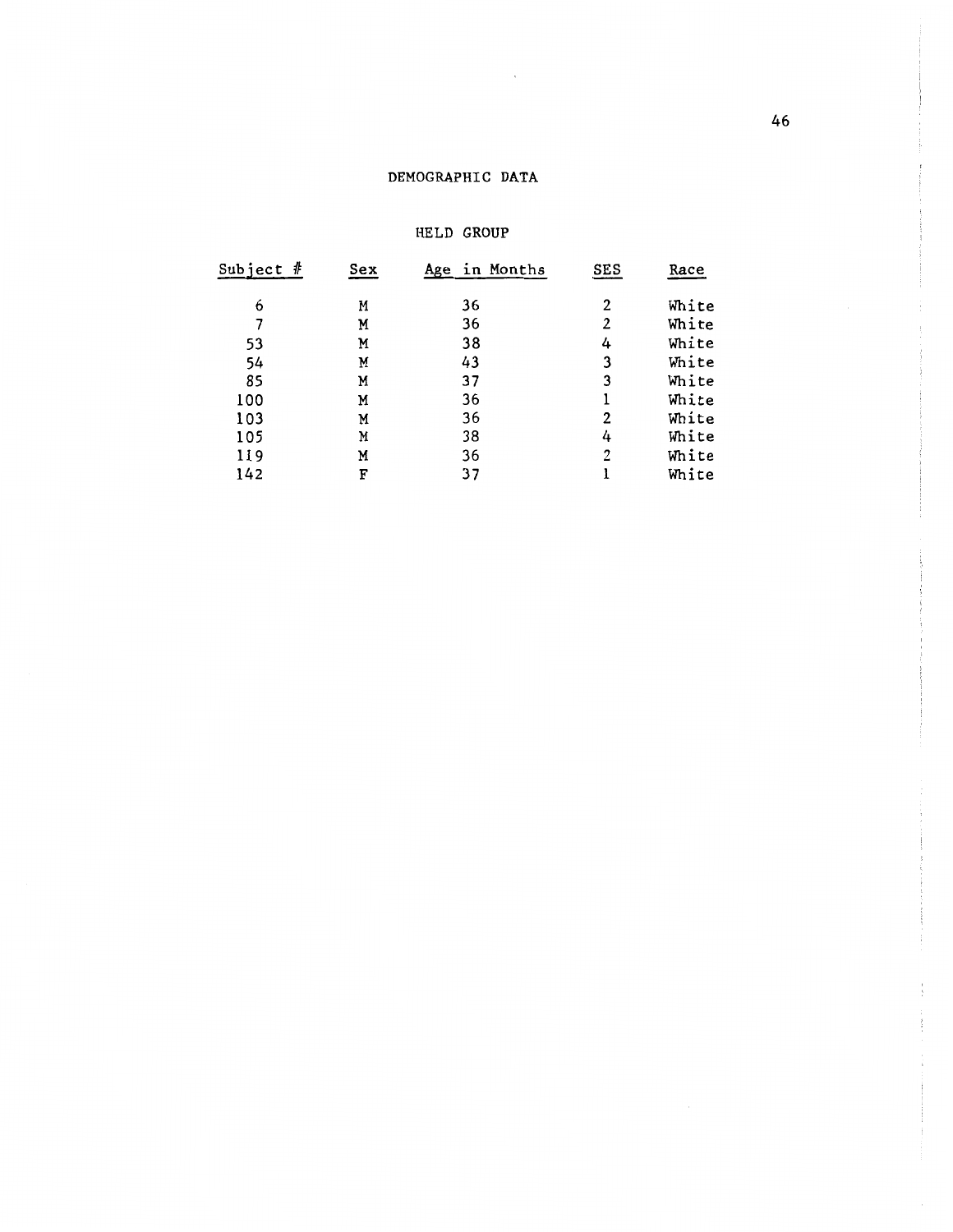## APPENDIX B

#### PARENTAL CONSENT FORM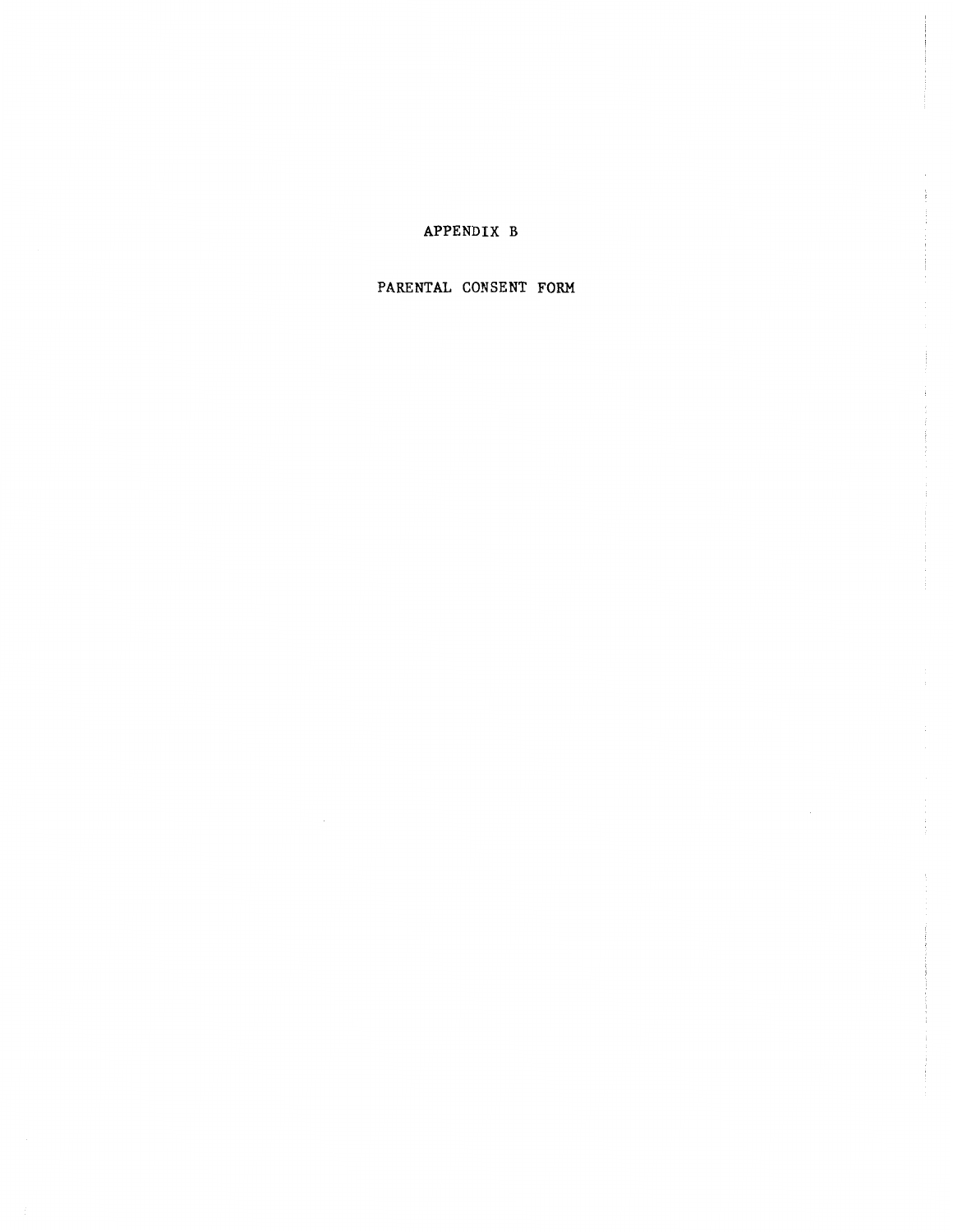#### INFORMED CONSENT

I, **hereby** agree to serve as a subject in the research project on language development in young children conducted by Rhea Paul.

understand that the study involves seeing my child yearly for speech and language evaluation and videotaping conversations between me and my child. I understand that these tapes will be transcribed for analysis of my child's spoken language patterns.

It has been explained to me that the purpose of the study is to learn whether children who begin talking late are at risk for later learning problems.

I may not receive any direct benefit from participation in this study, but my participation may help to increase knowledge which may benefit others in the future.

Dr. Paul has offered to answer any questions I may have about the study and what is expected of me in the study. I have been assured that all infonnation I give will be kept confidential and that the identity of all subjects will remain anonymous.

I understand that I am free to withdraw from participation in this study at any time without jeopardizing my relationship with Portland State University.

I have read and understand the foregoing information.

Date Signature

If you experience problems that are the result of your participation in this study, please contact the secretary of the Human Subjects Research and Review Conmittee, Office of Grants and Contracts, 303 Cramer Hall, Portland State University, 464-3417.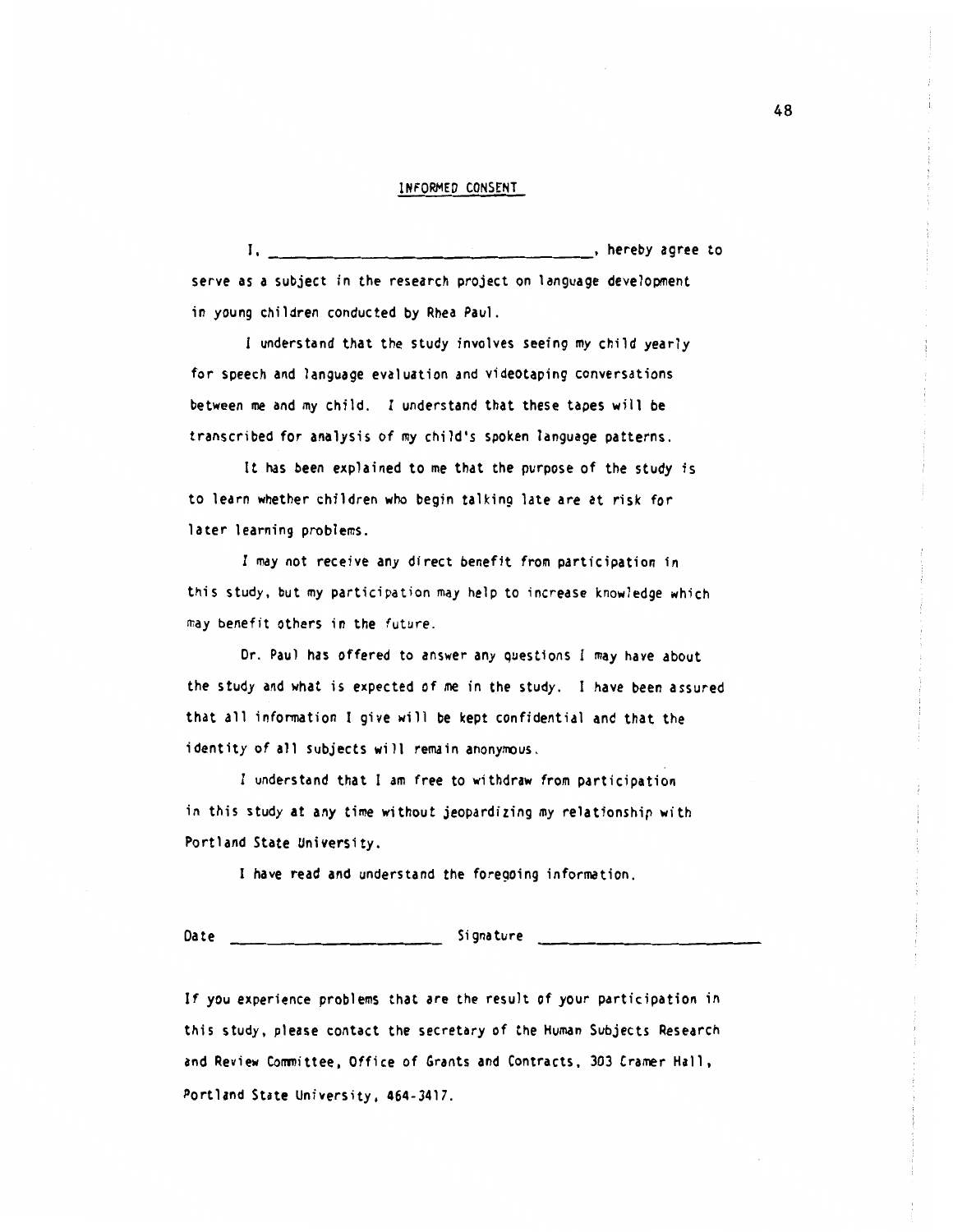# APPENDIX C

# LANGUAGE DEVELOPMENT SURVEY

 $\sim$   $\sim$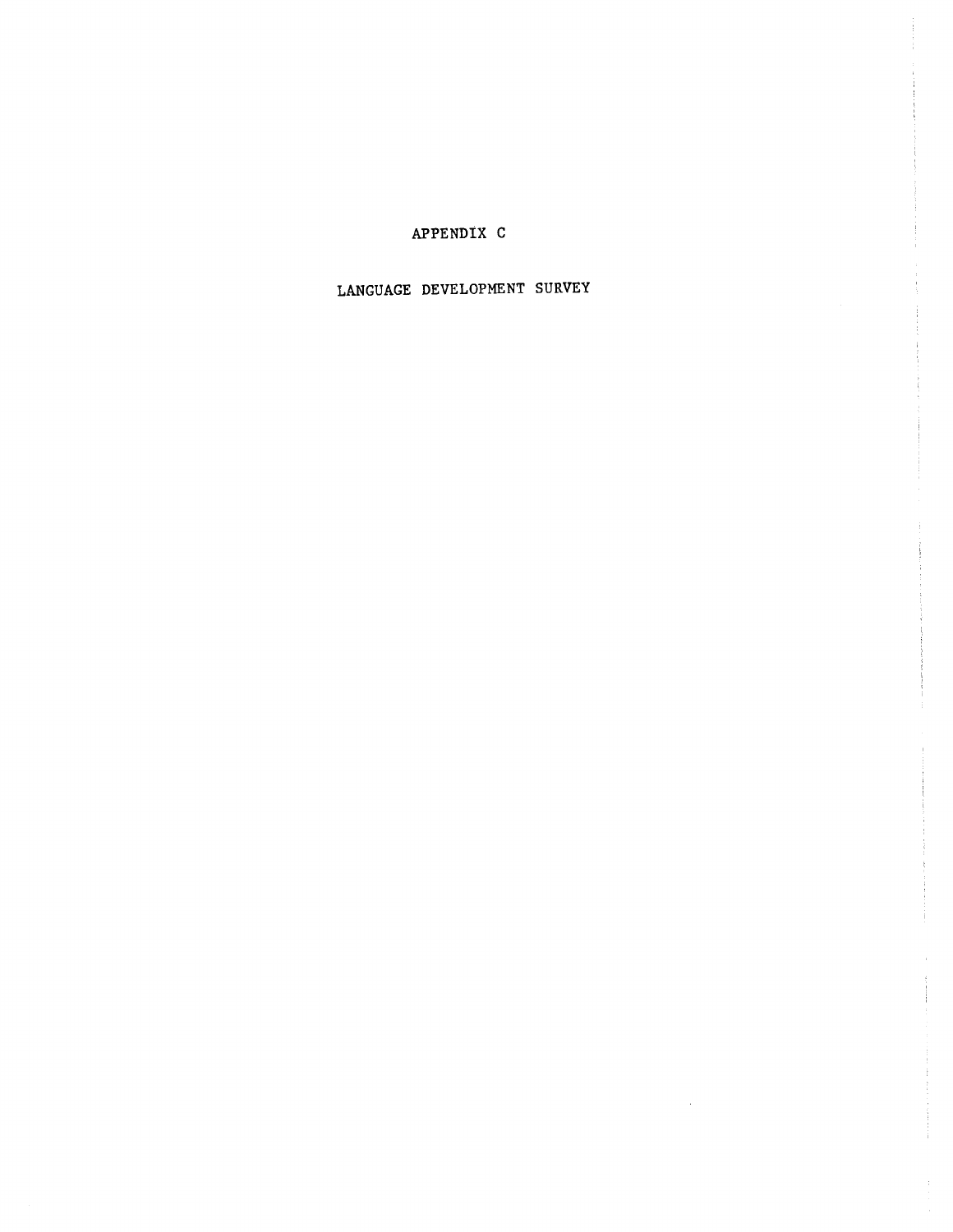#### VOCABULARY CHECKLIST

 $\cdot$ 

Please circle each word your child says. Don't include words your child can understand but not say. It's Ok to count words that aren't pronounced clea~ly. If your child speaks a foreign language, please check off English versions of the words he uses.

| FOOD            | ANIMALS          | <b>ACTIONS</b> | HOUSEHOLD  | PERSONAL                         | <b>CLOTHES</b>  | MODIFIERS                                                | OTHER          |
|-----------------|------------------|----------------|------------|----------------------------------|-----------------|----------------------------------------------------------|----------------|
| apple           | bear             | bath           | bed        | glasses                          | belt            | allgone                                                  | $A, B, C$ etc. |
| banana          | bee              | break fast     | blanket    | key.                             | boots           | all right                                                | away           |
| bread           | bird             | bring          | bottle     | money                            | coat            | bad                                                      | poopoo         |
| butter          | bug              | brush          | bowl       | paper                            | diaper          | bio                                                      | byebye         |
| cake            | bunny            | catch          | chair      | pen                              | dress           | black                                                    | curse words    |
| candy           | cat              | clap           | clock      | pencil                           | gloves          | blue                                                     | hi, hello      |
| cereal          | chicken          | clean          | CUD        | penny                            | hat             | broken                                                   | ίn             |
| cheese          | COW              | close          | door       | pocketbook                       | jacket          | cold                                                     | me             |
| cook ie         | doq              | comb           | floor      | tissue                           | pajamas         | dark                                                     | my             |
| crackers        | duck             | come           | fork       | toothbrush                       | pants           | dirty                                                    | myself         |
| drink           | elephant         | couah          | alass      | watch                            | shirt           | good                                                     | nightnight     |
| e 99            | fish             | dance          | light      |                                  | shoes           | ha pp y                                                  | no             |
| food            | frog             | dinner         | pillow     | PEOPLE                           | slippers        | hea v y                                                  | off            |
| grapes          | horse            | doodoo         | plate      | aunt                             | sneakers        | not                                                      | on             |
| qum             | monkey           | down           | potty      | baby                             | socks           | hungry                                                   | please         |
| hamburg         | pig              | eat            | radio      | boy                              | sweater         | mine                                                     | scuse me       |
| hotdog          | puppy            | feed           | room       | daddy                            |                 | more                                                     | shut up        |
| icecream        | snake            | finish         | sink       | docter                           | <b>VEHICLES</b> | open                                                     | thank you      |
| juice           | tiger            | fix            | soap       | girl                             | bike            | pretty                                                   | under          |
| meat            | turkey           | get            | s poon     | grandma                          | boat            | red                                                      | welcome        |
| milk            | turtle           | qive           | table      | grandpa                          | bus             | shut                                                     | what           |
| pizza           |                  | 90             | telephone  | lady                             | car             | stinky                                                   | where          |
| pretzel         | BODY PARTS       | help           | towel      | man                              | motorcycle      | that                                                     | why            |
| raisins         | a rm             | hug            | trash      | mommy                            | plane           | this                                                     | yes            |
| soda            | bellybutton jump |                | TV         | own name                         | stroller        | tired                                                    | you            |
| <b>SOUD</b>     | bottom           | kiss           | window     | pet name                         | train           | wet                                                      | yumyum         |
| spaghetti       | chin             | look           |            | uncle                            | trolley         | white                                                    | $1.2, 3.$ etc. |
| tea             | ea r             | love           |            |                                  | truck           | yellow                                                   |                |
| toast           | el pow           | Tuncr.         |            |                                  |                 |                                                          |                |
| water           | eve              | nap            |            |                                  |                 |                                                          |                |
|                 | finger           | outside        |            |                                  |                 | Please list any other words your child uses here:        |                |
| <b>TOYS</b>     | foot             | pattycake      |            |                                  |                 |                                                          |                |
| ball            | hair             | peekaboo       |            |                                  |                 |                                                          |                |
| balloon         | hand             | peepee         |            |                                  |                 |                                                          |                |
| blocks          | leg              | push           |            |                                  |                 |                                                          |                |
| book            | mouth            | ride           |            |                                  |                 |                                                          |                |
| crayons         | neck             | run            |            | Does your child combine 2 words? |                 |                                                          |                |
| doll            | nose             | s e e          |            | ("more cookies," "car byebye")   |                 |                                                          |                |
|                 | teeth            | show           |            |                                  |                 |                                                          |                |
| picture         | thumb            |                |            | YES NO                           |                 |                                                          |                |
| present         |                  | sing<br>sit    |            |                                  |                 |                                                          |                |
| <b>Swing</b>    | toe              |                |            |                                  |                 | Please list below THREE of your child's longest and best |                |
| teddybear       |                  | stop           | sentences: |                                  |                 |                                                          |                |
|                 | <b>PLACES</b>    | take           |            |                                  |                 |                                                          |                |
| <b>OUTDOORS</b> | church           | throw          |            |                                  |                 |                                                          |                |
| flower          | home             | tickle         |            |                                  |                 |                                                          |                |
| house           | hospital         | UD             |            |                                  |                 |                                                          |                |
| moon            | McDonalds        | walk           |            |                                  |                 |                                                          |                |
| rain            | park             | want           |            |                                  |                 |                                                          |                |
| sidewalk        | Sesame St.       | wash           |            |                                  |                 |                                                          |                |
| snow            | school           |                |            |                                  |                 |                                                          |                |
| sky             | store            |                |            |                                  |                 |                                                          |                |
| street          | 200              |                |            |                                  |                 |                                                          |                |
| sun             |                  |                |            |                                  |                 |                                                          |                |

tree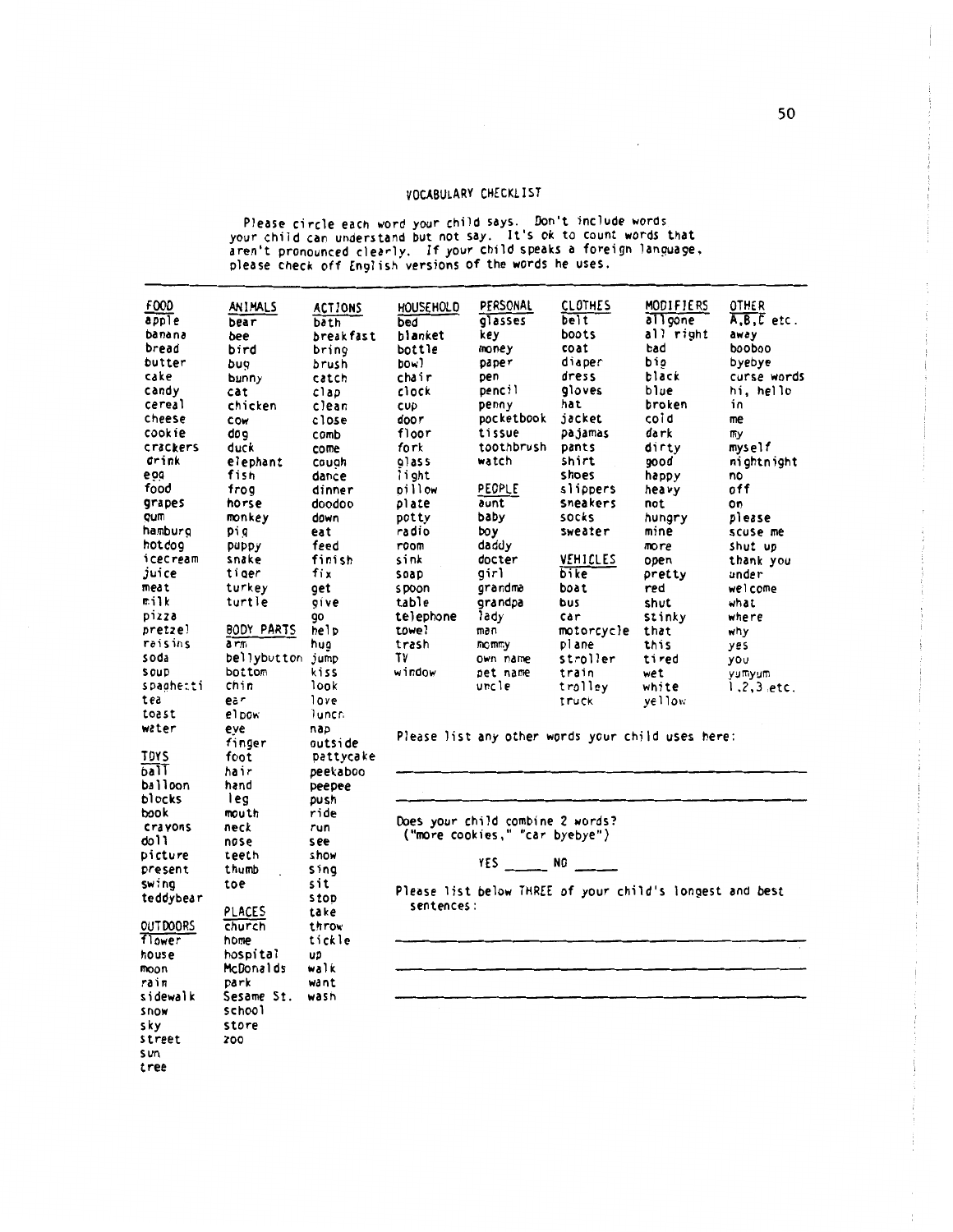#### APPENDIX D

 $\epsilon$ 

# PEABODY PICTURE VOCABULARY TEST - REVISED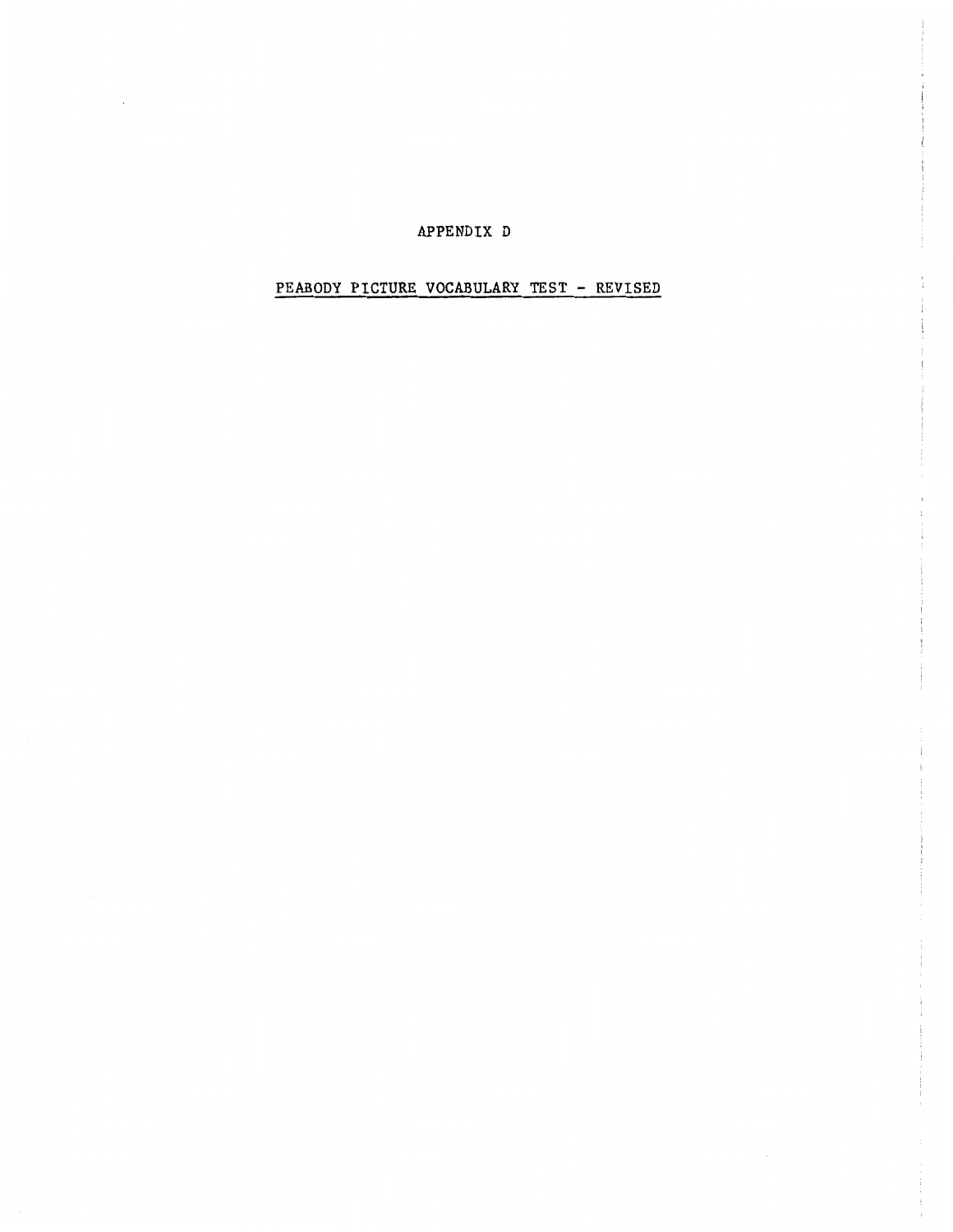# ABBREVIATED INSTRUCTIONS **TEST ITEMS AND** FORM M

# Administering the TRAINING ITEMS

|                                  | Ï                | ಕೆಂಡಿ     | kitten (2)           |                         | truck (1)              | mowing (3)            |                                                          |
|----------------------------------|------------------|-----------|----------------------|-------------------------|------------------------|-----------------------|----------------------------------------------------------|
| ADDITIONAL PRACTICE WORDS & KEYS |                  | spoon (4) |                      | crawling (3) crying (4) |                        | sawing (4)            |                                                          |
|                                  |                  | baby (2)  | banana (3) knife (1) |                         | airplane (4) canoe (3) |                       |                                                          |
|                                  | <b>RATH FIGH</b> | bed (1)   | chair (4)            | sleeping (2) eating (1) | ship (2)               | mopping (1) nding (2) | (Complete directions are given in Part I of the Manual.) |
|                                  |                  |           |                      |                         |                        |                       |                                                          |

# Administering the TEST ITEMS

| B                                |  |
|----------------------------------|--|
|                                  |  |
| $\boldsymbol{\mathcal{S}}$       |  |
| වේ                               |  |
|                                  |  |
|                                  |  |
| 1210                             |  |
|                                  |  |
|                                  |  |
| ŏ                                |  |
|                                  |  |
| ε                                |  |
|                                  |  |
| ٢                                |  |
|                                  |  |
|                                  |  |
| ම                                |  |
|                                  |  |
|                                  |  |
|                                  |  |
|                                  |  |
|                                  |  |
|                                  |  |
|                                  |  |
| <b>AZ full</b><br>$\overline{a}$ |  |

|    | ន ឌ<br>mver $\ldots \ldots \ldots (3)$<br>track $\ldots \ldots (1)$ | $\frac{1}{\sqrt{2}}$ | 2<br>2<br>2<br>2<br>2<br>$\hat{z}$ |              | ౘ<br>ම                   | $\left  \right $ |                                                                                                                                                                                                                               | ⋩<br>E O Q<br>nutritious.<br>ම | $\Diamond$<br>construction |
|----|---------------------------------------------------------------------|----------------------|------------------------------------|--------------|--------------------------|------------------|-------------------------------------------------------------------------------------------------------------------------------------------------------------------------------------------------------------------------------|--------------------------------|----------------------------|
| r. | ఇ                                                                   | శ్ల                  | peeking<br>pail<br>37              | sharing<br>g | ఇ                        | Ş                | caterpillar<br>branch<br>saddle                                                                                                                                                                                               | dentist.<br>eagle<br>ង្        |                            |
|    | $\frac{m}{(2)}$ $\frac{m}{\sqrt{2}}$<br>car.                        |                      |                                    |              | $\overline{\phantom{a}}$ |                  | $\begin{array}{c} \begin{array}{c} \begin{array}{c} \end{array}\\ \begin{array}{c} \end{array} \end{array} \end{array}$                                                                                                       |                                | candle.<br>Diant           |
|    | $\overline{a}$<br>Ê                                                 |                      |                                    |              |                          |                  | NOTE:<br>the lowest age in circles rate<br>the lowest age in a 8-or<br>12-month interval. For<br>2-6 through 3-5, and<br>2-6 through 5-5. Use item<br>through 5-5. Use item<br>110 tor ages 18-0 and<br>110 tor ages 18-0 and |                                |                            |

|                                                                                                                                                         |                                                          |                       |          |                                  |            |                            |   |    |                               | ş             |    |               | Ĵ                  |                        |   |
|---------------------------------------------------------------------------------------------------------------------------------------------------------|----------------------------------------------------------|-----------------------|----------|----------------------------------|------------|----------------------------|---|----|-------------------------------|---------------|----|---------------|--------------------|------------------------|---|
| <b>FORM M</b>                                                                                                                                           |                                                          | <b>TEST ITEMS AND</b> |          |                                  |            |                            | ŧ | ≘  | reading                       | ₹             |    | 4             | ₹<br>rough         |                        |   |
|                                                                                                                                                         |                                                          |                       |          |                                  |            | ABBREVIATED INSTRUCTIONS   |   |    | adder                         | ତ୍ର           |    | 49            | counter            |                        |   |
|                                                                                                                                                         |                                                          |                       |          |                                  |            |                            |   |    | ः<br>इ                        | ම             | D  | 46            | ₹<br>unitorm       |                        |   |
| For most subjects under age 8: Use Plates A, B, and C. Administer as many<br>Administering the TRAINING ITEMS                                           |                                                          |                       |          |                                  |            |                            |   | ణ  | nail.<br>P                    | ₹             |    |               | ewelry             |                        |   |
| aining item series as necessary to secure three consecutive correct reaponse                                                                            |                                                          |                       |          |                                  |            |                            |   |    | .<br>Se                       | ε             | ◇  | $\frac{8}{3}$ | ø<br>urniture      |                        |   |
| or most subjects age 8 and over: Use Plates D and E. Administer as many<br>sining item series as necessary to secure two consecutive correct response   |                                                          |                       |          |                                  |            |                            |   |    | pulling                       | ε             |    | ą             | $\sin \frac{1}{2}$ |                        |   |
|                                                                                                                                                         |                                                          |                       |          | ADDITIONAL PRACTICE WORDS & KEYS |            |                            |   | ڡ  | neck.                         | ම             |    | SO            | Ω<br>BuibBn        |                        |   |
| Į                                                                                                                                                       | Mittel<br>Macros<br>Woods arrest                         | li                    |          | İ                                | j          |                            |   |    | gate                          | ତ୍ର           |    | 5             | €<br>iquid         |                        |   |
|                                                                                                                                                         | bed (1)                                                  | baby (2)              |          | spoon (4)                        | $\log(3)$  |                            |   | œ  | kangaroo                      | ø             |    | အ             | ₹<br>ankle.        |                        |   |
| ø                                                                                                                                                       | chair (4)                                                | banana (3)            |          | knife (1)                        | kitten (2) |                            |   | თ  | bck.                          | ම             | D  | ន             | ε<br>loating       |                        |   |
| ပ                                                                                                                                                       | sleeping (2)                                             | eating (1)            |          | crawling (3)                     | crying (4) |                            | ŧ | 20 | $\ddot{\cdot}$<br><u>erix</u> | $\widehat{E}$ |    | 3             | ම<br>binocular     |                        |   |
| ٥                                                                                                                                                       | ship <sub>(2)</sub>                                      | airplane (4)          |          | canoe(3)                         | truck (1)  |                            |   | ត  | desk                          | ම             | ◇  | 55            | wrist              | ø                      |   |
| w                                                                                                                                                       | mopping (1)                                              | riding (2)            |          | sawing (4)                       | mowing (3) |                            |   | ೫  | pouring                       | €             |    | \$6           | hive               | €                      |   |
|                                                                                                                                                         | (Complete directions are given in Part I of the Manual.) |                       |          |                                  |            |                            |   | ឌ  | armer                         | ₹             |    | 57            | merugus            | ε                      |   |
| Administering the TEST ITEMS                                                                                                                            |                                                          |                       |          |                                  |            |                            |   | द  | broken                        | ε             |    | 38            | printing           | €                      |   |
| Basal: Highest 8 consecutive correct response                                                                                                           |                                                          |                       |          |                                  |            |                            |   | స  | picking                       | €             |    | S9            | waiter             | ම                      |   |
| Starting Point: For a subject assumed to be of average ability, find the person's<br>Celling: Lowest 8 consecutive responses containing 6 errors        |                                                          |                       |          |                                  |            |                            |   | 26 | ambulance                     | ε             | D  | 8             | $\frac{1}{8}$      | <u>ର</u>               |   |
| age circled in the margin, and begin the test with that item. Otherwise consult                                                                         |                                                          |                       |          |                                  |            |                            |   | 27 | somersault                    | ø             |    | 5             | walrus             | ତ୍ର                    |   |
| Recording Responses and Errors: Record the subject's response (1, 2, 3, or 4)<br>Part I of the Manual for further instructions                          |                                                          |                       |          |                                  |            |                            |   | 8  | e<br>E                        | ම             | ◇  | 62            | duems              | ε                      |   |
| for each item administered. For each error, draw an oblique line either through<br>the plate number of the item missed, or through the geometric figure |                                                          |                       |          |                                  |            |                            |   | 29 | bush                          | ε             |    | සි            | angle.             | ତ୍ର                    |   |
| as illustrated below                                                                                                                                    |                                                          |                       |          |                                  |            |                            |   | 8  | whale                         | ତ୍ର           |    | F             | .<br>aw            | ₹                      |   |
| <u>၉</u><br>.<br>.<br>发生                                                                                                                                | ণ                                                        | D                     | ŏ        | $121$ ull  (3)                   |            | B<br>$\boldsymbol{\alpha}$ |   | ౚ  | wooden.                       | ତ୍ର           |    | 65            | entertainer        | Ξ                      |   |
| Every eighth figure is identical to help determine the basal and ceiling.                                                                               |                                                          |                       |          |                                  |            |                            |   | ೫  | catching                      | €             |    | 8             | directing          | $\widehat{\mathbf{z}}$ |   |
| (Complete directions are given in Part I of the Manual.)                                                                                                |                                                          |                       |          |                                  |            |                            |   | ఇ  | dewap                         | ම             | ⊳  | 67            | artist             | ම                      |   |
|                                                                                                                                                         |                                                          |                       | l        |                                  |            |                            |   | ड़ | river                         | ම             | ∢z | 8             | shore              | <u>ତ</u>               |   |
| ne<br>S                                                                                                                                                 | £                                                        |                       | ទូ       |                                  | ତ୍ର        |                            | Ê | 35 | track                         | Ξ             | ◇  | 69            | pair               | ම                      |   |
| the lowest age in a 5- or<br>Ages in circles rater                                                                                                      |                                                          |                       | .<br>≣ad |                                  | ¢          |                            |   | æ  | peeking                       | €             |    | 20            | ceiling.           | €                      |   |
| 12-month interval. For<br>vample, item 1 is the                                                                                                         |                                                          |                       | money    |                                  | ල          | ◁                          |   | 5  | $\vdots$<br>ā                 | Ξ             |    | π             | secretary          | €                      |   |
| starting item for ages                                                                                                                                  |                                                          |                       | broom    |                                  | ି          | G                          |   | 38 | sharing.                      | లె            | ◁  | ೭             | $\vdots$<br>ミ      | Ξ                      |   |
| 2-6 through 3-5, and<br>em 30 for ages 5-0                                                                                                              |                                                          |                       | bee      |                                  | ම          | D                          |   | 39 | caterpillar                   | ල             | G  | ొ             | laming             | లె                     | ◁ |
| through 5-5. Use Item                                                                                                                                   |                                                          |                       | bottle.  |                                  | Ξ          | ∝                          |   | g  | branch                        | ତ୍ର           | S  | <b>z</b>      | lunnel             | ම                      | ິ |
| 110 for ages 16-0 and<br>š.                                                                                                                             |                                                          |                       | circle.  |                                  | €          | ◇                          |   |    | sadde                         | ହ             |    | ۴             | wootly             | €                      | D |
|                                                                                                                                                         |                                                          |                       | candle   |                                  | ତ୍ର        |                            |   | 42 | dentist                       | ම             |    | ۴             | nutritious.        | ම                      | ⋩ |
|                                                                                                                                                         |                                                          |                       | Diant    |                                  |            |                            |   | Ģ  | eagle.                        | Ñ             |    |               | construction       | ତ୍ର                    |   |

page4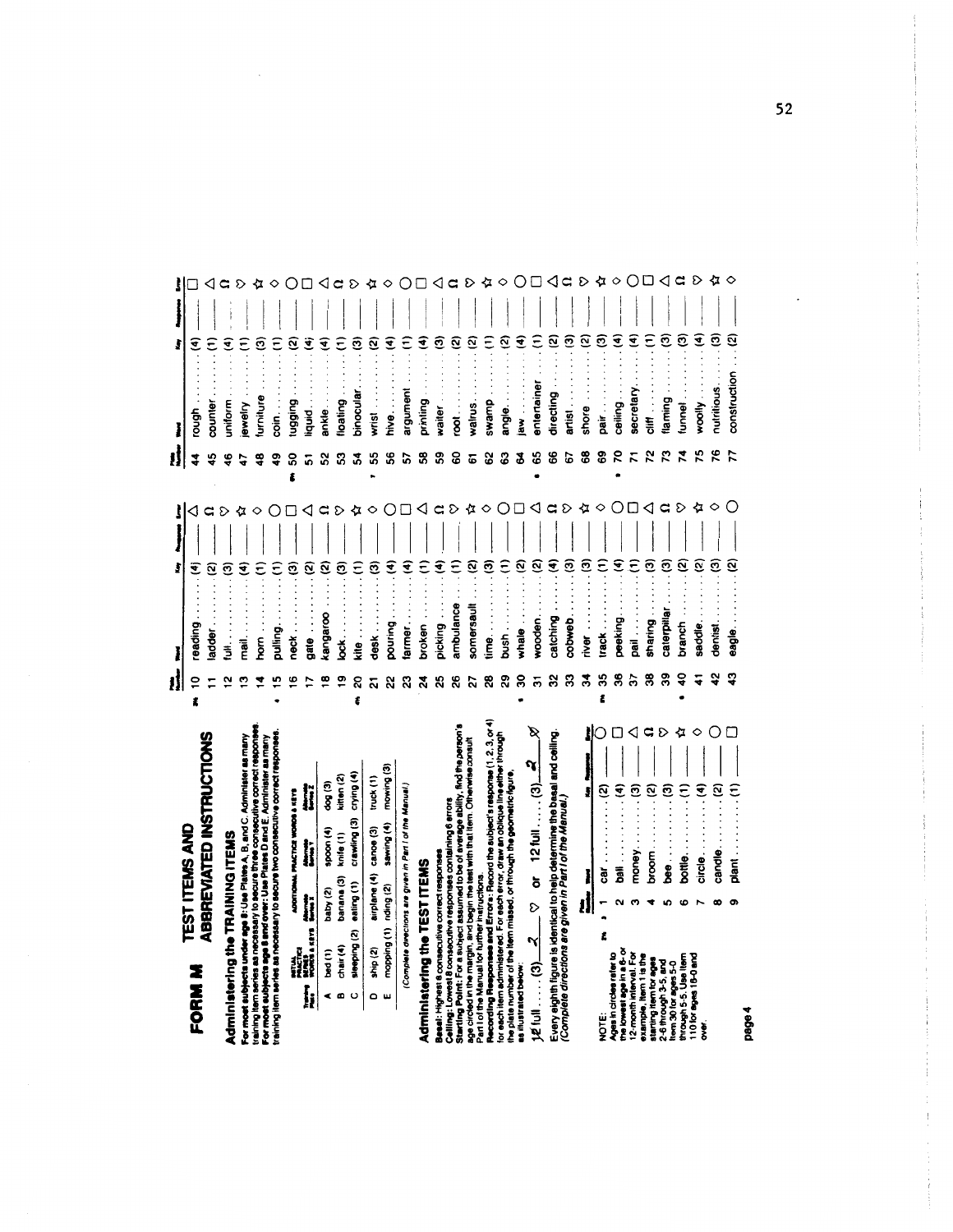|    | ≈             | Word                                        | Kay |    | ≈   | <b>Key Response</b><br><b>Bone</b><br>Word                                                                                                                                                                                                                                                                                                                                                         |
|----|---------------|---------------------------------------------|-----|----|-----|----------------------------------------------------------------------------------------------------------------------------------------------------------------------------------------------------------------------------------------------------------------------------------------------------------------------------------------------------------------------------------------------------|
|    | 78            | thimble $\dots \dots (1)$ _____             |     | O  | 112 | ♦<br>astonished  (3) _____                                                                                                                                                                                                                                                                                                                                                                         |
|    | 79            | grain (4) ___                               |     | IJ | 113 | ()<br>$liberated \ldots (1)$                                                                                                                                                                                                                                                                                                                                                                       |
|    | 80            | furious. $\ldots$ . $(1)$ ____              |     | Δ  | 114 | $portable$ $(2)$ ____                                                                                                                                                                                                                                                                                                                                                                              |
|    | 81            | sorting. $\ldots$ (1) _____                 |     | Ω  | 115 | Δ<br>physician $\ldots$ (4) $\ldots$                                                                                                                                                                                                                                                                                                                                                               |
|    | 82            | musician . $\ldots$ (2) ____                |     | ♡  | 116 | Ω<br>canine. $\ldots$ (3) _____                                                                                                                                                                                                                                                                                                                                                                    |
|    | 83            | greeting $\ldots \ldots$ (3) ____           |     | ✿  | 117 | ♡<br>agriculture (4) _____                                                                                                                                                                                                                                                                                                                                                                         |
|    | 84            | $componentition (3)$ ____                   |     | ♦  | 118 | ☆<br>solar (2) $\frac{1}{2}$                                                                                                                                                                                                                                                                                                                                                                       |
|    | 85            | weary $\ldots \ldots$ (3) ___               |     | O  | 119 | ♦<br>precipitation $\ldots$ (2) $\ldots$                                                                                                                                                                                                                                                                                                                                                           |
|    | 86            | antler $\ldots \ldots$ (4) ___              |     | П  | 120 | O<br>hovering $\ldots$ (3) _____                                                                                                                                                                                                                                                                                                                                                                   |
|    | 87            | harvesting $(1)$ ____                       |     | Δ  | 121 | П<br>$amphibian$ (1) _____                                                                                                                                                                                                                                                                                                                                                                         |
|    | 88            | snarting $(1)$ _____                        |     | Ω  | 122 | Δ<br>dome $\dots$ (3) ____                                                                                                                                                                                                                                                                                                                                                                         |
|    | 89            | plastering $\ldots$ (3) ____                |     | ♡  | 123 | Ω<br>descending $\ldots$ (1) ____                                                                                                                                                                                                                                                                                                                                                                  |
| 12 | 90            | triplet. (4) $\frac{1}{1}$                  |     | ✿  | 124 | ♡<br>embracing $(1)$ ___                                                                                                                                                                                                                                                                                                                                                                           |
|    | 91            | assisting $\ldots$ (1) $\ldots$             |     | ♦  | 125 | ☆<br>judicial (2) ____                                                                                                                                                                                                                                                                                                                                                                             |
|    | 92            | grooming $(1, 2)$ ___                       |     | Ω  | 126 | ♦<br>$mason. \ldots. (4)$                                                                                                                                                                                                                                                                                                                                                                          |
|    | 93            | tropical . $\ldots$ (2) ____                |     | П  | 127 | O                                                                                                                                                                                                                                                                                                                                                                                                  |
|    | 94            | scholar $\ldots$ (4) ____                   |     | Δ  | 128 | U<br>$lubricating$ (1) ______                                                                                                                                                                                                                                                                                                                                                                      |
|    | 95            | applauding $\ldots$ (4) ___                 |     | Ω  | 129 | Δ<br>porcelain(2) $\frac{1}{\sqrt{1-\frac{1}{2}}\sqrt{1-\frac{1}{2}}\sqrt{1-\frac{1}{2}}\sqrt{1-\frac{1}{2}}\sqrt{1-\frac{1}{2}}\sqrt{1-\frac{1}{2}}\sqrt{1-\frac{1}{2}}\sqrt{1-\frac{1}{2}}\sqrt{1-\frac{1}{2}}\sqrt{1-\frac{1}{2}}\sqrt{1-\frac{1}{2}}\sqrt{1-\frac{1}{2}}\sqrt{1-\frac{1}{2}}\sqrt{1-\frac{1}{2}}\sqrt{1-\frac{1}{2}}\sqrt{1-\frac{1}{2}}\sqrt{1-\frac{1}{2}}\sqrt{1-\frac{1}{$ |
|    | 96            | bugle $\ldots$ $(2)$ $\ldots$               |     | ♡  | 130 | Ω<br>appraising $(3)$ ______                                                                                                                                                                                                                                                                                                                                                                       |
|    | 97            |                                             |     | ✿  | 131 | ♡<br>beacon (4) $\frac{1}{2}$                                                                                                                                                                                                                                                                                                                                                                      |
|    | 98            | gnawing $(3)$ _____                         |     | ◇  | 132 | ☆<br>attire $\ldots \ldots \ldots$ (4) _____                                                                                                                                                                                                                                                                                                                                                       |
|    | 99            | ease $1, \ldots, 1, 3, \ldots$              |     | ◯  | 133 | ♦<br>$nape \ldots \ldots (2)$                                                                                                                                                                                                                                                                                                                                                                      |
| Ħ. | 100           | compass (2) $\frac{1}{2}$                   |     | П  | 134 | ()<br>salutation $\ldots$ (2) ____                                                                                                                                                                                                                                                                                                                                                                 |
|    | 101           | $\mathsf{escorting.}\dots\dots\mathsf{(4)}$ |     | Δ  | 135 | п<br>concave $\ldots$ (3) ____                                                                                                                                                                                                                                                                                                                                                                     |
|    | 102           | $w$ edge(3) ___                             |     | Ω  | 136 | Δ<br>$incisor$ (1) ____                                                                                                                                                                                                                                                                                                                                                                            |
|    | 103           | beverage $\dots(1)$ ____                    |     | ♡  | 137 | Ω<br>dwelling $\dots(1)$ _____                                                                                                                                                                                                                                                                                                                                                                     |
|    | 104           | cubical $\ldots \ldots$ (4) $\ldots$        |     | ☆  | 138 | ♡<br>orating (1) _____                                                                                                                                                                                                                                                                                                                                                                             |
|    | $\bullet$ 105 |                                             |     | ◇  | 139 | ☆<br>illumination $\ldots$ (4) ____                                                                                                                                                                                                                                                                                                                                                                |
|    | 106           | $pod \ldots \ldots \ldots (3)$ ___          |     | Ο  | 140 | ♦<br>submerging $(4)$ _____                                                                                                                                                                                                                                                                                                                                                                        |
|    | 107           | fragment $(3)$ _____                        |     | П  | 141 | O                                                                                                                                                                                                                                                                                                                                                                                                  |
|    | 108           | banister $(1)$ ____                         |     | Δ  | 142 | П<br>convergence $(2)$ ______                                                                                                                                                                                                                                                                                                                                                                      |
|    | 109           | composer $\dots$ (4) $\frac{1}{1}$          |     | Ω  | 143 | angler $\ldots \ldots$ (2) ____<br>Δ                                                                                                                                                                                                                                                                                                                                                               |
|    | 110           | $archaeologist$ $(4)$ _____                 |     | ♡  | 144 | Ω<br>$receptacle (1)$ <sub>_____</sub>                                                                                                                                                                                                                                                                                                                                                             |
|    | 111           | parallel $\ldots \ldots$ (4) ____           |     | ☆  | 145 | enticing $(3)$ _____<br>♡                                                                                                                                                                                                                                                                                                                                                                          |

| ≈-  | Werd                                                 | May | tru<br><b>Response</b>               |
|-----|------------------------------------------------------|-----|--------------------------------------|
| 146 | stamen $\ldots \ldots$ (3)                           |     | ☆                                    |
| 147 | expunging $(3)$ ____                                 |     | ♦                                    |
| 148 | $\boldsymbol{\mathsf{prod}}$ igy $\ldots\ldots\,(1)$ |     | O<br>$\overline{\phantom{a}}$        |
| 149 | encumbered $\dots$ (3) $\frac{1}{1}$                 |     | □                                    |
| 150 | depleted $\ldots \ldots$ (4)                         |     | Δ<br>$\overline{\phantom{a}}$        |
| 151 | recumbent $\ldots$ (1) $\ldots$                      |     | Ω                                    |
| 152 | equestrian(2)                                        |     | ♡<br>$\overline{\phantom{a}}$        |
| 153 | caliper. $\ldots$ (4) _____                          |     | ☆                                    |
| 154 | impale (1) _____                                     |     | ♦                                    |
| 155 | ellipse $\ldots \ldots (4)$                          |     | O<br>$\overline{\phantom{a}}$        |
| 156 | apparition (2) ____                                  |     | П                                    |
| 157 | qable(4) _____                                       |     | Δ                                    |
| 158 | rapture $\ldots \ldots$ (3)                          |     | $\Omega$<br>$\overline{\phantom{a}}$ |
| 159 | edifice $\ldots \ldots$ 4)                           |     | ♡<br>$\overline{\phantom{a}}$        |
| 160 | perusing (2) ____                                    |     | ☆                                    |
| 161 | portal (1) _____                                     |     | ♦                                    |
| 162 | bovine $\ldots \ldots$ (2) ____                      |     | О                                    |
| 163 | mendicant $(3)$ _____                                |     | □                                    |
| 164 | arable $\dots\dots(3)$ ____                          |     | Δ                                    |
| 165 | morass $\ldots \ldots$ (3) ___                       |     | Ω                                    |
| 166 | ingenious (2)                                        |     | ♡<br>$\overline{\phantom{a}}$        |
| 167 | sibling $\ldots \ldots \ldots$ (1)                   |     | ☆<br>$\overline{\phantom{a}}$        |
| 168 | laciniate  (1) _____                                 |     | ♦                                    |
| 169 | $deciduous \ldots (4)$                               |     | Ó<br>$\overline{\phantom{a}}$        |
| 170 | $casement \ldots (4)$                                |     | □                                    |
| 171 | copious $\ldots \ldots$ (2) $\ldots$                 |     | Δ                                    |
| 172 | bumptious $(4)$                                      |     | $\Omega$<br>$\frac{1}{2}$            |
| 173 | $imbibing \ldots (4)$                                |     | ♡                                    |
| 174 | $construction$ . $(3)$ $\_\_$                        |     | ☆                                    |
| 175 | $pedagogue (1)$ _____                                |     | $\Diamond$                           |
|     | <b>Calculating Raw Score</b>                         |     |                                      |
|     |                                                      |     |                                      |

| "Count errors between highest basal and lowest ceiting only. |  |
|--------------------------------------------------------------|--|

 $\epsilon$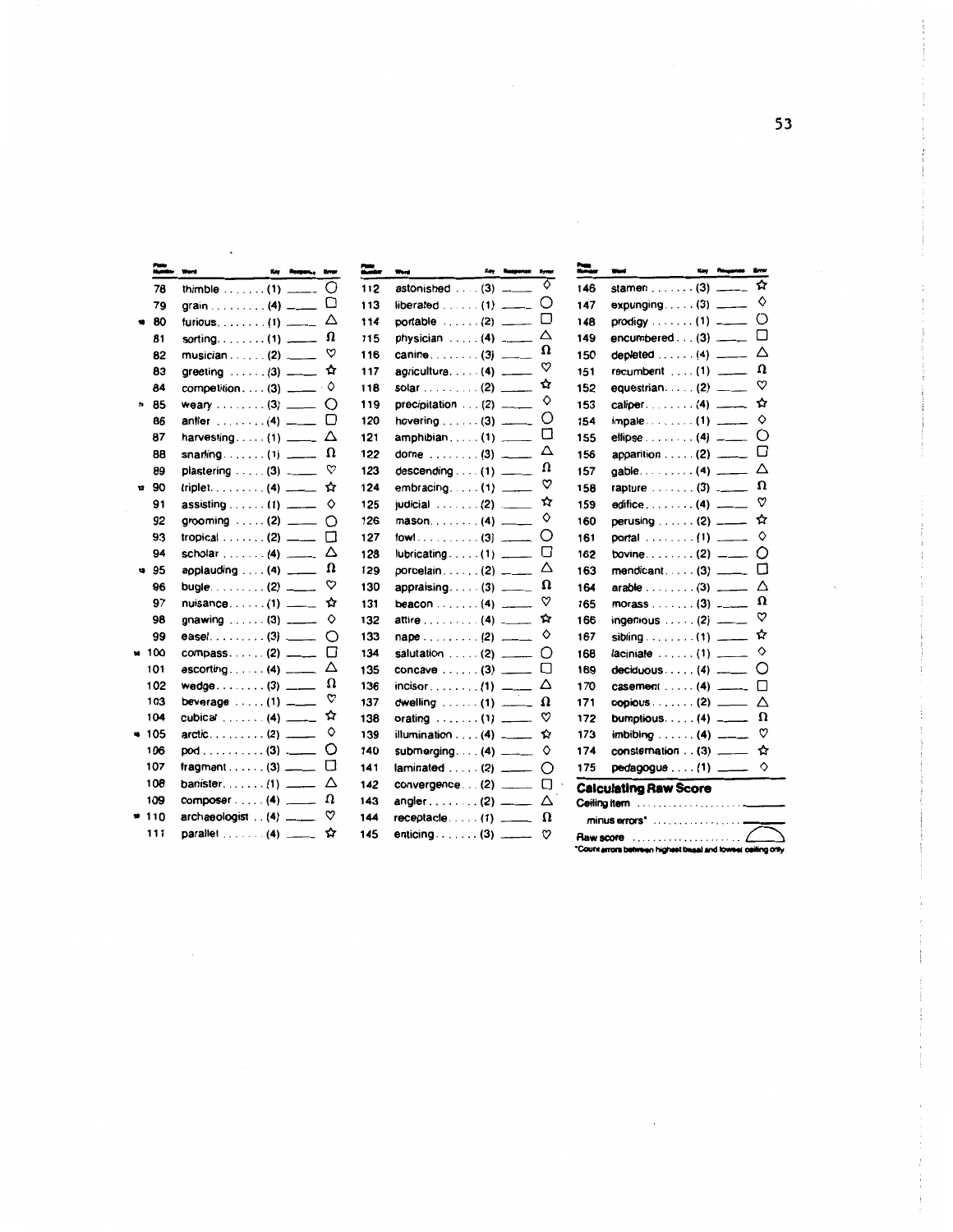#### APPENDIX E

# EXPRESSIVE ONE-WORD PICTURE VOCABULARY TEST

 $\sim$   $\sim$